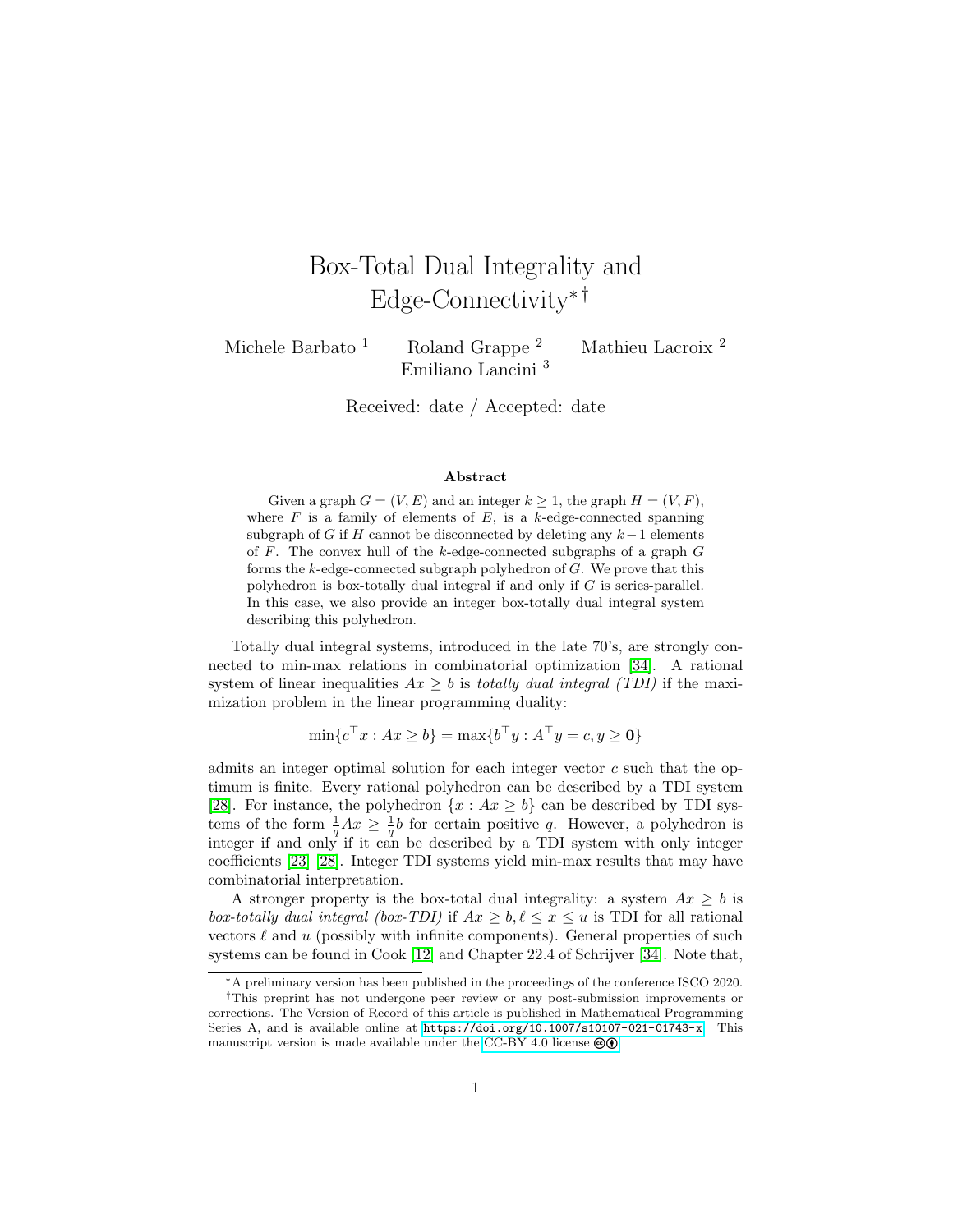although every rational polyhedron can be described by a TDI system, not every polyhedron can be described by a box-TDI system. A polyhedron which can be described by a box-TDI system is called a *box-TDI polyhedron*. As proved by Cook [\[12\]](#page-28-0), every TDI system describing such a polyhedron is actually box-TDI.

Recently, several new box-TDI systems have been exhibited. Chen, Ding, and Zang [\[6\]](#page-28-1) characterized box-Mengerian matroid ports. Ding, Tan, and Zang [\[19\]](#page-29-2) characterized the graphs for which the TDI system of Cunningam and Marsh [\[17\]](#page-29-3) describing the matching polytope is actually box-TDI. Ding, Zang, and Zhao [\[20\]](#page-29-4) exhibited new subclasses of box-perfect graphs. Cornaz, Grappe, and Lacroix [\[14\]](#page-28-2) provided several box-TDI systems in series-parallel graphs. Barbato, Grappe, Lacroix, Lancini, and Wolfler Calvo [\[3\]](#page-28-3) gave the minimal box-TDI system with integer coefficients for the flow cone for series-parallel graphs. For these graphs, Chen, Ding, and Zang [\[7\]](#page-28-4) provided a box-TDI system describing the 2-edge-connected spanning subgraph polyhedron.

In this paper, we are interested in integrality properties of systems related to  $k$ -edge-connected spanning subgraphs. A  $k$ -edge-connected spanning subgraph of a graph  $G = (V, E)$  is a graph  $H = (V, F)$ , with F a family of elements of E, that remains connected after the removal of any  $k - 1$  edges.

These objects model a kind of failure resistance of telecommunication networks. More precisely, they represent networks which remain connected when  $k-1$  links fail. The underlying network design problem is the k-edge-connected spanning subgraph problem  $(k \text{-} ECSSP)$ : given a graph G and positive edge costs, find a  $k$ -edge-connected spanning subgraph of  $G$  of minimum cost. Special cases of this problem are related to classical combinatorial optimization problems. The 2-ECSSP is a well-studied relaxation of the traveling salesman problem [\[24\]](#page-29-5) and the 1-ECSSP is nothing but the well-known minimum spanning tree problem. While this latter is polynomial-time solvable, the k-ECSSP is NP-hard for every fixed  $k \geq 2$  [\[27\]](#page-29-6).

Different algorithms have been devised in order to deal with the k-ECSSP, such as branch-and-cut procedures [\[4\]](#page-28-5)[\[15\]](#page-28-6), approximation algorithms [\[8\]](#page-28-7)[\[26\]](#page-29-7), cutting plane algorithms [\[30\]](#page-30-1), and heuristics [\[11\]](#page-28-8). In [\[36\]](#page-30-2), Winter introduced a linear-time algorithm solving the 2-ECSSP on series-parallel graphs. Most of these algorithms rely on polyhedral considerations.

Given a graph  $G = (V, E)$ , the convex hull of all the families of E inducing a  $k$ -edge-connected spanning subgraph of  $G$  forms a polyhedron, hereafter called the  $k$ -edge-connected spanning subgraph polyhedron of  $G$  and denoted by  $P_k(G)$ . Cornujols, Fonlupt, and Naddef [\[16\]](#page-29-8) gave a system describing  $P_2(G)$ when G is series-parallel. Vandenbussche and Nemhauser [\[35\]](#page-30-3) characterized in terms of forbidden minors the graphs for which this system describes  $P_2(G)$ . Chopra [\[10\]](#page-28-9) described  $P_k(G)$  for outerplanar graphs when k is odd. Didi Biha and Mahjoub [\[18\]](#page-29-9) extended these results to series-parallel graphs for all  $k \geq 2$ . By a result of Baïou, Barahona, and Mahjoub [\[1\]](#page-27-0), the inequalities in these descriptions can be separated polynomial time, which implies that the  $k$ -ECSSP is solvable in polynomial time for series-parallel graphs.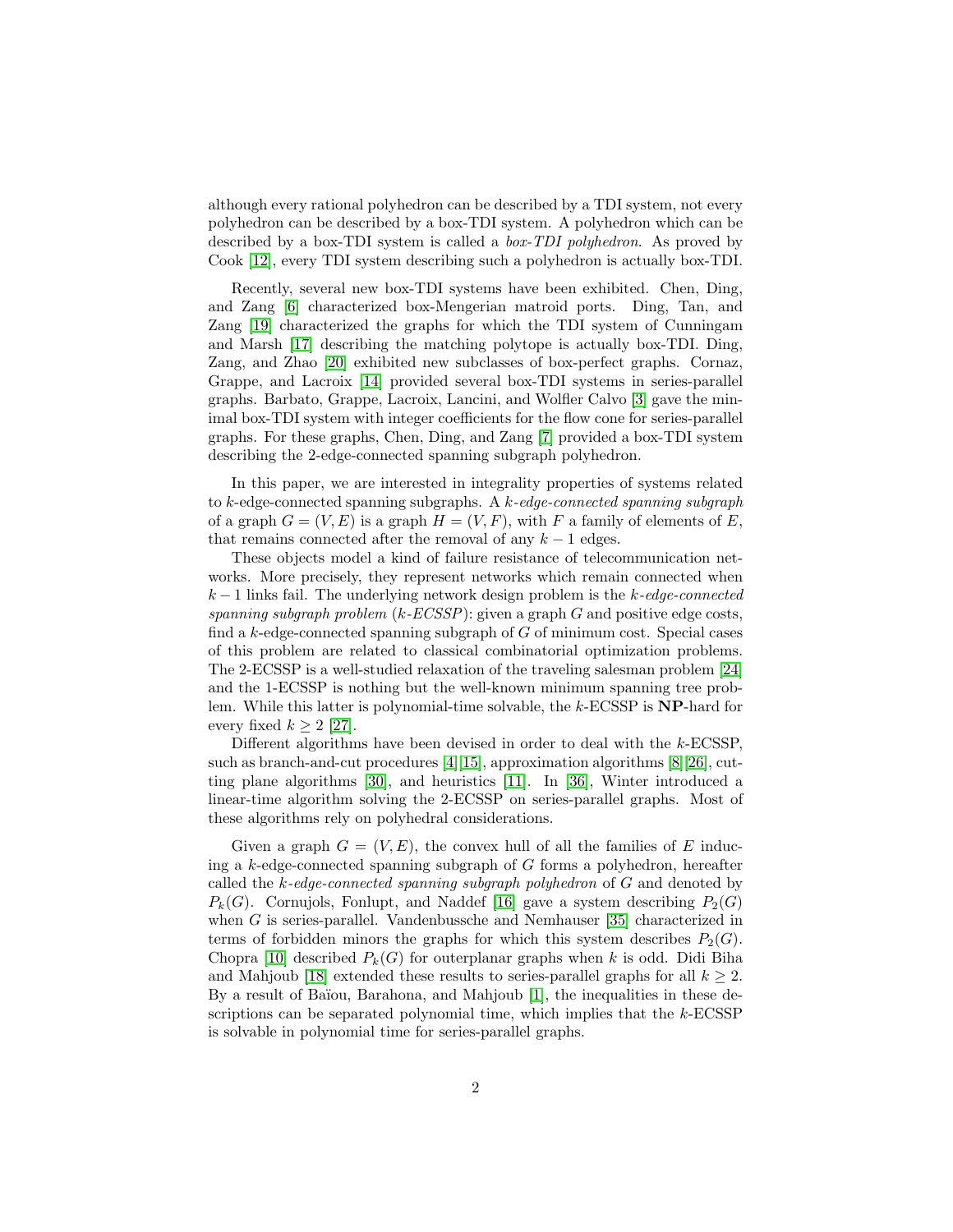When studying the k-edge-connected spanning subgraphs of a graph  $G$ , we can add the constraint that each edge of G can be taken at most once. We denote the corresponding polyhedron by  $Q_k(G)$ . Barahona and Mahjoub [\[2\]](#page-28-10) described  $Q_2(G)$  for Halin graphs. Further polyhedral results for the case  $k = 2$ have been obtained by Boyd and Hao [\[5\]](#page-28-11) and Mahjoub [\[32\]](#page-30-4)[\[33\]](#page-30-5). Grötschel and Monma [\[29\]](#page-29-10) described several classes of facets of  $Q_k(G)$ . Moreover, Fonlupt and Mahjoub [\[25\]](#page-29-11) extensively studied the extremal points of  $Q_k(G)$  and characterized the class of graphs for which this polytope is described by cut inequalities and  $0 \leq x \leq 1$ .

The polyhedron  $P_1(G)$  is known to be box-TDI for all graphs [\[31\]](#page-30-6). For series-parallel graphs, the system given in [\[16\]](#page-29-8) describing  $P_2(G)$  is not TDI. Chen, Ding, and Zang [\[7\]](#page-28-4) showed that dividing by 2 yields a TDI system for such graphs. Actually, they proved that this system is box-TDI if and only if the graph is series-parallel.

Contributions. Our starting point is the result of Chen, Ding, and Zang [\[7\]](#page-28-4). First, their result implies that  $P_2(G)$  is a box-TDI polyhedron for series-parallel graphs. However, this leaves open the question of the box-TDIness of  $P_2(G)$  for non series-parallel graphs. More generally, for which integers  $k$  and graphs  $G$  is  $P_k(G)$  a box-TDI polyhedron?

We answer this question by proving that, for  $k \geq 2$ ,  $P_k(G)$  is a box-TDI polyhedron if and only if  $G$  is series-parallel. Note that this work is one of the first that proves the box-TDIness of a polyhedron without giving a box-TDI system describing it. Instead, our proof is based on the recent matricial characterization of box-TDI polyhedra given by Chervet, Grappe, and Robert [\[9\]](#page-28-12).

By [\[34,](#page-30-0) Theorem 22.6], there exists a TDI system with integer coefficients describing  $P_k(G)$ . For series-parallel graphs, the system provided by Chen, Ding, and Zang [\[7\]](#page-28-4) has noninteger coefficients. Moreover, the system given by Didi Biha and Mahjoub [\[18\]](#page-29-9) describing  $P_k(G)$  when k is even is not TDI. When  $k \geq 2$  and G is series-parallel, which combinatorial objects yield an integer TDI system describing  $P_k(G)$ ?

We answer this question by exhibiting integer TDI systems based on multicuts. When  $k$  is even, we use multicuts to provide an integer TDI system for  $P_k(G)$  when G is series-parallel. Our proof relies on the standard constructive characterization of series-parallel graphs. When  $k$  is odd, we prove that the description of  $P_k(G)$  given by Didi Biha and Mahjoub [\[18\]](#page-29-9) based on multicuts is TDI if and only if the graph is series-parallel. For this case, our proof relies on new properties of the set of degree 2 vertices in simple series-parallel graphs stated in Proposition [3.](#page-4-0)

The box-totally dual integral characterization of  $P_k(G)$  implies that these systems are actually box-TDI if and only if  $G$  is series-parallel. By definition of box-TDIness, adding  $x \leq 1$  to these systems yields box-TDI systems for  $Q_k(G)$ for series-parallel graphs.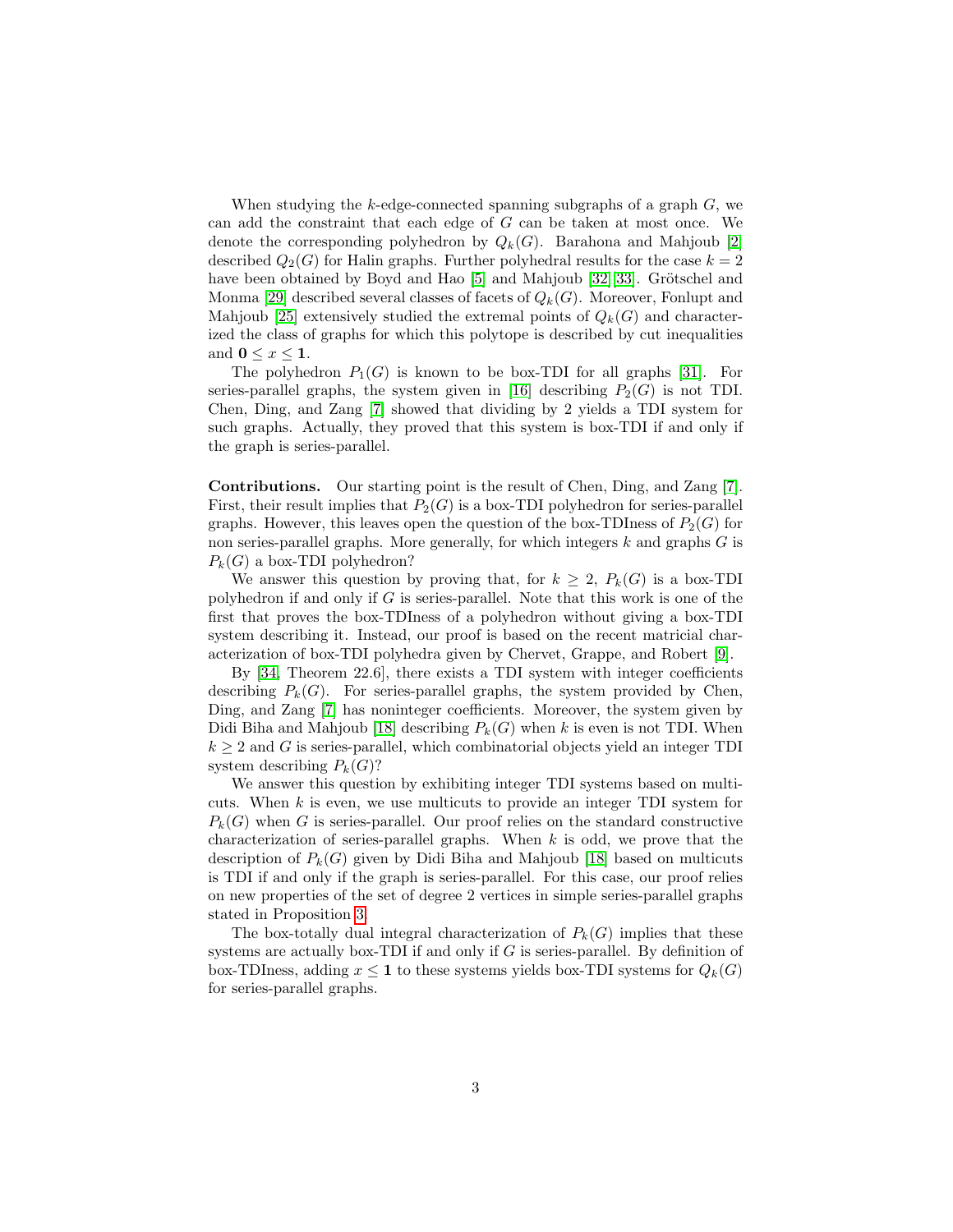Outline. In Section [1,](#page-3-0) we give the definitions and preliminary results used throughout the paper. In Section [2,](#page-7-0) we prove that, for  $k \geq 2$ ,  $P_k(G)$  is a box-TDI polyhedron if and only if G is series-parallel. In Section [3,](#page-12-0) we provide a TDI system with integer coefficients describing  $P_k(G)$  when G is series-parallel and  $k \geq 2$  is even. In Section [4,](#page-15-0) we show the TDIness of the system given by Didi Biha and Mahjoub [\[18\]](#page-29-9) that describes  $P_k(G)$  for G series-parallel and  $k \geq 3$ odd.

### <span id="page-3-0"></span>1 Definitions and Preliminary Results

This section is devoted to the definitions, notation, and preliminary results used throughout the paper.

#### 1.1 Graphs and Combinatorial Objects

Given a set E, a family of E is a collection of elements of E where each element can appear multiple times. The incidence vector of a family  $F$  of  $E$  is the vector  $\chi^F$  of  $\mathbb{Z}_+^E$  such that e's coordinate is the multiplicity of e in F for all e in E. Since there is a bijection between families and their incidence vectors, we will often use the same terminology for both.

Given a graph  $G = (V, E)$  and the incidence vector  $z \in \mathbb{Z}_+^E$  of a family F of E,  $G[z]$  denotes the graph  $(V, F)$ .

Let  $G = (V, E)$  be a loopless undirected graph. Two edges of G are parallel if they share the same endpoints, and  $G$  is *simple* if it does not have parallel edges. A graph is 2-connected if it cannot be disconnected by removing a vertex. The graph obtained from two disjoint graphs by identifying two vertices, one of each graph, is called a 1-sum. A 2-connected graph is trivial if it is composed of a single edge. We denote by  $K_n$  the complete graph on n vertices, that is the simple graph with  $n$  vertices and one edge between each pair of vertices. Given an edge e of G, we denote by  $G \backslash e$  (respectively  $G/e$ ) the graph obtained by removing (respectively contracting) the edge e, where contracting an edge uv consists in removing it and identifying  $u$  and  $v$ . Similarly, we denote by  $G \setminus v$  the graph obtained form G by removing the vertex v and by  $G[W]$  the graph obtained by removing all vertices not in the vertex subset  $W$ . Given a vector  $x \in \mathbb{R}^E$  and a subgraph H of G, we denote by  $x_{|H}$  the vector obtained by restricting  $x$  to the components associated with the edges of  $H$ .

A subset of edges of G is called a circuit if it induces a connected graph in which every vertex has degree 2. Given a subset U of V, the cut  $\delta(U)$  is the set of edges having exactly one endpoint in  $U$ . A bond is a minimal nonempty cut. Given a partition  $\{V_1, \ldots, V_n\}$  of V, the set of edges having endpoints in two distinct  $V_i$ 's is called a *multicut* and is denoted by  $\delta(V_1, \ldots, V_n)$ . We denote respectively by  $\mathcal{M}_G$  and  $\mathcal{B}_G$  the set of multicuts and the set of bonds of G. For every multicut M, there exists a unique partition  $\{V_1, \ldots, V_{d_M}\}$  of vertices of V such that  $M = \delta(V_1, \ldots, V_{d_M})$ , and  $G[V_i]$  is connected for all  $i = 1, \ldots, d_M$ . We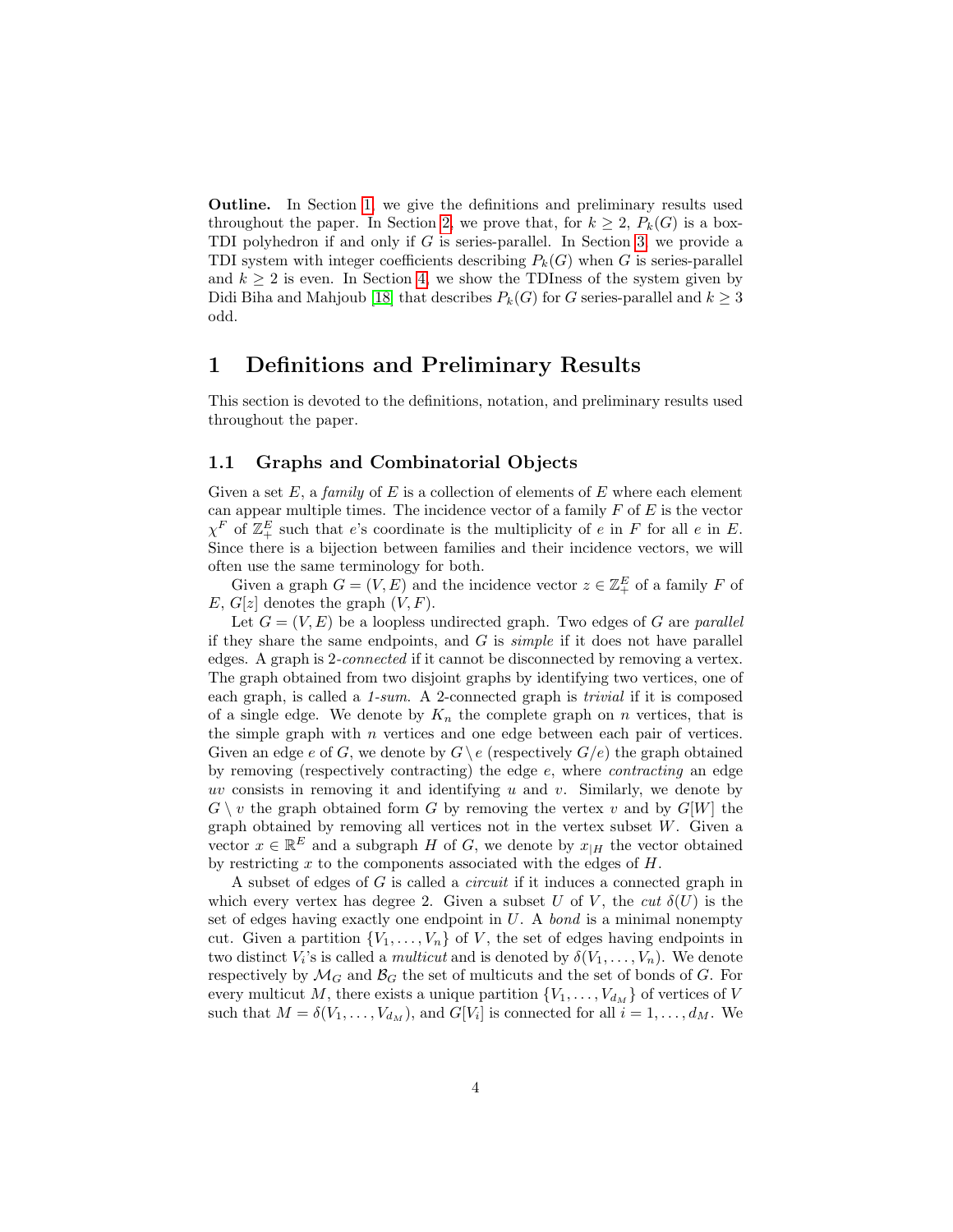say that  $d_M$  is the *order* of M and  $V_1, \ldots, V_{d_M}$  are the *classes* of M. Multicuts are characterized in terms of circuits, as stated in the following.

<span id="page-4-5"></span>**Lemma 1** ([\[13\]](#page-28-13)). A set of edges M is a multicut if and only if  $|M \cap C| \neq 1$  for all circuits C of G.

We denote the symmetric difference of two sets S and T by  $S\Delta T$ . It is well-known that the symmetric difference of two cuts is a cut. Moreover, the following result holds.

<span id="page-4-4"></span>**Observation 2.** Let G be a graph, v be a degree 2 vertex of G, and M be a multicut such that  $|M \cap \delta(v)| = 1$ . Then,  $M \cup \delta(v)$  and  $M \Delta \delta(v)$  are multicuts. Moreover,  $d_{M\cup\delta(v)} = d_M + 1$ , and  $d_{M\Delta\delta(v)} = d_M$ .

A graph is series-parallel if its nontrivial 2-connected components can be constructed from a circuit of length 2 by repeatedly adding edges parallel to an existing one, and subdividing edges, that is, replacing an edge by a path of length two. Equivalently, series-parallel graphs are those having no  $K_4$ -minor [\[21\]](#page-29-12).

By construction, simple nontrivial 2-connected series-parallel graphs have at least one degree 2 vertex. Moreover, these vertices satisfy the following.

<span id="page-4-0"></span>Proposition 3. For a simple nontrivial 2-connected series-parallel graph, at least one of the following holds:

- <span id="page-4-1"></span>(i) two degree 2 vertices are adjacent,
- <span id="page-4-2"></span>(ii) a degree 2 vertex belongs to a circuit of length 3,
- <span id="page-4-3"></span>(iii) two degree 2 vertices belong to a same circuit of length 4.

*Proof.* We proceed by induction, the base case is  $K_3$  for which [\(i\)](#page-4-1) holds.

Let  $G$  be a simple 2-connected series-parallel graph. Since  $G$  is simple, it can be built from a series-parallel graph  $H$  by subdividing an edge  $e$  into a path f, q. Let v be the degree 2 vertex added with this operation. By the induction hypothesis, either H is not simple, or one among [\(i\)](#page-4-1), [\(ii\)](#page-4-2), and [\(iii\)](#page-4-3) holds for H. Hence, there are four cases.

**Case 1:** H is not simple. By G being simple,  $e$  is parallel to exactly one edge h. Hence,  $f, g, h$  is a circuit of G length 3 containing v, thus [\(ii\)](#page-4-2) holds for G. **Case 2:** [\(i\)](#page-4-1) holds for  $H$ . Then, it holds for  $G$ .

**Case 3:** [\(ii\)](#page-4-2) holds for H. Let C be a circuit of H of length 3 containing a degree 2 vertex, say w. If  $e \notin C$ , then [\(ii\)](#page-4-2) holds for G. Otherwise, by subdividing e, we obtain a circuit of length 4 containing v and w, and hence [\(iii\)](#page-4-3) holds for  $G$ . **Case 4:** [\(iii\)](#page-4-3) holds for H. Let C be a circuit of H of length 4 containing two degree 2 vertices. If  $e \notin C$ , then [\(iii\)](#page-4-3) holds for G. Otherwise, by subdividing e, we obtain a circuit of length 5 containing three degree 2 vertices. Then, at least two of them are adjacent, and so [\(i\)](#page-4-1) holds for G.  $\Box$  $\Box$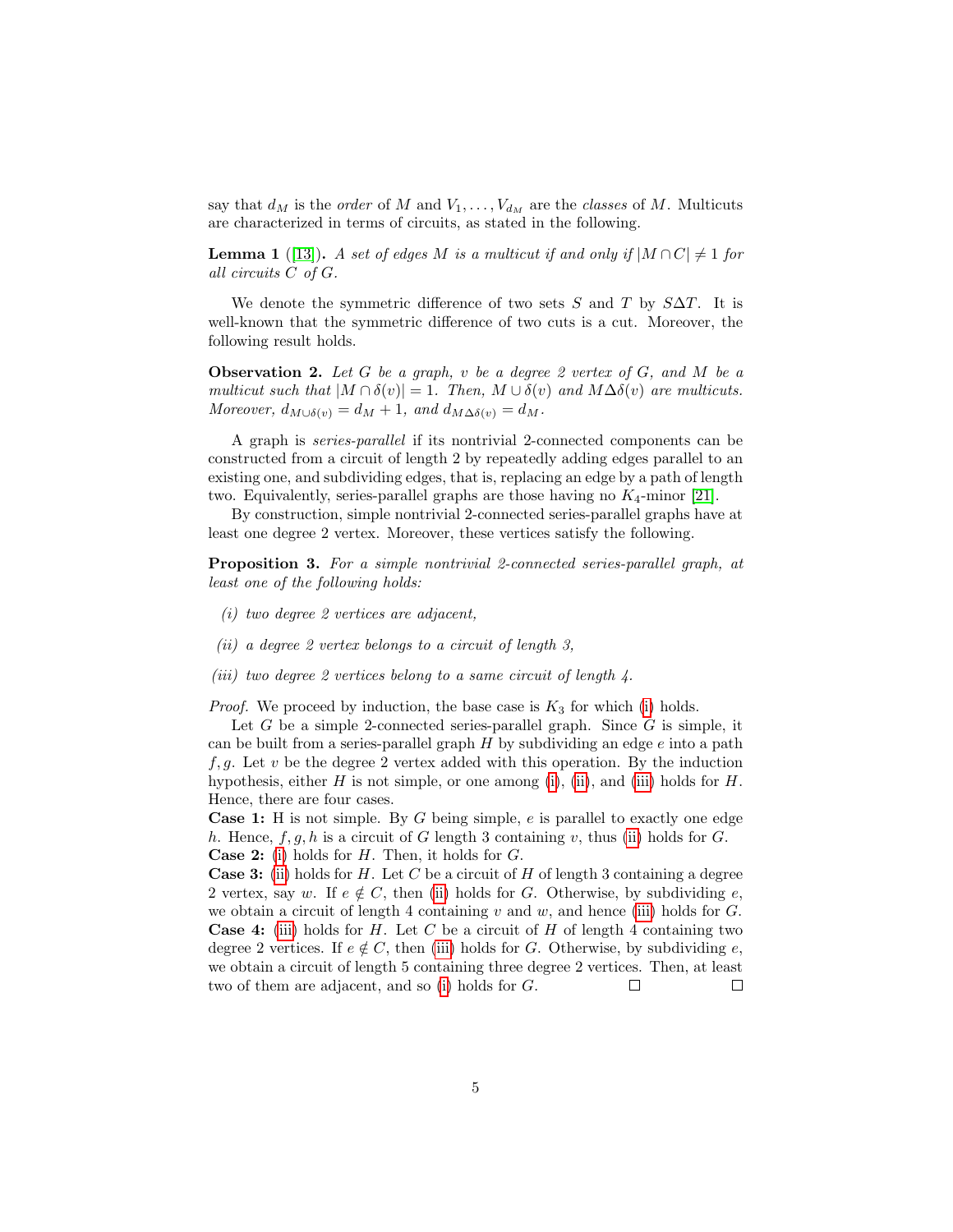#### 1.2 Box-Total Dual Integrality

Let  $A \in \mathbb{R}^{m \times n}$  be a full-row rank matrix. This matrix is *equimodular* if all its  $m \times m$  non-zero determinants have the same absolute value. The matrix A is face-defining for a face F of a polyhedron  $P \subseteq \mathbb{R}^n$  if  $aff(F) = \{x \in \mathbb{R}^n : Ax = b\}$ for some  $b \in \mathbb{R}^m$ . Such matrices are the *face-defining matrices of P*.

<span id="page-5-0"></span>**Theorem 4** ([\[9,](#page-28-12) Theorem 1.4]). Let P be a polyhedron, then the following statements are equivalent:

- $(i)$  P is box-TDI.
- <span id="page-5-1"></span>(ii) Every face-defining matrix of  $P$  is equimodular.
- (iii) Each face of  $P$  has an equimodular face-defining matrix.

In Theorem [4,](#page-5-0) the equivalence of conditions  $(ii)$  and  $(iii)$  stems from the following observation.

<span id="page-5-4"></span>**Observation 5** ([\[9,](#page-28-12) Observation 4.10]). Let F be a face of a polyhedron. If a face-defining matrix for  $F$  is equimodular, then so are all the face-defining matrices for F.

We will also use the following.

<span id="page-5-3"></span>**Observation 6.** Let  $A \in \mathbb{R}^{I \times J}$  be a full row rank matrix,  $j \in J$ , c be a column of A, and  $\mathbf{v} \in \mathbb{R}^I$ . If A is equimodular, then so are:

|  | (i) $\begin{bmatrix} A \\ \pm \chi^j \end{bmatrix}$ if it is full row-rank and (ii) $\begin{bmatrix} A & \mathbf{0} \\ \pm \chi^j & \pm 1 \end{bmatrix}$ . |  |  |  |  |
|--|------------------------------------------------------------------------------------------------------------------------------------------------------------|--|--|--|--|
|--|------------------------------------------------------------------------------------------------------------------------------------------------------------|--|--|--|--|

<span id="page-5-2"></span>**Observation 7** ([\[9,](#page-28-12) Observation 4.11]). Let  $P \subseteq \mathbb{R}^n$  be a polyhedron and let  $F = \{x \in P : Bx = b\}$  be a face of P. If B has full-row rank and  $n - \dim(F)$ rows, then B is face-defining for F.

#### 1.3 k-edge-connected Spanning Subgraph Polyhedron

Note that  $P_k(G)$  is the dominant of the convex hull of all the families of E containing at most  $k$  copies of each edge and inducing a  $k$ -edge-connected spanning subgraph of G. Since the dominant of a polyhedron is a polyhedron,  $P_k(G)$  is a full-dimensional polyhedron even though it is the convex hull of an infinite number of points.

From now on,  $k \geq 2$ . Didi Biha and Mahjoub [\[18\]](#page-29-9) gave a complete description of  $P_k(G)$  for all k, when G is series-parallel.

**Theorem 8** ([\[18\]](#page-29-9)). Let G be a series-parallel graph and h be a positive integer. Then  $P_{2h}(G)$  is described by:

$$
(1) \begin{cases} x(D) \ge 2h & \text{for all cuts } D \text{ of } G, \\ 0 & \text{otherwise} \end{cases}
$$

<span id="page-5-5"></span>
$$
\left(1\right) \left(1\right) \tag{1b}
$$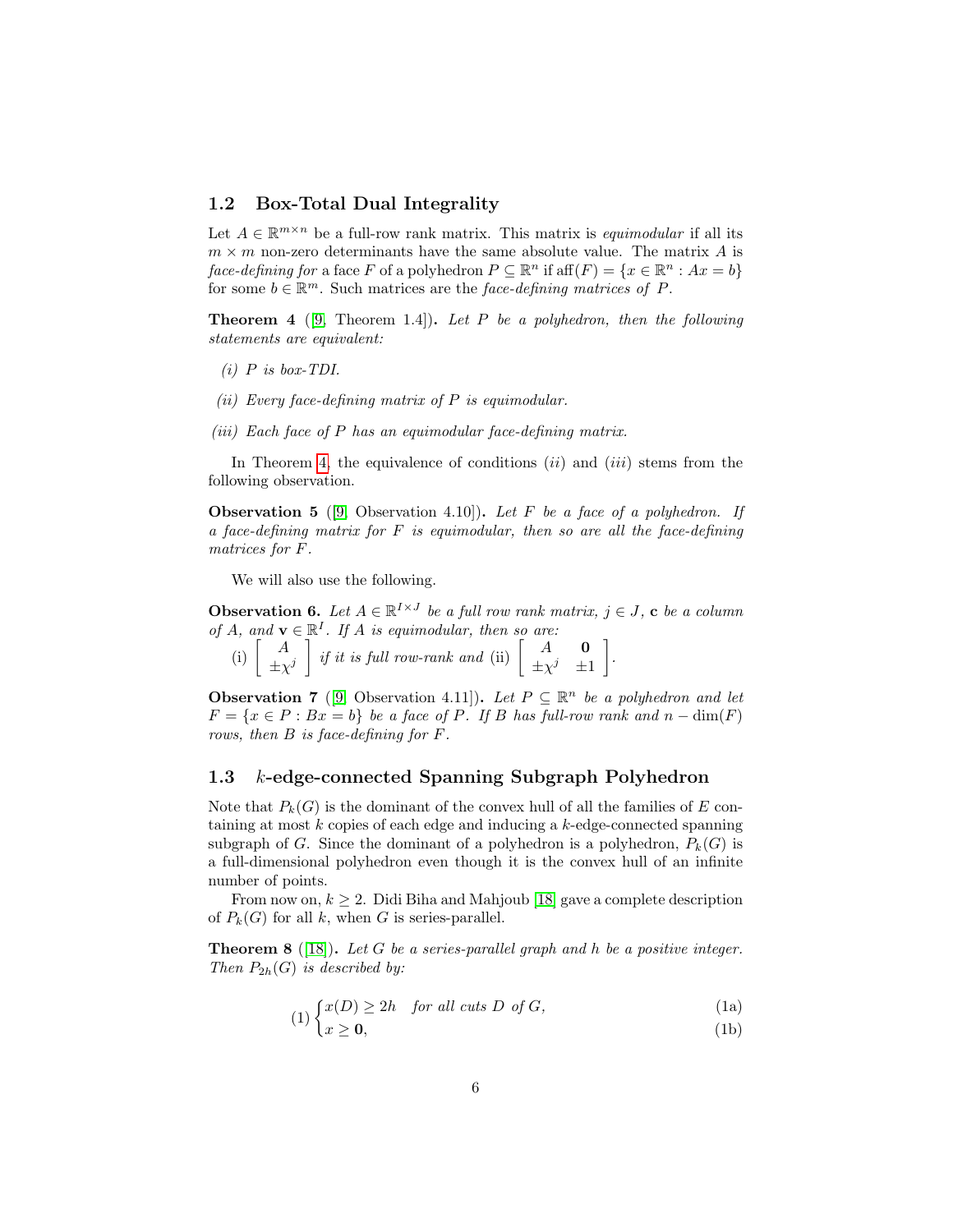and  $P_{2h+1}(G)$  is described by:

<span id="page-6-6"></span><span id="page-6-0"></span>(2) 
$$
\begin{cases} x(M) \ge (h+1)d_M - 1 & \text{for all multis} \ M \ \text{of } G, \\ x \ge 0. \end{cases}
$$
 (2a) (2b)

Since the incidence vector of a multicut  $\delta(V_1, \ldots, V_\ell)$  of order  $\ell$  is the halfsum of the incidence vectors of the bonds  $\delta(V_1), \ldots, \delta(V_\ell)$ , we can deduce another description of  $P_{2h}(G)$ .

**Corollary 1.** Let  $G$  be a series-parallel graph and  $h$  be a positive integer. Then  $P_{2h}(G)$  is described by:

$$
(3)\begin{cases}x(M) \ge hd_M & \text{for all multicast } M \text{ of } G,\end{cases} (3a)
$$

<span id="page-6-5"></span><span id="page-6-1"></span>
$$
\sqrt{2}x \ge 0. \tag{3b}
$$

We call constraints  $(2a)$  and  $(3a)$  partition constraints. A multicut M is tight for a point of  $P_k(G)$  if this point satisfies with equality the partition con-straint [\(2a\)](#page-6-0) (respectively [\(3a\)](#page-6-1)) associated with  $M$  when  $k$  is odd (respectively even). Moreover, M is tight for a face F of  $P_k(G)$  if it is tight for all the points of F.

The following results give some insights on the structure of tight multicuts.

<span id="page-6-3"></span>**Theorem 9** ([\[18,](#page-29-9) Theorem 2.3 and Lemma 3.1]). Let x be a point of  $P_{2h+1}(G)$ , and let  $M = \delta(V_1, \ldots, V_{d_M})$  be a multicut tight for x. Then, the following hold:

- (i) if  $d_M \geq 3$ , then  $x(\delta(V_i) \cap \delta(V_j)) \leq h+1$  for all  $i \neq j \in \{1, \ldots, d_M\}.$
- <span id="page-6-7"></span>(ii)  $G \setminus V_i$  is connected for all  $i = 1, \ldots, d_M$ .

<span id="page-6-4"></span>**Observation 10.** Let v be a degree 2 vertex of  $G$  and  $M$  be a multicut of  $G$ strictly containing  $\delta(v) = \{uv, vw\}$ . If M is tight for a point of  $P_k(G)$ , then both  $M \setminus f$  and  $M \setminus g$  are multicuts of G of order  $d_M - 1$ .

*Proof.* It suffices to show that u and w belong to different classes of  $M =$  $\delta(v, V_2, \ldots, V_{d_M})$ . Suppose that  $u, w \in V_2$ . Then M is the union of the two multicuts  $\delta(v)$  and  $M' = \delta(v \cup V_2, \ldots, V_{d_M})$ . Since  $d_{\delta(v)} + d_{M'} = d_M + 1$ , the sum of the two the partition inequalities associated with  $\delta(v)$  and M' implies that the partition inequality associated with M is tight for no point of  $P_k(G)$ for every  $k \geq 2$ .  $\Box$ □

Chopra [\[10\]](#page-28-9) gave sufficient conditions for an inequality to be facet defining for  $P_k(G)$ . The following proposition is a direct consequence of Theorems 2.4 and 2.6 of [\[10\]](#page-28-9).

<span id="page-6-2"></span>**Proposition 11.** Let G be a connected graph having  $K_4$  as a minor and let  $h \geq 1$ . Then, there exist two disjoint nonempty subsets of edges of G, E' and  $E^{\prime\prime}$ , and a rational b such that

$$
\chi^{E'} + 2\chi^{E''} \ge b,\tag{4}
$$

is a facet-defining inequality of  $P_{2h+1}(G)$ .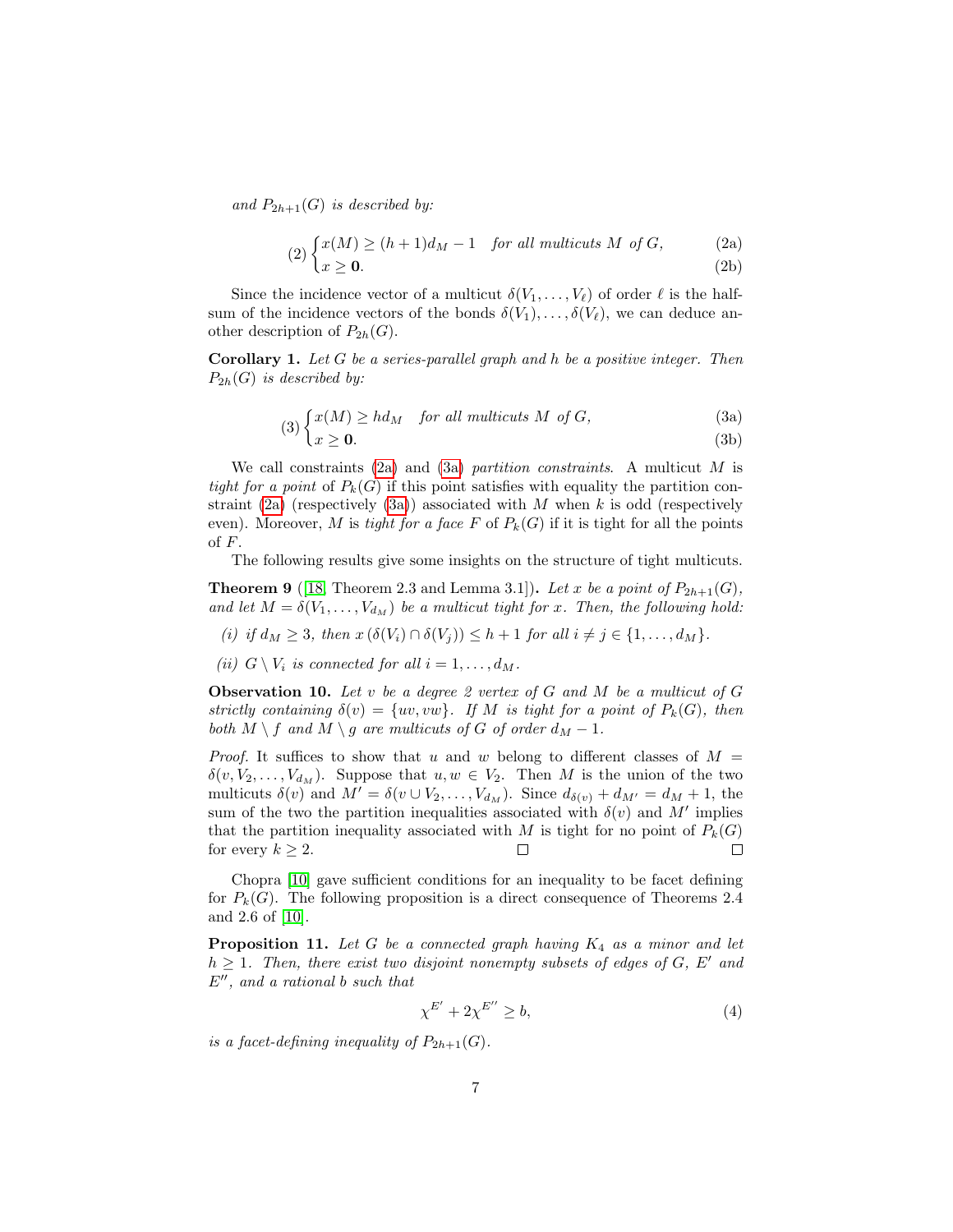Chen, Ding, and Zang [\[7\]](#page-28-4) provided a box-TDI system for  $P_2(G)$  for seriesparallel graphs.

<span id="page-7-1"></span>**Theorem 12** ([\[7,](#page-28-4) Theorem 1.1]). The system:

<span id="page-7-3"></span>
$$
\begin{cases} \frac{1}{2}x(D) \ge 1 & \text{for all cuts } D \text{ of } G, \\ x \ge 0 & \end{cases}
$$
 (5)

is box-TDI if and only if G is a series-parallel graph.

This result proves that the polyhedron  $P_2(G)$  is box-TDI for all series-parallel graphs, and gives a TDI system describing this polyhedron in this case. However, Theorem [12](#page-7-1) is not sufficient to state that  $P_2(G)$  is a box-TDI polyhedron if and only if  $G$  is series-parallel.

## <span id="page-7-0"></span>2 Box-TDIness of  $P_k(G)$

In this section we show that, for  $k \geq 2$ ,  $P_k(G)$  is a box-TDI polyhedron for a connected graph G if and only if G is series-parallel. Since  $P_k(G) = \emptyset$  when G is not connected, we assume from now on that  $G$  is connected.

When  $k \geq 2$ ,  $P_k(G)$  is not always box-TDI, as stated by the following lemma.

<span id="page-7-2"></span>**Lemma 13.** For  $k \geq 2$ , if  $G = (V, E)$  contains a  $K_4$ -minor, then  $P_k(G)$  is not box-TDI.

*Proof.* When  $k = 2h + 1$  is odd, Proposition [11](#page-6-2) shows that there exists a facetdefining inequality that is described by a non equimodular matrix as  $P_k(G)$  is full-dimensional. Thus,  $P_k(G)$  is not box-TDI by Statement [\(ii\)](#page-5-1) of Theorem [4.](#page-5-0)

We now prove the case when k is even. Since G has a  $K_4$ -minor, there exists a partition  $\{V_1, \ldots, V_4\}$  of V such that  $G[V_i]$  is connected and  $\delta(V_i, V_j) \neq \emptyset$  for all  $i < j \in \{1, ..., 4\}$ . We now prove that the matrix A whose three rows are  $\chi^{\delta(V_i)}$  for  $i = 1, 2, 3$  is a face-defining matrix of  $P_k(G)$  which is not equimodular. This will end the proof by Statement [\(ii\)](#page-5-1) of Theorem [4.](#page-5-0)

Let  $e_{ij}$  be an edge in  $\delta(V_i, V_j)$  for all  $i < j \in \{1, ..., 4\}$ . The submatrix of A formed by the columns associated with edges  $e_{ij}$  is the following:

|                                | $e_{12}$ | $e_{13}$ | $e_{23}$ | $e_{14}$ | $e_{24}$ | $e_{34}$ |
|--------------------------------|----------|----------|----------|----------|----------|----------|
| $\gamma^{\delta(V_1)}$         |          |          | $^{(1)}$ |          |          |          |
| $\gamma^{\delta(V_2)}$         |          |          |          |          |          |          |
| $(V_3)$<br>$v^{\delta(\cdot)}$ |          |          |          |          |          |          |

The matrix A is not equimodular as the first three columns form a matrix of determinant -2 whereas the last three ones give a matrix of determinant 1.

By Observation [7,](#page-5-2) to show that  $A$  is face-defining, it is enough to exhibit  $|E|-2$  affinely independent points of  $P_k(G)$  satisfying  $x(\delta(V_i)) = k$  for  $i = 1, 2, 3$ .

Let  $D_1 = \{e_{12}, e_{14}, e_{23}, e_{34}\}, D_2 = \{e_{12}, e_{13}, e_{24}, e_{34}\}, D_3 = \{e_{13}, e_{14}, e_{23}, e_{24}\}$ and  $D_4 = \{e_{14}, e_{24}, e_{34}\}.$  First, we define the points  $S_j = \sum_{i=1}^4 k \chi^{E[V_i]} + \frac{k}{2} \chi^{D_j}$ ,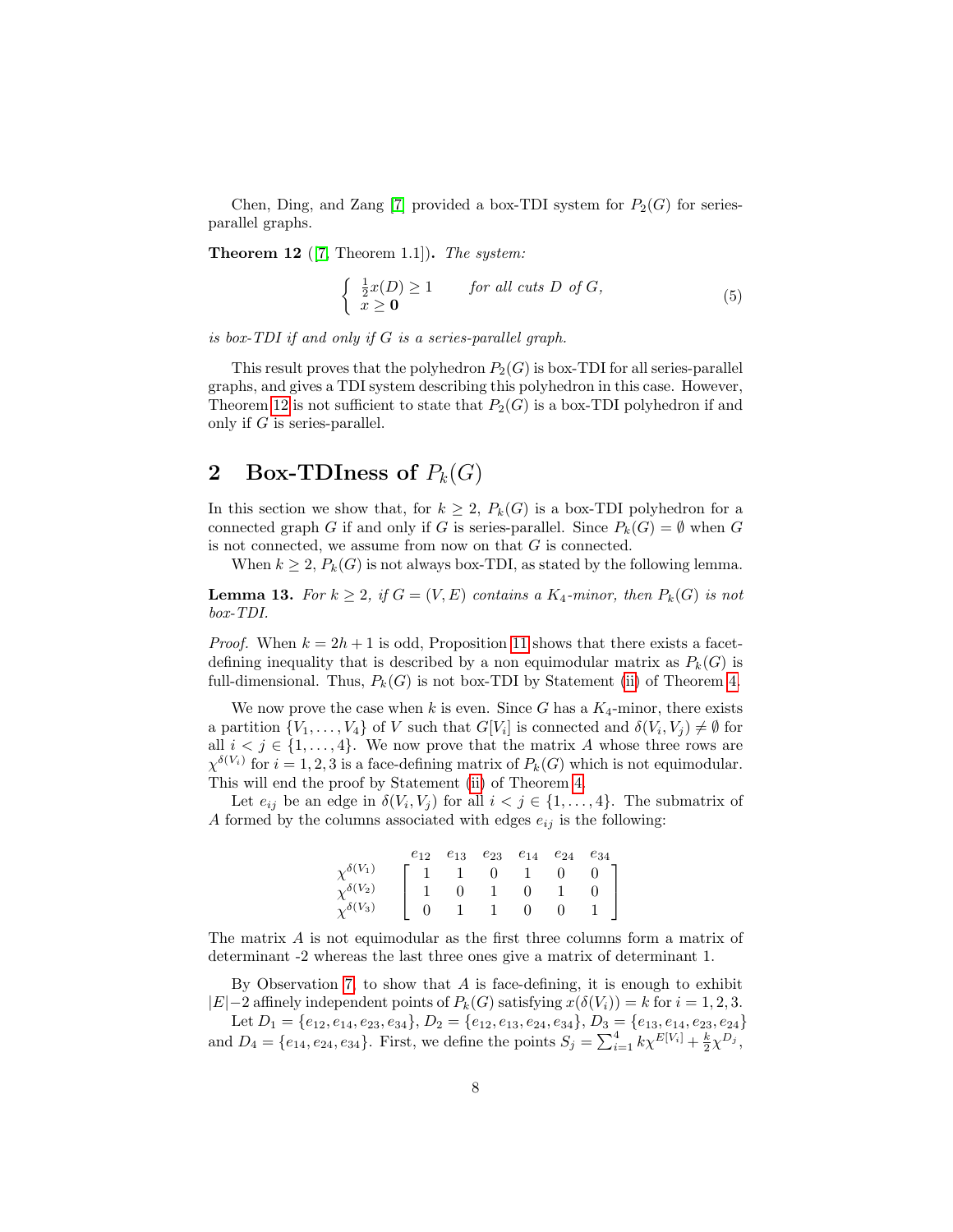for  $j = 1, 2, 3$ , and  $S_4 = \sum_{i=1}^4 k \chi^{E[V_i]} + k \chi^{D_4}$ . Note that they are affinely independent.

Now, for each edge  $e \notin \{e_{12}, e_{13}, e_{14}, e_{23}, e_{24}, e_{34}\}$ , we construct the point  $S_e$  as follows. When  $e \in E[V_i]$  for some  $i = 1, ..., 4$ , we define  $S_e = S_4 + \chi^e$ . Adding the point  $S_e$  maintains affine independence as  $S_e$  is the only point not satisfying  $x_e = k$ . When  $e \in \delta(V_i, V_j)$  for some  $i, j$ , we define  $S_e = S_e - \chi^{e_{ij}} + \chi^e$ , where  $S_{\ell}$  is  $S_1$  if  $e \in \delta(V_1, V_4) \cup \delta(V_2, V_3)$  and  $S_2$  otherwise. Affine independence comes because  $S_e$  is the only point involving e.

In total, we built  $4 + |E| - 6 = |E| - 2$  affinely independent points.  $□ □$ 

The following theorem characterizes the class of graphs for which  $P_k(G)$  is box-TDI. The case k even is obtained using the box-TDIness for  $k = 2$  and the fact that integer dilations maintain box-TDIness. For the case k odd, on the contrary to what is generally done, the proof does not exhibit a box-TDI system describing  $P_k(G)$ . For this case, the proof is by induction on the number of edges of G. We prove that series-parallel operations preserve the box-TDIness of the polyhedron. The most technical part of the proof is the subdivision of an edge uw into two edges uv and vw. We proceed by contradiction: by Theorem [4,](#page-5-0) we suppose that there exists a face F of  $P_k(G)$  defined by a nonequimodular matrix. We study the structure of the inequalities corresponding to this matrix. In particular, we show that they are all associated with multicuts, and that these multicuts contain either both uv and vw, or none of them—see Claims [2.1,](#page-9-0) [2.2,](#page-9-1) and [2.3.](#page-10-0) These last results allow us to build a nonequimodular face-defining matrix for the smaller graph, which contradicts the induction hypothesis.

<span id="page-8-0"></span>**Theorem 14.** For  $k \geq 2$ ,  $P_k(G)$  is a box-TDI polyhedron if and only if G is series-parallel.

Proof. Necessity stems from Lemma [13.](#page-7-2) Let us now prove sufficiency. When  $k = 2$ , the box-TDIness of System [\(5\)](#page-7-3) has been shown by Chen, Ding, and Zang  $[7]$ . This implies box-TDIness for all even k: multiplying the right-hand side of a box-TDI system by a positive rational preserves its box-TDIness [\[34,](#page-30-0) Section 22.5. The system obtained by multiplying by  $k$  the right-hand side of System [\(5\)](#page-7-3) describes  $P_k(G)$  when k is even. Hence, the latter is a box-TDI polyhedron.

The rest of the proof is dedicated to the case where  $k = 2h + 1$  for some  $h \geq 1$ . To this end, we prove that for every face of  $P_{2h+1}(G)$  there exists an equimodular face-defining matrix. The characterization of box-TDIness given in Theorem [4](#page-5-0) concludes. We proceed by induction on the number of edges of G.

If G is trivial, then  $P_{2h+1}(G) = \{x \in \mathbb{R}_+ : x \ge 2h+1\}$  is box-TDI. If G is the circuit  $\{e, f\}$ , then  $P_{2h+1}(G) = \{x_e, x_f \in \mathbb{R}_+ : x_e + x_f \ge 2h + 1\}$  is also box-TDI.

(1-sum) Let G be the 1-sum of two series-parallel graphs  $G' = (W', E')$ and  $G'' = (W'', E'')$ . By induction, there exist two box-TDI systems  $A'y \geq b'$ and  $A''z \geq b''$  describing respectively  $P_{2h+1}(G')$  and  $P_{2h+1}(G'')$ . If v is the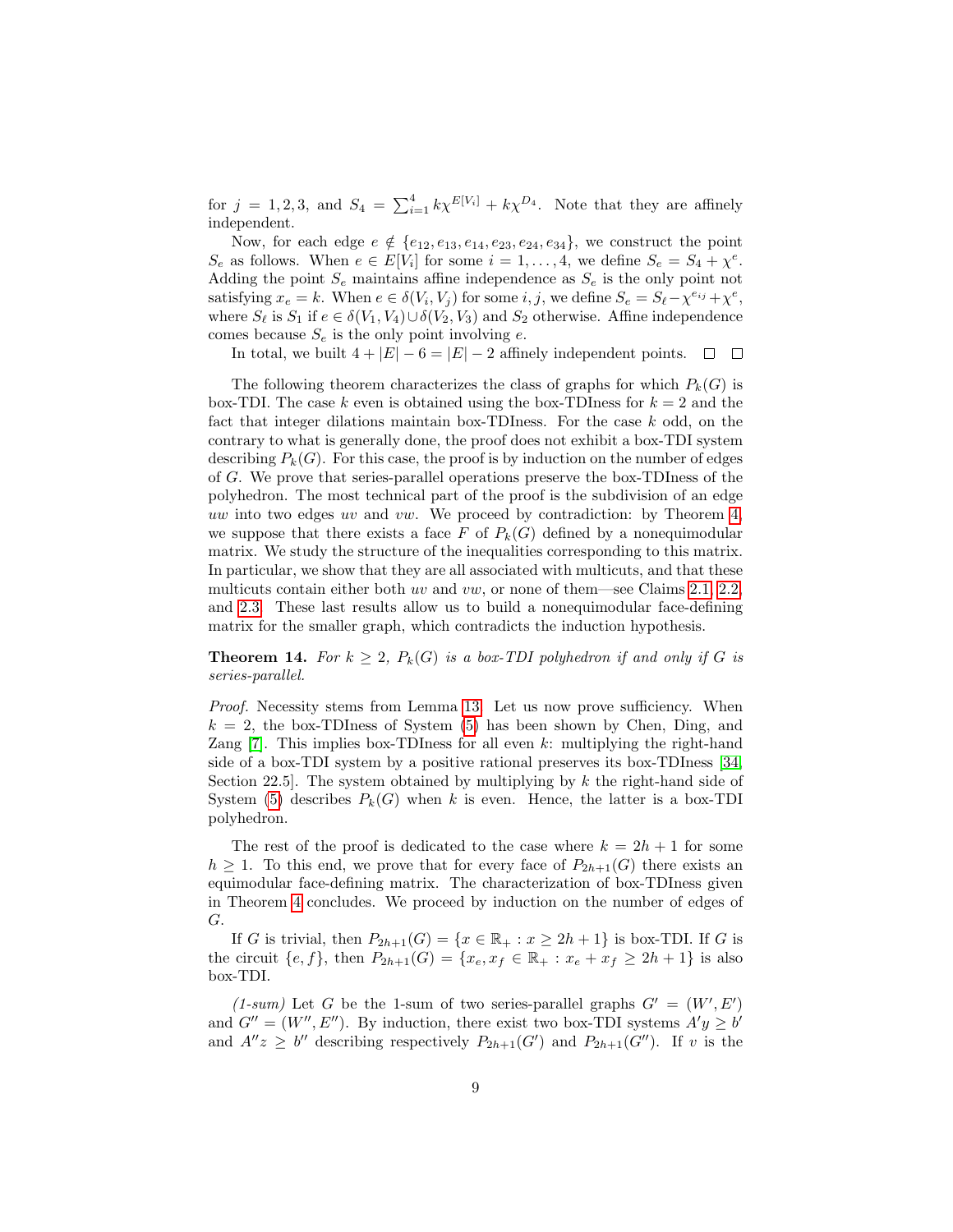vertex of G obtained by the identification,  $G \setminus v$  is not connected, hence, by Statement (ii) of Theorem [9,](#page-6-3) a multicut M of G is tight for a face of  $P_{2h+1}(G)$ only if  $M \subseteq E^i$  for some  $i = 1, 2$ . It follows that for every face F of  $P_{2h+1}(G)$ there exist two faces F' and F'' of  $P_{2h+1}(G')$  and  $P_{2h+1}(G'')$  respectively, such that  $F = F' \times F''$ . Then  $P_{2h+1}(G) = \{(y, z) \in \mathbb{R}_+^{E'} \times \mathbb{R}_+^{E''} : A'y \geq b', A''z \geq b''\}$ and so it is box-TDI.

(Parallelization) Let  $G = (V, E)$  be obtained from a series-parallel graph  $G'$ by adding an edge g parallel to an edge f of G' and suppose that  $P_{2h+1}(G')$ is box-TDI. Let  $A'x \geq b$  be a box-TDI system describing  $P_{2h+1}(G')$ . Note that  $P_{2h+1}(G)$  is described by  $Ax \geq b, x_f \geq 0, x_g \geq 0$ , where A is the matrix obtained by duplicating  $f$ 's column. By Theorem 22.10 of [\[34\]](#page-30-0), the system  $Ax \geq b$  is box-TDI, hence so is  $Ax \geq b$ ,  $x_f \geq 0$ ,  $x_g \geq 0$ . Thus,  $P_{2h+1}(G)$  is a box-TDI polyhedron.

(Subdivision) Let  $G = (V, E)$  be obtained by subdividing an edge uw of a series-parallel graph  $G' = (V', E')$  into a path of length two uv, vw. By contradiction, suppose there exists a non-empty face  $F = \{x \in P_{2h+1}(G) : A_F x = b_F\}$ such that  $A_F$  is a face-defining matrix for F which is not equimodular. Take such a face with maximum dimension. Then, every submatrix of  $A_F$  which is face-defining for a face of  $P_{2h+1}(G)$  is equimodular. We may assume that  $A_F$ is defined by the partition constraints [\(2a\)](#page-6-0) associated with the set of multicuts  $\mathcal{M}_F$  and the nonnegativity constraints associated with the set of edges  $\mathcal{E}_F$ .

#### <span id="page-9-0"></span>Claim 2.1.  $\mathcal{E}_F = \emptyset$ .

*Proof.* Suppose there exists an edge  $e \in \mathcal{E}_F$ . Let  $H = G \setminus e$  and let  $A_{F_H} x =$  $b_{F_H}$  be the system obtained from  $A_F x = b_F$  by removing the column and the nonnegativity constraint associated with  $e$ . The matrix  $A_F$  being of full row rank, so is  $A_{F_H}$ . Since  $e \in \mathcal{E}_F$ , for all multicut M tight for F not containing e,  $M \cup e$  is not a multicut. Hence  $M \setminus e$  is a multicut of H of order  $d_M$ , for all M in  $\mathcal{M}_F$ . Hence, the set  $F_H = \{x \in P_{2h+1}(H) : A_{F_H}x = b_{F_H}\}\$ is a face of  $P_{2h+1}(H)$ . Moreover, deleting e's coordinate of aff $(F)$  gives aff $(F_H)$  so  $A_{F_H}$  is face-defining for  $F_H$ . By the induction hypothesis,  $A_{F_H}$  is equimodular. Since maximal invertible square submatrices of  $A_F$  are in bijection with those of  $A_{F_H}$  and have the same determinant in absolute value,  $A_F$  is equimodular, a contradiction.  $\Box$  $\Box$ 

<span id="page-9-1"></span>**Claim 2.2.** For  $e \in \{uv, vw\}$ , at least one multicut of  $\mathcal{M}_F$  different from  $\delta(v)$ contains e.

*Proof.* By contradiction, suppose that uv belongs to no multicut of  $\mathcal{M}_F$  different from  $\delta(v)$ .

First, suppose that  $\delta(v)$  does not belong to  $\mathcal{M}_F$ . Then, the column of  $A_F$ associated with uv is zero. Let  $A'_F$  be the matrix obtained from  $A_F$  by removing this column. Every multicut of  $\tilde{G}$  not containing uv is a multicut of  $G'$  (relabelling vw by uw), so the rows of  $A'_F$  are associated with multicuts of  $G'$ . Thus,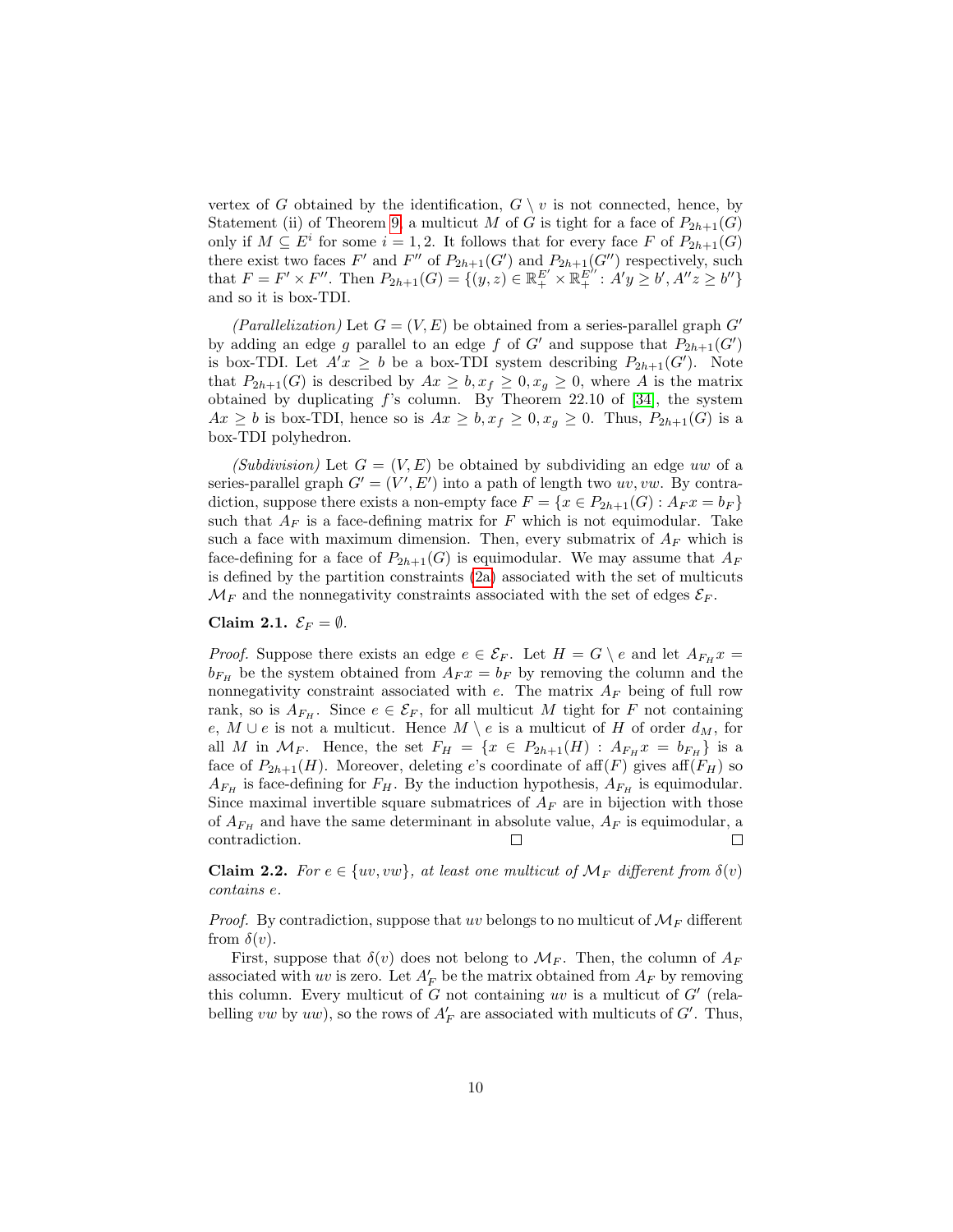$F' = \{x \in P_k(G') : A'_F x = b_F\}$  is a face of  $P_{2h+1}(G')$ . Removing uv's coordinate from the points of  $F$  gives a set of points of  $F'$  of affine dimension at least  $\dim(F) - 1$ . Since  $A'_F$  has the same rank of  $A_F$  and one column less than  $A_F$ , then  $A'_F$  is face-defining for  $F'$  by Observation [7.](#page-5-2) By the induction hypothesis,  $A'_F$  is equimodular. Since adding a column of zeros preserves equimodularity, so is  $A_F$ .

Suppose now that  $\delta(v)$  belongs to  $\mathcal{M}_F$ . Then, the column of  $A_F$  associated with uv has zeros in each row but  $\chi^{\delta(v)}$ . Let  $A_F^{\star} x = b_F^{\star}$  be the system obtained from  $A_F x = b_F$  by removing the equation associated with  $\delta(v)$ . Then  $F^* =$  $\{x \in P_k(G) : A_F^{\star} x = b_F^{\star}\}\$ is a face of  $P_k(G)$  of dimension  $\dim(F) + 1$ . Indeed, it contains F and  $z + \alpha \chi^{uv} \notin F$  for every point z of F and  $\alpha > 0$ . Hence,  $A_F^*$  is face-defining for  $F^*$ . This matrix is equimodular by the maximality assumption on  $F$ , and so is  $A_F$  by Statement (ii) of Observation [6.](#page-5-3)  $\Box$  $\Box$ 

#### <span id="page-10-0"></span>Claim 2.3.  $|M \cap \delta(v)| \neq 1$  for every multicut  $M \in \mathcal{M}_F$ .

*Proof.* Suppose there exists a multicut M tight for F such that  $|M \cap \delta(v)| = 1$ . Without loss of generality, suppose that M contains uv and not vw. Then,  $F \subseteq$  ${x \in P_{2h+1}(G) : x_{vw} \geq x_{uv}}$  because of the partition inequality [\(2a\)](#page-6-0) associated with the multicut  $M\Delta\delta(v)$ . Moreover, the partition inequality associated with  $\delta(v)$  and the integrality of  $P_{2h+1}(G)$  imply  $F \subseteq \{x \in P_{2h+1}(G) : x_{vw} \ge h+1\}.$ The proof is divided into two cases.

**Case 1:**  $F \subseteq \{x \in P_{2h+1}(G) : x_{vw} = h+1\}$ . We prove this case by exhibiting an equimodular face-defining matrix for  $F$ . By Observation [5,](#page-5-4) this implies that  $A_F$  equimodular, which contradicts the assumption on  $F$ .

Equality  $x_{vw} = h+1$  can be expressed as a linear combination of equations of  $A_F x = b_F$ . Let  $A'_F x = b'_F$  denote the system obtained by replacing an equation of  $A_F x = b_F$  by  $x_{vw} = h + 1$  in such a way that the underlying affine space remains unchanged. Denote by  $\mathcal N$  the set of multicuts of  $\mathcal M_F$  containing vw but not uv. If  $\mathcal{N} \neq \emptyset$ , then let N be in N. We now modify the system  $A'_F x = b'_F$ by performing the following operations.

- 1. Replace every equation associated with a multicut  $M$  strictly containing  $\delta(v)$  by the partition constraint [\(2a\)](#page-6-0) associated with  $M\setminus vw$  set to equality.
- 2. If  $\delta(v) \in \mathcal{M}_F$ , then replace the equation associated with  $\delta(v)$  by the box constraint  $x_{uv} = h$ .
- 3. Replace every equation associated with  $M \in \mathcal{N} \setminus N$  by the partition constraint [\(2a\)](#page-6-0) associated with  $M\Delta\delta(v)$  set to equality.
- 4. If  $\mathcal{N} \neq \emptyset$ , then replace the equation associated with N by the box constraint  $x_{uv} = h + 1$ .

These operations do not modify the underlying affine space. Indeed, in Operation 1,  $M \setminus vw$  is tight for F because of Observation [10](#page-6-4) and  $F \subseteq \{x \in P_{2h+1}(G) :$  $x_{vw} = h + 1$ . Operation 2 is applied only if  $F \subseteq \{x \in P_{2h+1}(G) : x_{uv} = h\}.$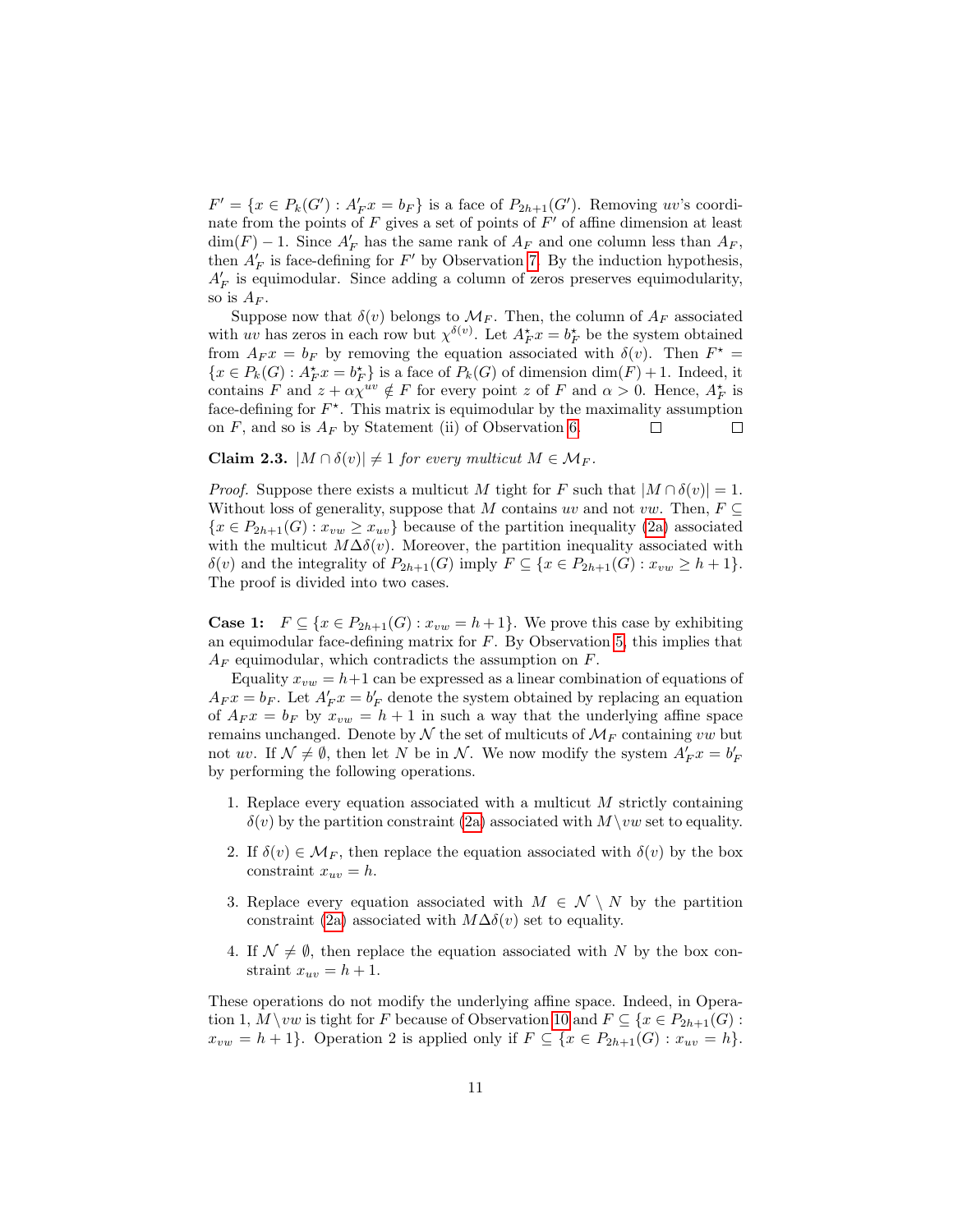Operations 3 and 4 are applied only if  $\mathcal{N} \neq \emptyset$ , which implies that  $F \subseteq \{x \in$  $P_{2h+1}(G): x_{uv} = h+1$ } because of the constraint [\(2a\)](#page-6-0) associated with  $N\Delta\delta(v)$ and  $F \subseteq \{x \in P_{2h+1}(G) : x_{vw} \geq x_{uv}\}.$  Note that Operations 2 and 4 cannot be applied both, hence the rank of the matrix remains unchanged.

Let  $A''_F x = b''_F$  be the system obtained by removing the equation  $x_{vw} = h+1$ from  $A'_F x = b'_F$ . By construction,  $A''_F x = b''_F$  is composed of constraints [\(2a\)](#page-6-0) set to equality and possibly  $x_{uv} = h$  or  $x_{uv} = h + 1$ . Moreover, the column of  $A''_F$  associated with vw is zero. Let  $F'' = \{x \in P_{2h+1}(G) : A''_F x = b''_F\}$ . For  $A_F$  associated with vw is zero. Let  $F = \{x \in P_{2h+1}(\sigma) : A_F x = \sigma_F\}$ . For every point z of F and  $\alpha \geq 0$ ,  $z + \alpha \chi^{vw}$  belongs to F'' because the column of  $A''_F$  associated with vw is zero, and  $z + \alpha \chi^{vw} \in P_{2h+1}(G)$ . This implies that  $\dim(F'') \geq \dim(F) + 1.$ 

If  $F''$  is a face of  $P_{2h+1}(G)$ , then  $A''_F$  is face-defining for  $F''$  by Observation [7](#page-5-2) and by  $A'_F$  being face-defining for F. By the maximality assumption on F,  $A''_F$ is equimodular, and hence so is  $A'_F$  by Statement (i) of Observation [6.](#page-5-3)

Otherwise, by construction,  $F'' = F^* \cap \{x \in \mathbb{R}^E : x_{uv} = t\}$  where  $F^*$  is a face of  $P_{2h+1}(G)$  strictly containing F and  $t \in \{h, h+1\}$ . Therefore, there exists a face-defining matrix for  $F''$  given by a face-defining matrix for  $F^*$  and the row  $\chi^{uv}$ . Such a matrix is equimodular by the maximality assumption of F and Statement (i) of Observation [6.](#page-5-3) Hence,  $A''_F$  is equimodular by Observation [5,](#page-5-4) and so is  $A'_F$  by Statement (i) of Observation [6.](#page-5-3)

**Case 2:**  $F \nsubseteq \{x \in P_{2h+1}(G) : x_{vw} = h+1\}$ . Thus, there exists  $z \in F$  such that  $z_{vw} > h + 1$ . By Claim [2.2,](#page-9-1) there exists a multicut  $N \neq \delta(v)$  containing *vw* which is tight for F. By Statement (i) of Theorem [9,](#page-6-3) the existence of z implies that N is a bond, hence it does not contain uv. The set  $L = N\Delta\delta(v)$ is a bond of  $G$ . The partition inequality  $(2a)$  associated with  $L$  implies that  $F \subseteq \{x \in P_{2h+1}(G) : x_{vw} = x_{uv}\}\$ and L is tight for F. Moreover, N is the unique multicut tight for  $F$  containing  $vw$ . Suppose indeed that there exists a multicut B containing vw tight for F. Then, B is a bond by Statement (i) of Theorem [9](#page-6-3) and the existence of z. Moreover,  $B\Delta N$  is a multicut not containing *vw.* This implies that no point  $x$  of  $F$  satisfies the partition constraint associated with  $B\Delta N$  because  $x(B\Delta N) = x(B) + x(N) - 2x(B \cap N) = 2(2h + 1) - 2x(B \cap N)$  $N \leq 4h + 2 - 2x_{vw} \leq 2h$ , a contradiction.

Consider the matrix  $A_F^*$  obtained from  $A_F$  by removing the row associated with N. Matrix  $A_F^*$  is a face-defining matrix for a face  $F^* \supseteq F$  of  $P_{2h+1}(G)$ because  $F^*$  contains F and  $z + \alpha \chi^{uv}$  for every point z of F and  $\alpha > 0$ . By the maximality assumption, the matrix  $A_F^*$  is equimodular. Let  $B_F$  be the matrix obtained from  $A_F$  by replacing the row  $\chi^N$  by the row  $\chi^N - \chi^L$ . Then,  $B_F$  is face-defining for F. Moreover,  $B_F$  is equimodular by Statement (ii) of Observation [6—](#page-5-3)a contradiction.  $\Box$  $\Box$ 

Let  $A'_F x = b'_F$  be the system obtained from  $A_F x = b_F$  by removing uv's column from  $A_F$  and subtracting  $h + 1$  times this column to  $b_F$ . We now show that  $\{x \in P_{2h+1}(G') : A'_{F}x = b'_{F}\}\$ is a face of  $P_{2h+1}(G')$  if  $\delta(v) \notin \mathcal{M}_{F}$ , and  $P_{2h+1}(G') \cap \{x : x_{uw} = h\}$  otherwise. Indeed, consider a multicut M in  $\mathcal{M}_F$ . If  $M = \delta(v)$ , then the equation of  $A'_F x = b'_F$  induced by M is nothing but  $x_{uw} = h$ .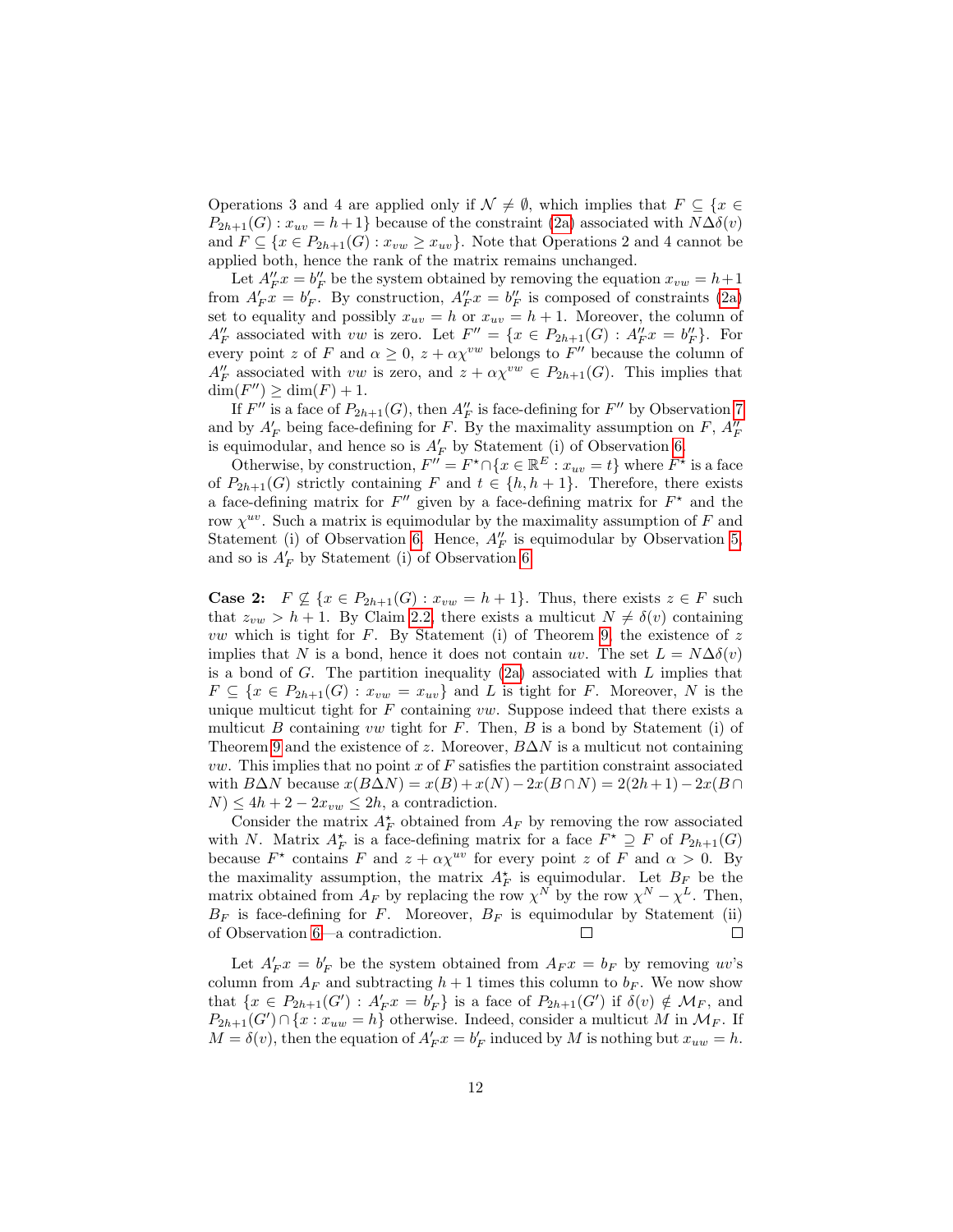Otherwise, by Observation [10](#page-6-4) and Claim [2.3,](#page-10-0) the set  $M \setminus uv$  is a multicut of G' (relabelling vw by uw) of order  $d_M$  if uv  $\notin M$  and  $d_M - 1$  otherwise. Thus, the equation of  $A'_F x = b'_F$  induced by M is the partition constraint [\(2a\)](#page-6-0) associated with  $M \setminus uv$  set to equality.

By construction and Claim [2.3,](#page-10-0)  $A'_F$  has full row rank and one column less than  $A_F$ . We prove that  $A'_F$  is face-defining by exhibiting  $\dim(F)$  affinely independent points of  $P_{2h+1}(G')$  satisfying  $A'_F x = b'_F$ . Because of the integrality of  $P_{2h+1}(G)$ , there exist  $n = \dim(F) + 1$  affinely independent integer points  $z^1, \ldots, z^n$  of F. By Claims [2.2](#page-9-1) and [2.3,](#page-10-0) there exists a multicut strictly containing δ(v). Then, Statement (i) of Theorem [9](#page-6-3) implies that  $F \subseteq \{x \in \mathbb{R}^E : x_{uv} \leq$  $h+1, x_{vw} \leq h+1$ . Combined with the partition inequality  $x_{uv} + x_{vw} \geq 2h+1$ associated with  $\delta(v)$ , this implies that at least one of  $z_{uv}^i$  and  $z_{vw}^i$  is equal to  $h+1$  for  $i=1,\ldots,n$ . Since exchanging the uv and vw coordinates of any point of F gives a point of F by Claim [2.3,](#page-10-0) the hypotheses on  $z^1, \ldots, z^n$  are preserved under the assumption that  $z_{uv}^i = h + 1$  for  $i = 1, ..., n - 1$ . Let  $y^1, ..., y^{n-1}$  be the points obtained from  $z^1, \ldots, z^{n-1}$  by removing uv's coordinate. Since every multicut of G' is a multicut of G with the same order,  $y^1, \ldots, y^{n-1}$  belong to  $P_{2h+1}(G')$ . By construction, they satisfy  $A'_F x = b'_F$  so they belong to a face of  $P_{2h+1}(G')$  or  $P_{2h+1}(G') \cap \{x : x_{uw} = h\}$ . This implies that  $A'_F$  is a face-defining matrix of  $P_{2h+1}(G')$  if  $\delta(v) \notin \mathcal{M}_F$ , and  $P_{2h+1}(G') \cap \{x : x_{uw} = h\}$  otherwise.

By induction,  $P_{2h+1}(G')$  is a box-TDI polyhedron and hence so is  $P_{2h+1}(G') \cap$  ${x : x_{uw} = h}$ . Hence,  $A'_F$  is equimodular by Theorem [4.](#page-5-0) Since  $A_F$  is obtained from  $A'_F$  by copying a column, then also  $A_F$  is equimodular—a contradiction.

By definition of box-TDIness and  $Q_k(G)$ , Theorem [14](#page-8-0) implies that  $Q_k(G)$ is box-TDI when G is series-parallel. The converse does not hold. Indeed, for instance, when  $G = (V, E)$  is a minimal k-edge-connected graph,  $Q_k(G)$  is nothing but the single point  $\chi^E$  so it is a box-TDI polyhedron.

### <span id="page-12-0"></span>3 An Integer TDI System for  $P_{2h}(G)$

Let  $G$  be a series-parallel graph. In this section we provide an integer TDI system for  $P_{2h}(G)$  with h positive and integer.

The proof of the main result of the section is based on the characterization of TDIness by means of Hilbert bases. A set of vectors  $\{v^1, \ldots, v^k\}$  is a Hilbert basis if each integer vector that is a nonnegative combination of  $v^1, \ldots, v^k$  can be expressed as a nonnegative integer combination of them. The link between Hilbert basis and TDIness is stated in the following theorem.

<span id="page-12-1"></span>**Theorem 15** (Theorem 22.5 of [\[34\]](#page-30-0)). A system  $Ax \geq b$  is TDI if and only if for every face F of  $P = \{x : Ax \geq b\}$ , the rows of A associated with tight constraints for F form a Hilbert basis.

In the previous theorem, we could restrict to minimal faces: indeed, the cone generated by the constraints tight for a face  $F$  is a face of the cone generated by the constraints active for a face  $F' \subseteq F$  [\[34\]](#page-30-0).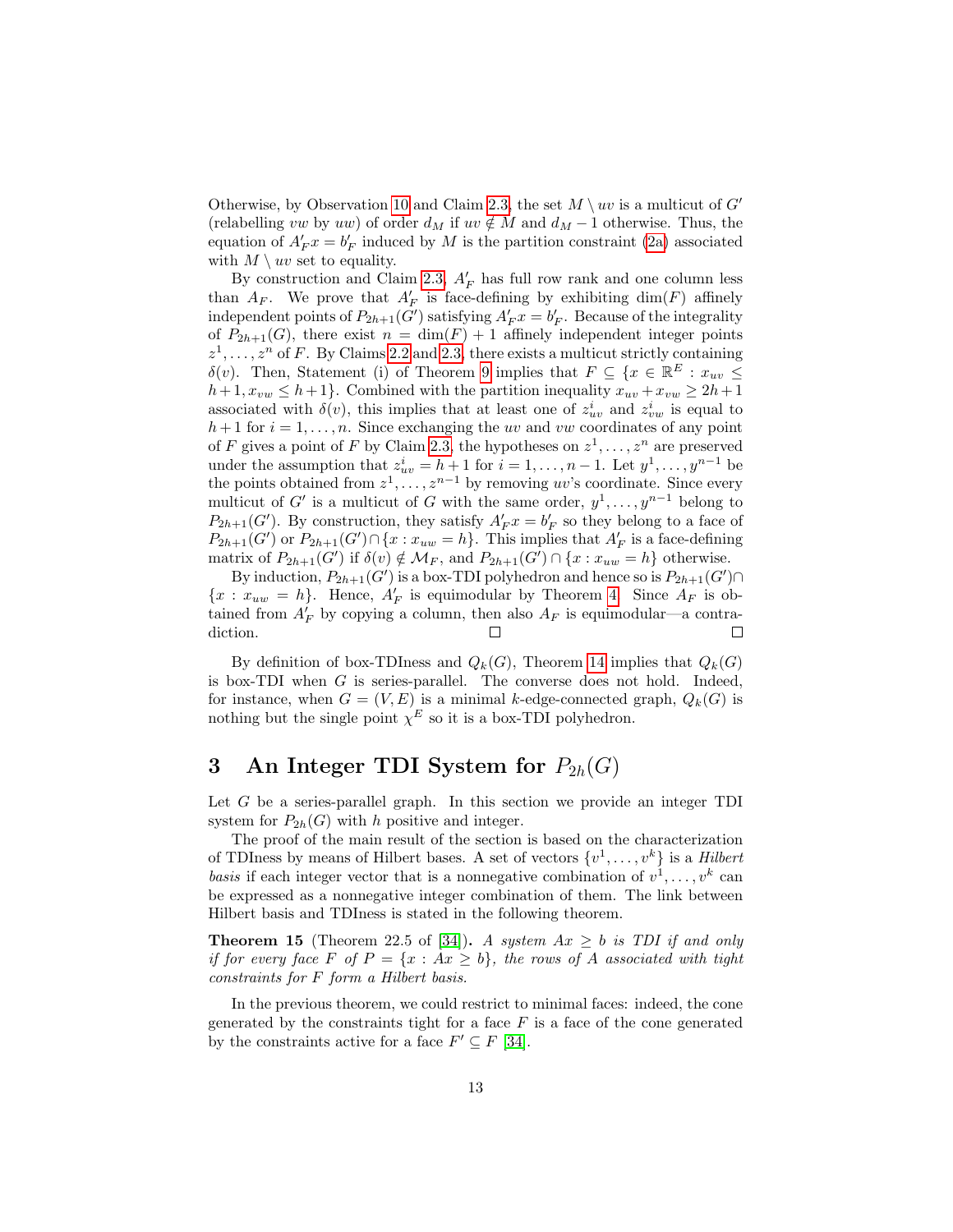<span id="page-13-0"></span>**Remark 1.** A system  $Ax \geq b$  is TDI if and only if, for each minimal face F of  $P = \{x : Ax \geq b\}$ , the rows of A associated with constraints tight for F form a Hilbert basis.

The rest of the section is devoted to prove that the system given by the partition constraints and the nonnegativity constraints, which describes  $P_k(G)$ when  $k$  is even, is TDI when  $G$  is series-parallel.

The proof is based on the TDIness of System [\(5\)](#page-7-3) and the structure of in-equalities [\(3a\)](#page-6-1). Their right-hand sides are proportional to  $k$ , hence it is enough to prove the case  $k = 2$ . This allows us to use Theorem [12](#page-7-1) to obtain a TDI system for  $P_2(G)$ . In terms of Hilbert bases, the TDIness of this system implies that, given a face F of  $P_2(G)$ , the integer points of the associated cone are the half sum of the cuts tight for  $F$ . The technical part of the proof is to show that each integer point of this cone is also the sum of incident vectors of the multicuts tight for F.

<span id="page-13-1"></span>**Theorem 16.** For a series-parallel graph G and a positive integer h, System  $(3)$ is TDI.

*Proof.* We only prove the case  $h = 1$  since multiplying the right hand side of a system by a positive constant preserves its TDIness [\[34,](#page-30-0) Section 22.5].

The proof is done by induction on the number of edges of the graph  $G =$  $(V, E)$ . When G consists of two vertices connected by a single edge  $\ell$ , System [\(3\)](#page-6-5) is  $x_{\ell} \geq 2, x_{\ell} \geq 0$  and is TDI. If G is the circuit  $\{e, f\}$ , System [\(3\)](#page-6-5) is  $x_e + x_f \geq 0$  $2, x \geq 0$  and is TDI.

 $(Parallelization)$  Let now G be obtained from a series-parallel graph H by adding an edge g parallel to an edge f of H. System  $(3)$  associated with G is obtained from that associated with  $H$  by duplicating  $f$ 's column in con-straints [\(3a\)](#page-6-1) and adding the nonnegativity constraint  $x_g \geq 0$ . By Lemma 3.1 of [\[7\]](#page-28-4), System [\(3\)](#page-6-5) is TDI.

For the other cases, we prove the TDIness of System  $(3)$  associated with  $G$ using Remark [1.](#page-13-0) More precisely, we prove that for any vertex  $z$  of  $P_2(G)$ , the set of vectors  $\{\chi^M : M \in \mathcal{M}_z\} \cup \{\chi^e : e \in E, z_e = 0\}$  is a Hilbert basis.

 $(1-sum)$  Let G be the 1-sum of two series-parallel graphs  $G^1 = (W^1, E^1)$  and  $G^2 = (W^2, E^2)$  and let z be a vertex of  $P_2(G)$ . By construction, we have  $z =$  $(z^1, z^2)$  where  $z^i \in P_2(G^i)$  for  $i = 1, 2$ . Moreover, for each multicut  $M \in \mathcal{M}_z$ , the graph obtained from  $G[z]$  by contracting the edges of  $E \setminus M$  is a circuit. Indeed, it is 2-edge-connected since  $G[z]$  is, and it has  $z(M) = d_M$  edges and  $d_M$  vertices. Therefore M is either a multicut of  $G^1$  tight for  $z^1$  or one of  $G^2$ tight for  $z^2$ .

By induction, Systems [\(3\)](#page-6-5) associated with  $G^1$  and  $G^2$  are TDI. Thus,  $\{\chi^M:$  $M \in \mathcal{M}_z \cap \mathcal{M}(G^i) \} \cup \{ \chi^e : e \in E^i, z_e = 0 \}$  is a Hilbert basis for  $i = 1, 2$  by Theorem [15.](#page-12-1) Since they belong to disjoint spaces, their union is a Hilbert basis. By Theorem [15,](#page-12-1) System [\(3\)](#page-6-5) is TDI.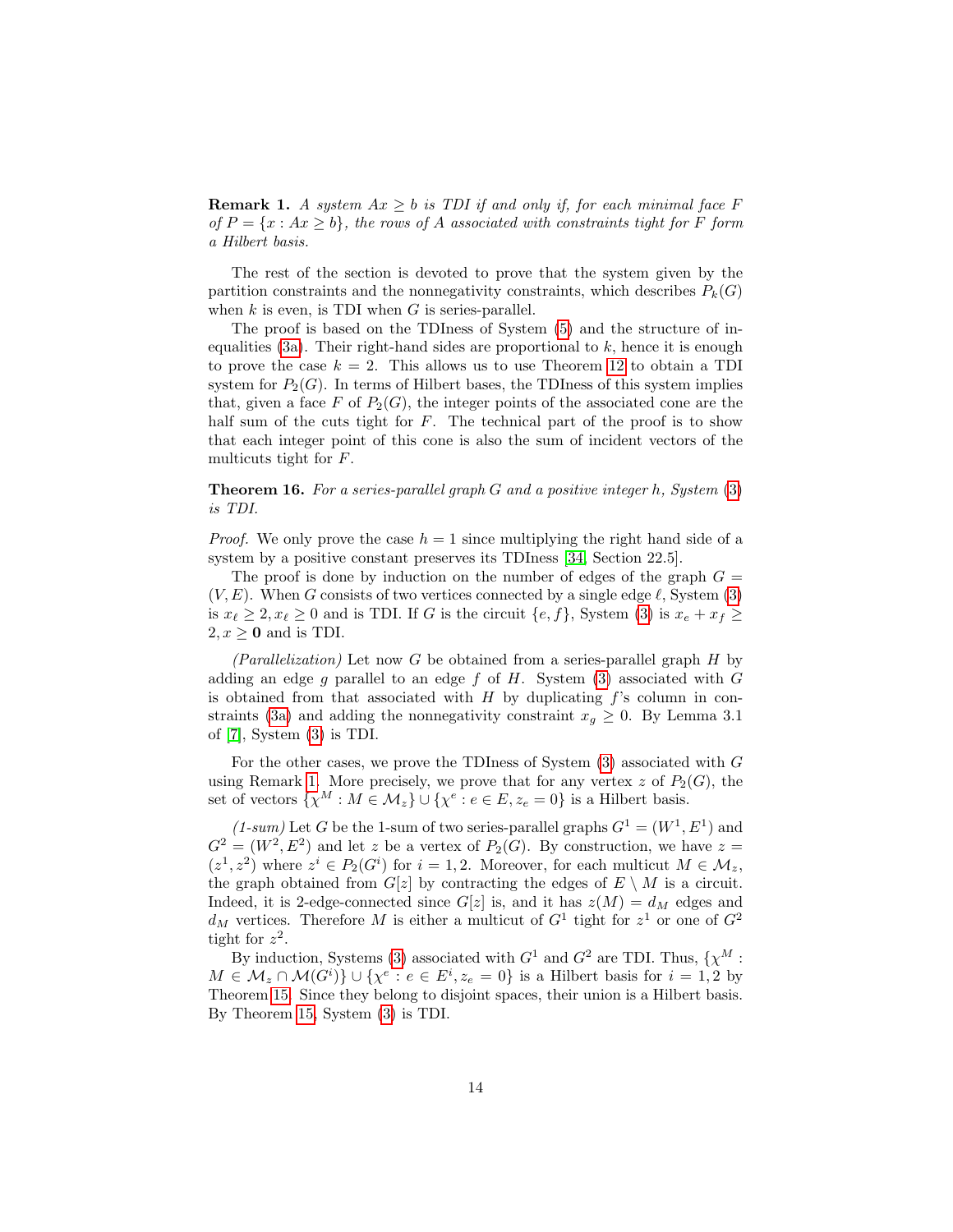(Subdivision) Let  $G = (V, E)$  be obtained by subdividing an edge uw of a series-parallel graph  $G' = (V', E')$  into a path of length two  $uv, vw$ , and let z be a vertex of  $P_2(G)$ .

Without loss of generality, suppose  $z_{uv} \ge z_{vw}$ . Define  $z' \in \mathbb{Z}^{E'}$  by  $z'_{uw} = z_{vw}$ and  $z'_e = z_e$  for all edges e in  $E' \setminus uw$ . Remark that z' belongs to  $P_2(G')$ since  $G'[z']$  is obtained by contracting the edge uv in  $G[z]$ , and this contraction preserves 2-edge-connectivity.

Remark that for all  $e \in E$ ,  $z_e \in \{0, 1, 2\}$ . Indeed, since z is a vertex of  $P_2(G)$ which is also described by System [\(1\)](#page-5-5), if  $z_e > 0$ , then e belongs to a cut D tight for z. Moreover, as  $z_{uv} \ge z_{vw}$ , the partition constraint [\(3a\)](#page-6-1) associated with  $\delta(v)$ implies that  $z_{uv} \in \{1,2\}$ . We now consider two different cases depending on the value of  $z_{uv}$ .

**Case 1:**  $z_{uv} = 2$ .

We first show that every multicut of  $\mathcal{M}_z$  containing uv is a bond. Indeed, remark that every multicut  $M$  with  $d_M = 2$  is a bond. If a multicut  $M =$  $\delta(V_1,\ldots,V_{d_M})\in\mathcal{M}_z$  satisfies  $d_M\geq 3$  and  $uv\in\delta(V_1,V_2)$ , then  $M'=\delta(V_1\cup$  $V_2, V_3, \ldots, V_{d_M}$  is a multicut and satisfies

$$
z(M') \le z(M) - 2 < d_M - 1 = d_{M'}.
$$

Hence, the partition constraint  $(3a)$  associated with  $M'$  is violated, a contradiction.

Moreover, there exists at most one bond of  $\mathcal{M}_z$ , say N, containing uv. As otherwise suppose there exist two bonds  $B_1$  and  $B_2$  in  $\mathcal{M}_z$  containing uv. Then,  $z(B_1 \Delta B_2) \leq z(B_1) + z(B_2) - 2z_{uv} = 0$ , which contradicts the constraint [\(3a\)](#page-6-1) associated with the multicut  $B_1 \Delta B_2$ . For a multicut M not containing  $uv, M \in \mathcal{M}_z$  if and only if  $M \in \mathcal{M}_{z'}$ . This implies that  $\mathcal{M}_z = \mathcal{M}_{z'} \cup N$ . By induction and Theorem [15,](#page-12-1)  $\mathcal{M}_{z'} \cup \mathcal{E}_{z'}$  is a Hilbert basis. As  $\mathcal{E}_z = \mathcal{E}_{z'}$  (identifying uv and vw) and N is the only member of  $\mathcal{M}_z \cup \mathcal{E}_z$  containing uv,  $\mathcal{M}_z \cup \mathcal{E}_z$  is also a Hilbert basis.

**Case 2:**  $z_{uv} = 1$ .

Let v be an integer point of the cone generated by  $\mathcal{M}_z \cup \mathcal{E}_z$ . We prove that v can be expressed as an integer nonnegative combination of the vectors of  $\mathcal{M}_z \cup \mathcal{E}_z$ . This implies that  $\mathcal{M}_z \cup \mathcal{E}_z$  is a Hilbert basis.

Let  $\mathcal{B}_z$  be the set of bonds of  $\mathcal{M}_z$ . Since System [\(5\)](#page-7-3) is a TDI system describing  $P_2(G)$  in series-parallel graphs, the set of vectors  $\{\frac{1}{2}\chi^B : B \in \mathcal{B}_z\} \cup \mathcal{E}_z$ describing  $P_2(G)$  in series-parameter graphs, the set of vectors  $\{X \to C$   $\omega_z\}C_z$ <br>forms a Hilbert basis by Theorem [15.](#page-12-1) Then, there exist  $\lambda_B \in \frac{1}{2}\mathbb{Z}_+$  for all  $B \in \mathcal{B}_z$ and  $\mu_e \in \mathbb{Z}_+$  for all  $e \in \mathcal{E}_z$  such that  $\mathbf{v} = \sum_{B \in \mathcal{B}_z} \lambda_B \chi^B + \sum_{e \in \mathcal{E}_z}^e \mu_e \chi^e$ .

Since  $z_{uv} \ge z_{vw}$ , the partition inequality [\(3a\)](#page-6-1) associated with  $\delta(v)$  implies that  $z_{vw} = 1$  and  $\delta(v) \in \mathcal{M}_z$ . In particular,  $vw \notin \mathcal{E}_z$ . The vector **v** is an integer combination of vectors of  $\mathcal{M}_z \cup \mathcal{E}_z$  if and only if  $\mathbf{v} - \lfloor \lambda_{\delta(v)} \rfloor \chi^{\delta(v)}$  is, thus we may assume that  $\lambda_{\delta(v)} \in \{0, \frac{1}{2}\}.$  Define  $\mathbf{w} \in \mathbb{Z}^{E'}$  by:

$$
\mathbf{w}_e = \begin{cases} \mathbf{v}_{uv} + \mathbf{v}_{vw} - 2\lambda_{\delta(v)} & \text{if } e = uw, \\ \mathbf{v}_e & \text{otherwise.} \end{cases}
$$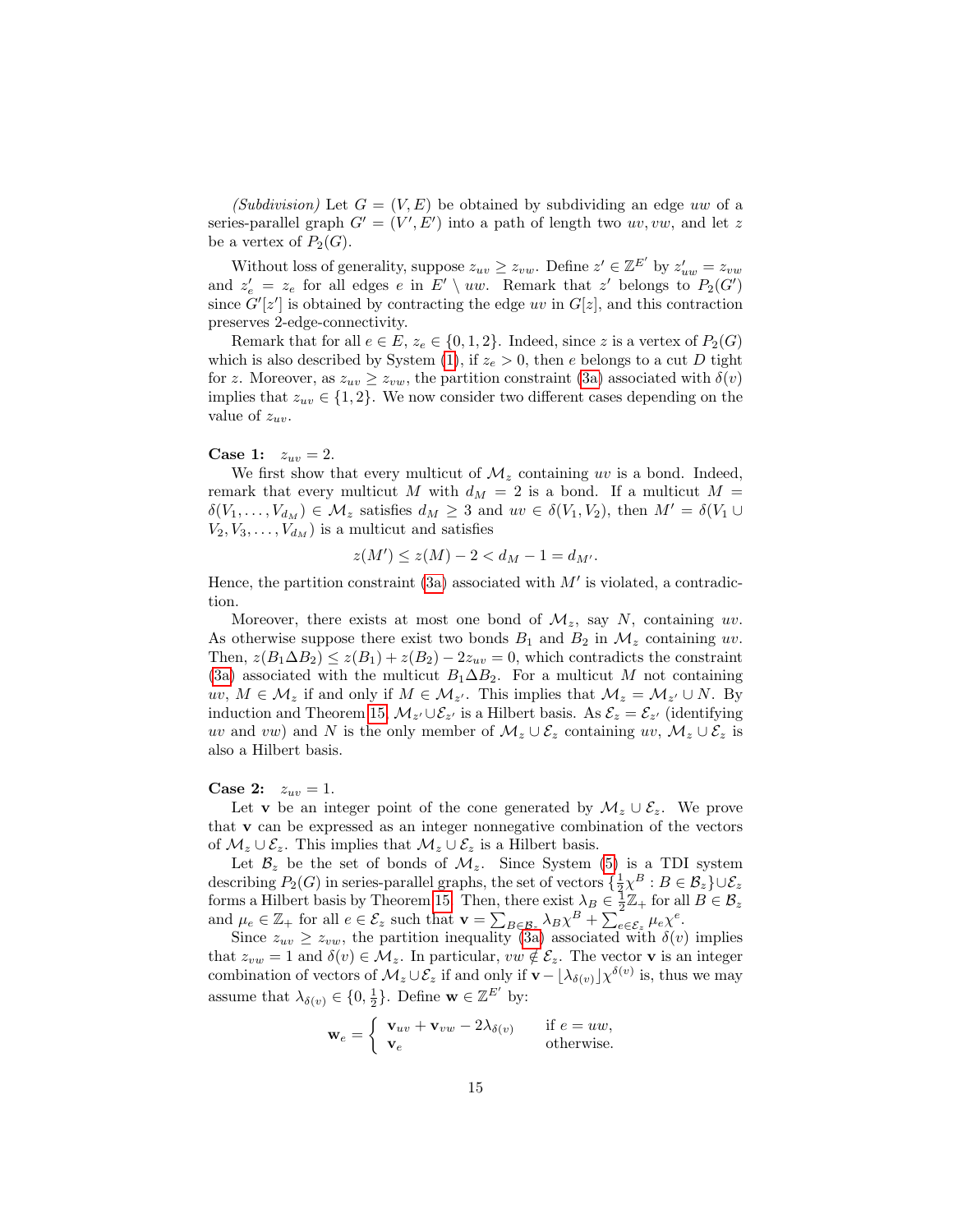Remark that  $(B \setminus uw) \cup uv$  and  $(B \setminus uw) \cup vw$  are bonds of  $\mathcal{M}_z$  whenever B is a bond of  $\mathcal{M}_{z'}$  containing uw because  $z'_{uw} = z_{uv} = z_{vw} = 1$ . Moreover, a bond B of  $\mathcal{M}_{z'}$  which does not contain uw is a bond of  $\mathcal{M}_{z}$ . Since  $\delta(v)$  is the unique bond of G containing both uv and vw and  $\mathcal{E}_z = \mathcal{E}_{z'}$ , we have:

$$
\mathbf{w} = \sum_{B \in \mathcal{B}_{z'}: uw \in B} (\lambda_{(B \setminus uw) \cup uv} + \lambda_{(B \setminus uw) \cup vw}) \chi^B + \sum_{B \in \mathcal{B}_{z'}: uw \notin B} \lambda_B \chi^B + \sum_{e \in \mathcal{E}_{z'}} \mu_e \chi^e.
$$

Thus, w belongs to the cone generated by  $\mathcal{M}_{z'} \cup \mathcal{E}_{z'}$ . By the induction hypothesis,  $\mathcal{M}_{z'} \cup \mathcal{E}_{z'}$  is a Hilbert basis, hence there exist  $\lambda'_M \in \mathbb{Z}_+$  for all  $M \in \mathcal{M}_{z'}$ and  $\mu'_e \in \mathbb{Z}_+$  for all  $e \in \mathcal{E}_{z'}$  such that  $\mathbf{w} = \sum_{M \in \mathcal{M}_{z'}} \lambda'_M \chi^M + \sum_{e \in \mathcal{E}_{z'}} \mu'_e \chi^e$ .

Consider the family N of multicuts of  $\mathcal{M}_{z'}$  where each multicut M of  $\mathcal{M}_{z'}$ appears  $\lambda'_M$  times. Suppose first that  $\lambda_{\delta(v)} = 0$ . Then,  $\mathbf{v}_{uv} + \mathbf{v}_{vw}$  multicuts of N contain uw. Let P be a family of  $\mathbf{v}_{uv}$  multicuts of N containing uw and  $\mathcal{Q} = \{F \in \mathcal{N} : uw \in F\} \setminus \mathcal{P}$ . Then, we have

<span id="page-15-1"></span>
$$
\mathbf{v} = \sum_{M \in \mathcal{N}: uv \notin M} \chi^M + \sum_{M \in \mathcal{P}} \chi^{(M \setminus uw) \cup uv} + \sum_{M \in \mathcal{Q}} \chi^{(M \setminus uw) \cup vw} + \sum_{e \in \mathcal{E}_{z'}} \mu'_e \chi^e. \tag{6}
$$

Suppose now that  $\lambda_{\delta(v)} = \frac{1}{2}$ . Then,  $\mathbf{w}_{uw} = \mathbf{v}_{uv} + \mathbf{v}_{vw} - 1$  multicuts of  $\mathcal{N}$ contain uw. Let P be a family of  $v_{uv} - 1$  multicuts of N containing uw, let Q be a family of  $\mathbf{v}_{vw}$  − 1 multicuts in  $\{F \in \mathcal{N} : uw \in F\} \setminus \mathcal{P}$ , and denote by N the unique multicut of N containing uw which is not in  $\mathcal{P} \cup \mathcal{Q}$ . Then, we have

<span id="page-15-2"></span>
$$
\mathbf{v} = \sum_{M \in \mathcal{N}: uw \notin M} \chi^M + \sum_{M \in \mathcal{P}} \chi^{(M \setminus uw) \cup uv} + \sum_{M \in \mathcal{Q}} \chi^{(M \setminus uw) \cup vw} + \chi^{(N \setminus uw) \cup \delta(v)} + \sum_{e \in \mathcal{E}_{z'}} \mu'_e \chi^e.
$$
\n(7)

Every  $M \in \mathcal{M}_{z'}$  not containing uw is in  $\mathcal{M}_{z}$ . For every  $M \in \mathcal{M}_{z'}$  containing  $uw, (M \ uw) \cup uv, (M \ uw) \cup vw$  and  $(M \ uw) \cup \delta(v)$  belong to  $\mathcal{M}_z$  since  $z'_{uw}$  $z_{uv} = z_{vw} = 1$ . Since  $\mathcal{E}_z = \mathcal{E}_{z'}$ , then **v** is a nonnegative integer combination of vectors of  $\mathcal{M}_z \cup \mathcal{E}_z$  in both [\(6\)](#page-15-1) and [\(7\)](#page-15-2). This proves that  $\mathcal{M}_z \cup \mathcal{E}_z$  is a Hilbert basis. Therefore by Remark [1,](#page-13-0) System [\(3\)](#page-6-5) is TDI.  $\Box$  $\Box$ 

Theorem [16](#page-13-1) and Lemma [13](#page-7-2) characterize the box-TDIness of System [\(3\)](#page-6-5) as follows.

**Corollary 2.** System  $(3)$  is box-TDI if and only if G is series-parallel.

Theorem [16](#page-13-1) leaves open the following problem:

**Open Problem 17.** Characterize the classes of graphs such that System [\(3\)](#page-6-5) is TDI.

# <span id="page-15-0"></span>4 An Integer TDI System for  $P_{2h+1}(G)$

In this section, we prove that System  $(2)$  is TDI if and only if G is a seriesparallel graph. Proving the TDIness for  $k$  odd is considerably more involved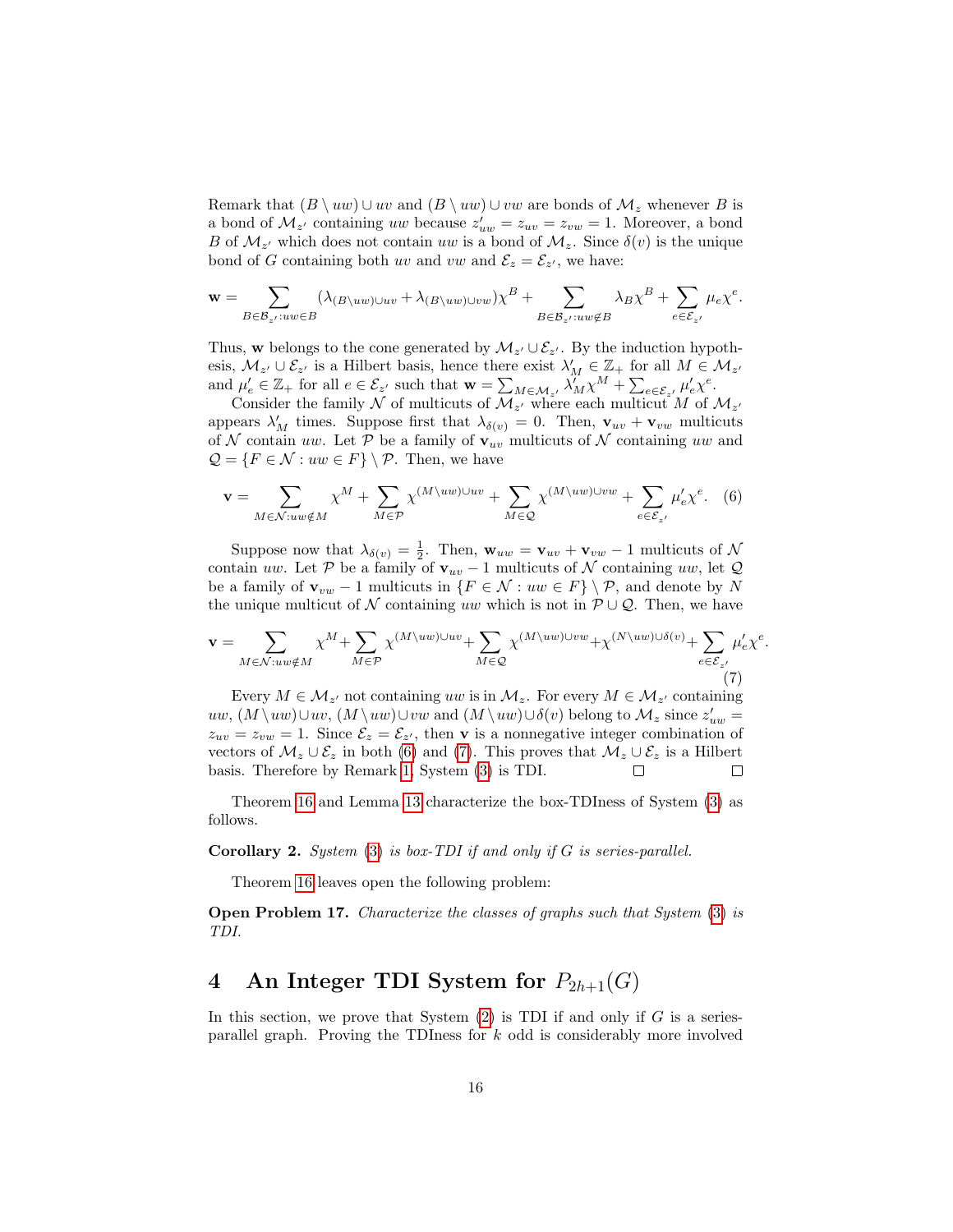than for  $k$  even. The first difference with the even case is the lack of a known TDI system describing  $P_k(G)$  when k is odd, even a noninteger one. Thus, no property of the Hilbert bases associated with  $P_k(G)$  is known, and the approach used to prove Theorem [16](#page-13-1) cannot be applied. Instead, following the definition of TDIness, we prove the existence of an integer optimal solution to each feasible dual problem.

Another difference with the case  $k$  even stems from the structure of the partition inequalities [\(2a\)](#page-6-0). In particular, the presence of the constant " $-1$ " in the right-hand sides perturbs the structure of tight multicuts. Indeed, when  $k$ is odd, the tightness of  $\delta(V_1,\ldots,V_n)$  does not imply that of  $\delta(V_1),\ldots,\delta(V_n)$ . Consequently, it is not clear how the contraction of an edge impacts the tightness of a multicut  $\delta(V_1,\ldots,V_n)$ : merging adjacent  $V_i$ 's is not sufficient to obtain new tight multicuts. Due to the link between tight multicuts and positive dual variables, the structure of the optimal solutions to the dual problem is completely modified when subdividing an edge. Proving directly that subdivision preserves TDIness turned out to be challenging, and we overcome this difficulty by deriving new properties of series-parallel graphs—see Proposition [3.](#page-4-0)

The proof starts with a minimal counterexample to the TDIness of the system. We first study the interplay between multicuts associated with positive values in dual optimal solutions and cuts of degree 2 vertices—see Claims [4.4-](#page-18-0)[4.8.](#page-22-0) Using these claims we prove that none of the three structures of Proposition [3](#page-4-0) exists—see Claims [4.9,](#page-22-1) [4.10,](#page-24-0) and [4.11—](#page-26-0)contradicting the series-parallelness of the graph.

<span id="page-16-2"></span>**Theorem 18.** For h positive and integer, System  $(2)$  is TDI if and only if G is series-parallel.

*Proof.* If G is not series-parallel, then System  $(2)$  is not TDI because every TDI system with integer right-hand side describes an integer polyhedron [\[22\]](#page-29-13), but when G has a  $K_4$ -minor, System [\(2\)](#page-6-6) describes a noninteger polyhedron [\[10\]](#page-28-9).

We now prove that, if G is series-parallel, then System  $(2)$  is TDI. We prove the result by contradiction. Let  $G = (V, E)$  be a series-parallel graph such that System [\(2\)](#page-6-6) is not TDI. By definition of TDIness, there exists  $c \in \mathbb{Z}^E$  such that  $\mathcal{D}_{(G,c)}$ :

<span id="page-16-1"></span>
$$
\max \sum_{M \in \mathcal{M}_G} b_M y_M
$$
  
s.t.  

$$
\sum_{M \in \mathcal{M}_G: e \in M} y_M \le c_e
$$
 for all  $e \in E$ , (8a)  

$$
y_M \ge 0
$$
 for all  $M \in \mathcal{M}_G$ , (8b)

is feasible, bounded, but admits no integer optimal solution, where  $b_M = (h +$  $1)d<sub>M</sub> - 1$  for all  $M \in \mathcal{M}<sub>G</sub>$ . Without loss of generality, we assume that:

<span id="page-16-0"></span>(i)  $G$  has a minimum number of edges,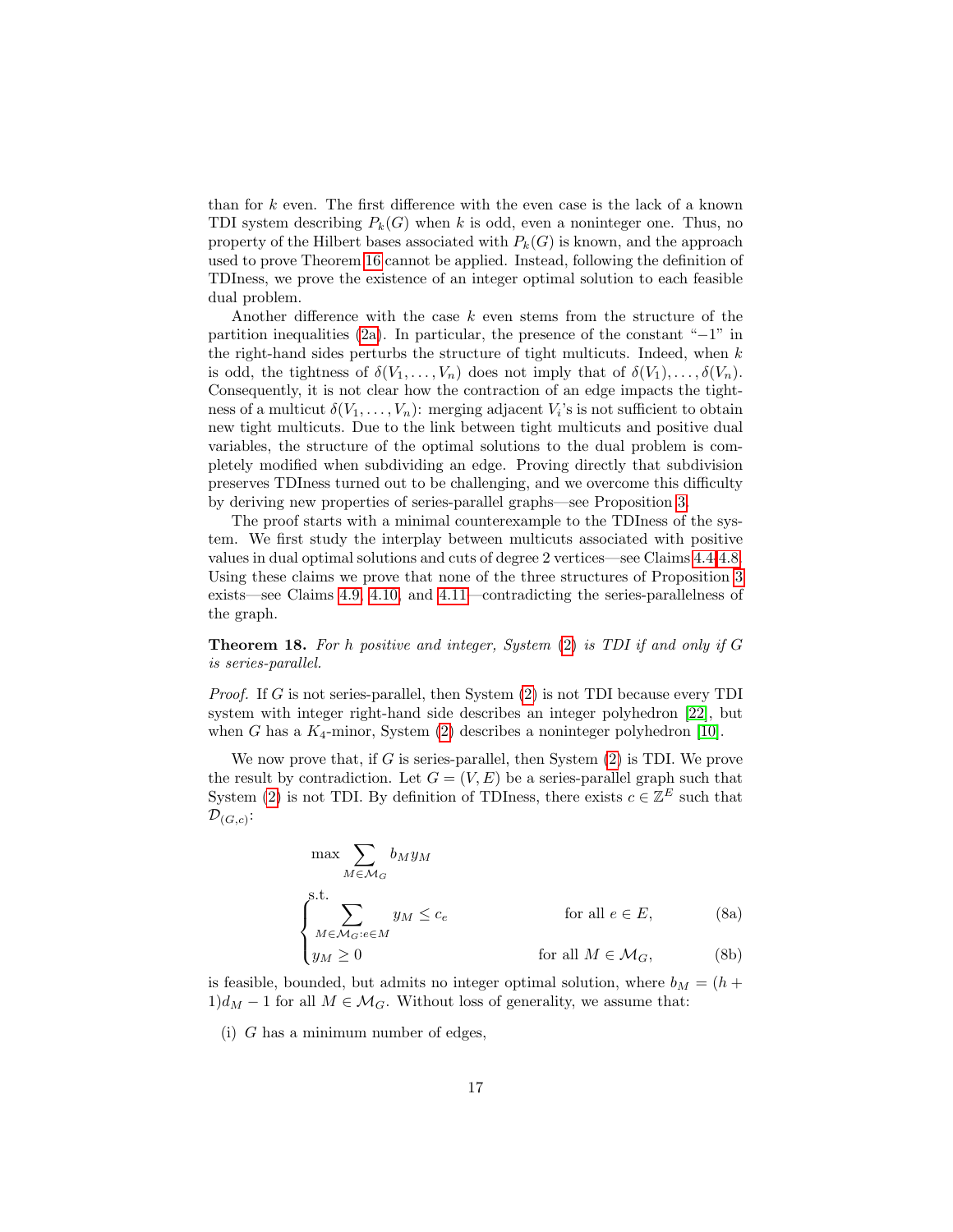<span id="page-17-0"></span>(ii)  $\sum_{e \in E} c_e$  is minimum with respect to [\(i\)](#page-16-0).

By definition,  $\mathcal{D}_{(G,c)}$  is feasible if and only if  $c \geq 0$ . Hence, by minimality assumption [\(ii\)](#page-17-0),  $\mathcal{D}_{(G,c')}$  has an optimal integer solution for every integer  $c' \neq c$ such that  $0 \leq c' \leq c$ .

Let M be a multicut of G. We denote by  $\xi_M$  the vector of  $\{0,1\}^{\mathcal{M}_G}$  whose only nonzero coordinate is the one associated with  $M$ . We say that  $M$  is active for a solution y to  $\mathcal{D}_{(G,c)}$  if  $y_M > 0$ . Note that, by complementary slackness, a multicut is active for an optimal solution to  $\mathcal{D}_{(G,c)}$  only if it is tight for an optimal solution to the primal problem. In particular, if a multicut is tight for no point of  $P_{2h+1}(G)$ , then it is active for no optimal solution to  $\mathcal{D}_{(G,c)}$ . Thus, we will use Observation [10](#page-6-4) and Theorem [9](#page-6-3) to deduce properties on the optimal solutions to  $\mathcal{D}_{(G,c)}$ .

#### <span id="page-17-1"></span>Claim 4.1. G is simple, 2-connected, and nontrivial.

*Proof.* Suppose by contradiction that there exist two parallel edges  $e_1$  and  $e_2$ and  $c_{e_1} \leq c_{e_2}$ . Since a multicut contains either both  $e_1$  and  $e_2$  or none of them, the inequality [\(8a\)](#page-16-1) associated with  $e_2$  is redundant because  $c_{e_1} \leq c_{e_2}$ . This contradicts minimality assumption  $(i)$ , so  $G$  is simple.

Assume by contradiction that  $G$  is not 2-connected. Then  $G$  is the 1-sum of two distinct graphs  $G_1 = (V_1, E_1)$  and  $G_2 = (V_2, E_2)$ . By Statement [\(ii\)](#page-6-7) of Theorem [9,](#page-6-3) the multicuts of G that intersect both  $E_1$  and  $E_2$  are not tight for the points of  $P_{2h+1}(G)$ , by complementary slackness, these multicuts are not active for the optimal solutions to  $\mathcal{D}_{(G,c)}$ . Hence, every optimal solution y to  $\mathcal{D}_{(G,c)}$  is of the form:

$$
y_M = \left\{ \begin{array}{ll} y_M^1 & \text{if } M \in \mathcal{M}_{G_1}, \\ y_M^2 & \text{if } M \in \mathcal{M}_{G_2}, \\ 0 & \text{otherwise}, \end{array} \right. \qquad \text{for all } M \in \mathcal{M}_G,
$$

where  $y^i$  is an optimal solution to  $\mathcal{D}_{(G_i, c_{|E_i})}$  for  $i = 1, 2$ . By minimality assump-tion [\(i\)](#page-16-0), there exists an integer optimal solution  $\bar{y}^i$  to  $\mathcal{D}_{(G_i, c_{|E_i})}$  for  $i = 1, 2$ , implying that  $(\bar{y}^1, \bar{y}^2)$  is an integer optimal solution to  $\mathcal{D}_{(G,c)}$ , a contradiction.

Finally, if  $G = K_2$ ,  $\mathcal{M}_G$  contains only one multicut, say  $\{e\}$ , and the optimal solution to  $\mathcal{D}_{(G,c)}$  is  $y_{\{e\}}^* = c_e$  which is integer.  $\Box$  $\Box$ 

#### <span id="page-17-2"></span>Claim 4.2. For all edges  $e \in E$ ,  $c_e \geq 1$ .

*Proof.* By hypothesis,  $c \ge 0$  is integer and  $\mathcal{D}_{(G,c)}$  has an optimal solution, say y<sup>\*</sup>. Suppose by contradiction that there exists an edge  $e \in E$  with  $c_e = 0$ . Set  $G' = G/e$  and  $c' = c_{|E \backslash e}$ . The active multicuts for  $y^*$  do not contain the edge  $e$ so they are multicuts of G' since  $\mathcal{M}_{G'} = \{ M \in \mathcal{M}_G | e \notin M \}$ . Hence, the point  $y' \in \mathbb{R}^{\mathcal{M}_{G'}}$  defined by  $y'_{M} = y^{*}_{M}$  for all  $M \in \mathcal{M}_{G'}$  is a solution to  $\mathcal{D}_{(G',c')}$ .

By minimality assumption [\(i\)](#page-16-0), there exists an integer optimal solution  $\tilde{y}$  to  $\mathcal{D}_{(G',c')}$ . Extending  $\tilde{y}$  to a point of  $\mathbb{Z}^{\mathcal{M}_G}$  by setting to 0 the missing components gives an integer solution to  $\mathcal{D}_{(G,c)}$  with cost  $b^{\top} \tilde{y} \geq b^{\top} y' = b^{\top} y^*$ . This is an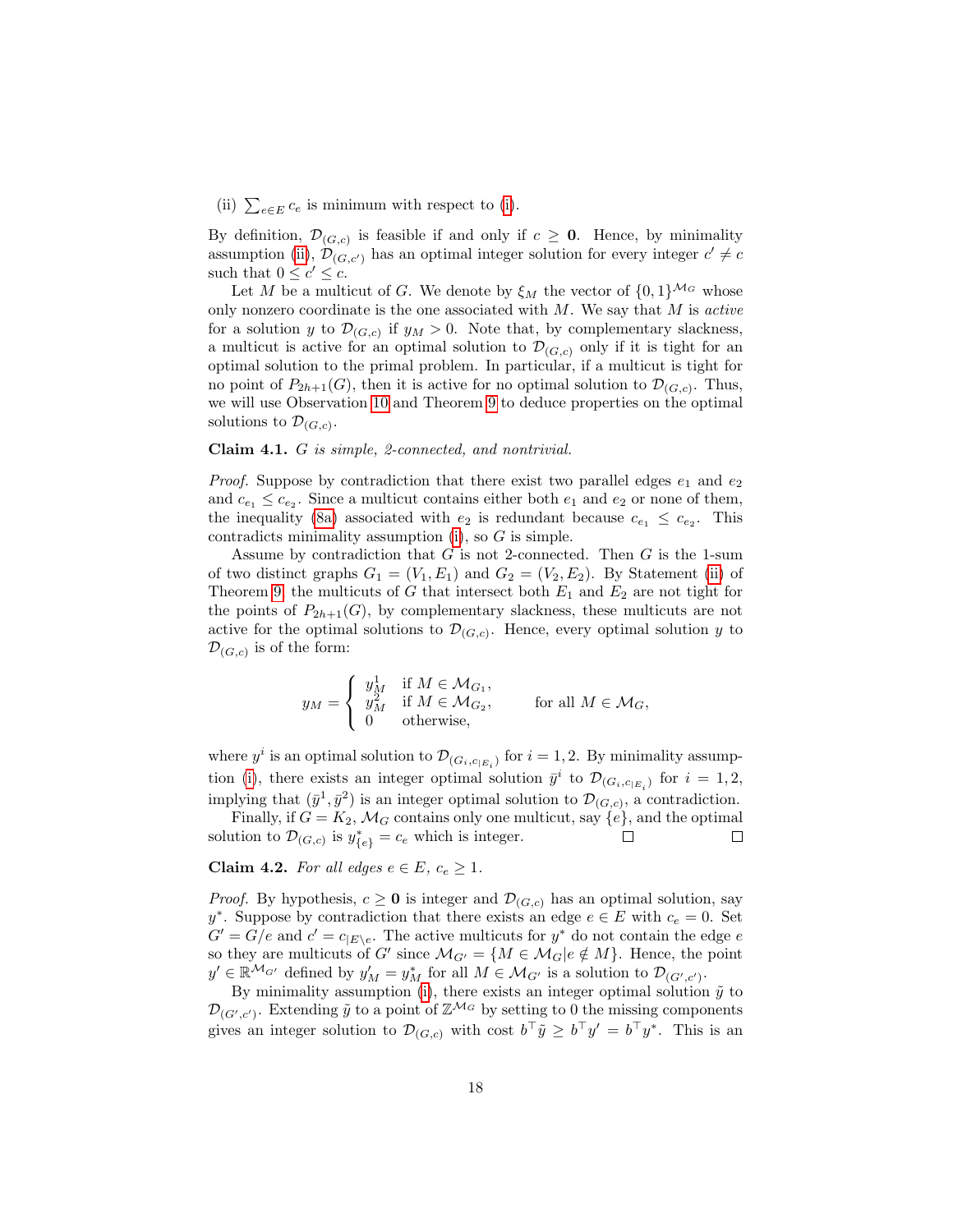integer optimal solution to  $\mathcal{D}_{(G,c)}$  since  $y^*$  is optimal, a contradiction with the hypothesis that  $\mathcal{D}_{(G,c)}$  has no integer optimal solution.  $\Box$  $\Box$ 

<span id="page-18-1"></span>**Claim 4.3.** Every optimal solution y to  $\mathcal{D}_{(G,c)}$  satisfies  $0 \le y_M < 1$  for all  $M \in \mathcal{M}_G$ .

*Proof.* By contradiction, suppose that  $y^*$  is an optimal solution to  $\mathcal{D}_{(G,c)}$  such that there exists a multicut M such that  $y_M^* \geq 1$ . Therefore, the point y' defined by  $y' = y^* - \xi_M$  is a solution to  $\mathcal{D}_{(G,c')}$  where  $c' = c - \chi^M$ . By minimality assumption [\(ii\)](#page-17-0),  $\mathcal{D}_{(G,c')}$  admits an integer optimal solution  $y''$ . The point  $\tilde{y}$  defined by  $\tilde{y} = y'' + \xi_M$  is an integer solution to  $\mathcal{D}_{(G,c)}$  and we have:

$$
b^{\top} \tilde{y} = b^{\top} y'' + b_M \ge b^{\top} y' + b_M = b^{\top} y^*.
$$

Therefore  $\tilde{y}$  is an integer optimal solution to  $\mathcal{D}_{(G,c)}$ , a contradiction.  $\Box$  $\Box$ 

From the definition of series-parallel graphs, Claim [4.1](#page-17-1) implies that G contains at least one degree 2 vertex. Let  $V$  be the set of degree 2 vertices of G.

<span id="page-18-0"></span>**Claim 4.4.** Let  $v \in V$ ,  $\delta(v) = \{e_1, e_2\}$ , y be an optimal solution to  $\mathcal{D}_{(G,c)}$ , and  $M_1$  be an active multicut for y such that  $M_1 \cap \delta(v) = e_1$ . If  $\delta(v)$  is active for y, then no multicut whose intersection with  $\delta(v)$  is  $e_2$  is active for y.

*Proof.* We prove the result by contradiction. Assume that  $M_1$  and  $\delta(v)$  are active for y and that there exists a  $M_2$  active for y with  $M_2 \cap \delta(v) = e_2$ . By Observation [2,](#page-4-4)  $M'_i = M_i \cup \delta(v)$  is a multicut of G such that  $d_{M'_i} = d_{M_i} + 1$  for  $i = 1, 2$ . Let  $0 < \varepsilon \le \min\{y_{M_1}, y_{M_2}, y_{\delta(v)}\}$ . Then, the point:

$$
y' = y - \varepsilon \left( \chi^{M_1} + \chi^{M_2} + \chi^{\delta(v)} \right) + \varepsilon \left( \chi^{M'_1} + \chi^{M'_2} \right)
$$

is a solution to  $\mathcal{D}_{(G,c)}$ , and we have  $b^{\top}y' = b^{\top}y + \varepsilon$ , implying that y is not optimal, a contradiction.  $\Box$ 

<span id="page-18-2"></span>**Claim 4.5.** For every optimal solution to  $\mathcal{D}_{(G,c)}$ , the constraints [\(8a\)](#page-16-1) associated with the edges incident to a degree 2 vertex are tight.

Proof. We prove the result by contradiction. Suppose that there exist an optimal solution  $y^*$  to  $\mathcal{D}_{(G,c)}$  and a vertex v with  $\delta(v) = \{e_1, e_2\}$  such that the inequality [\(8a\)](#page-16-1) associated with  $e_1$  is not tight. For  $i = 1, 2$ , let  $s_i$  be the slack of the constraint associated with  $e_i$ , that is,

$$
s_i = c_{e_i} - \sum_{M \in \mathcal{M}_G : e_i \in M} y_M^*.
$$

Inequality [\(8a\)](#page-16-1) associated with  $e_2$  is tight, as otherwise there exists  $0 < \eta \leq$  $\min\{s_1, s_2\}$ , such that  $y^* + \eta \xi_{\delta(v)}$  is a solution to  $\mathcal{D}_{(G,c)}$ , a contradiction to the optimality of  $y^*$ . Hence, Claims [4.2](#page-17-2) and [4.3](#page-18-1) imply that there are at least two distinct multicuts  $M_1$  and  $M_2$  active for  $y^*$  and containing  $e_2$ . Let  $0 < \varepsilon \leq$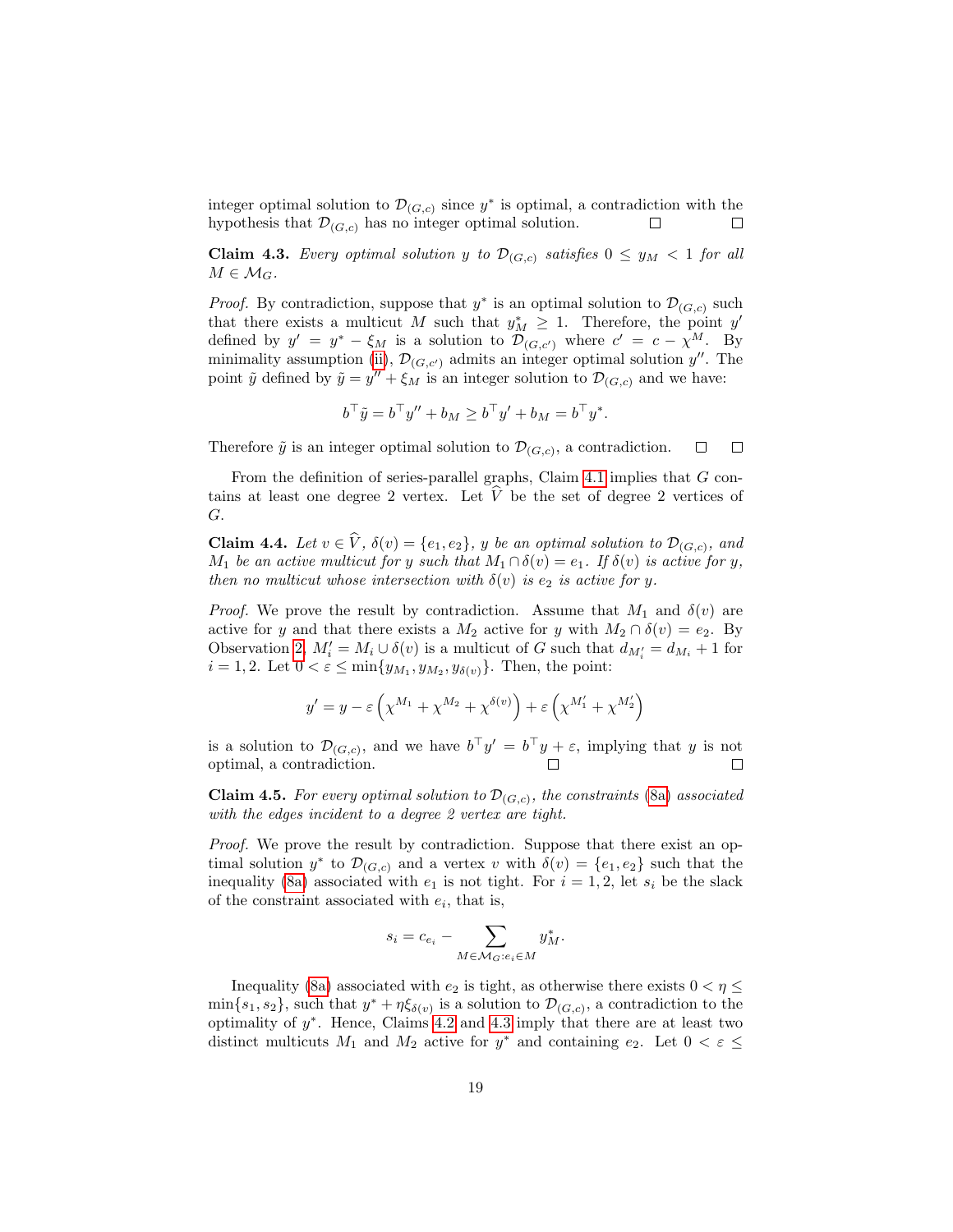$\min\{y_{M_1}^*, y_{M_2}^*, s_1\}$ . For  $i = 1, 2, e_1 \in M_i$ , as otherwise  $y' = y^* + \varepsilon(\xi_{M_i \cup e_1} - \xi_{M_i})$ is a solution to  $\mathcal{D}_{(G,c)}$ . This solution is such that  $b^{\top}y' = b^{\top}y^* + \varepsilon(h+1) > b^{\top}y^*$ , a contradiction with the optimality of  $y^*$ . Thus,  $M_1$  and  $M_2$  contain  $\delta(v)$ . Since they are distinct, at least one of them, say  $M_1$ , strictly contains  $\delta(v)$ . Then,  $y'' = y^* + \varepsilon(-\xi_{M_1} + \xi_{M_1 \setminus e_2} + \xi_{\delta(v)})$  is a solution to  $\mathcal{D}_{(G,c)}$  because  $M_1 \setminus e_2$  belongs to  $\mathcal{M}_G$  by Observation [10.](#page-6-4) Then,  $b^{\top}y'' = b^{\top}y^* + \varepsilon(-b_{M_1} + b_{M_1} - (h+1) + 2h + 1) >$  $b^{\top}y^*$ , a contradiction.  $\Box$ 

Given a solution y to  $\mathcal{D}_{(G,c)}$ , we define for each vertex  $v \in \widehat{V}$  the set  $\mathcal{A}_{v}^{y}$  as the set of multicuts active for y that strictly contain  $\delta(v)$ . Moreover we define the value  $\alpha_v^y$  as:

$$
\alpha_v^y = \sum_{M \in \mathcal{A}_v^y} y_M. \tag{9}
$$

<span id="page-19-1"></span>**Claim 4.6.** Every optimal solution y to  $\mathcal{D}_{(G,c)}$  satisfies  $0 < \alpha_v^y < 1$  for all  $v \in \widehat{V}$ .

*Proof.* Suppose by contradiction that there exist an optimal solution  $y^*$  to  $\mathcal{D}_{(G,c)}$ and a vertex v of  $\hat{V}$  such that either  $\alpha_v^{y^*} \ge 1$  or  $\alpha_v^{y^*} = 0$ . Denote the two edges incident to v by  $e_1$  and  $e_2$  in such a way that  $c_{e_1} \leq c_{e_2}$ .

Suppose first that  $\alpha_v^{y^*} \geq 1$ . By Claim [4.3,](#page-18-1) there exist at least two multicuts in  $\mathcal{A}_{v}^{y^*}$ . Let  $\mathcal{A}_{v}^{y^*} = \{M_1, \ldots, M_n\}$ . By Observation [10,](#page-6-4) for all  $i = 1, \ldots, n$ ,  $M'_i = M_i \setminus e_1$  is a multicut of G with  $d_{M'_i} = d_{M_i} - 1$ . Let  $c' = c - \chi^{e_1}$ . By  $\alpha_v^{y^*} \geq 1$ , there exist  $\epsilon_i$  for all  $i = 1, ..., n$ , such that  $0 \leq \epsilon_i \leq y_{M_i}^*$  and  $\sum_{i=1}^n \epsilon_i = 1$ . The point  $y^1$  defined by:  $\sum_{i=1}^{n} \epsilon_i = 1$ . The point  $y^1$  defined by:

$$
y^{1} = y^* + \sum_{i=1}^{n} \left( -\epsilon_i \xi_{M_i} + \epsilon_i \xi_{M'_i} \right)
$$

is a solution to  $\mathcal{D}_{(G,c')}$ . By definition of b, we have:

<span id="page-19-0"></span>
$$
b^{\top}y^{1} = b^{\top}y^{*} - h - 1.
$$
 (10)

By minimality assumption [\(ii\)](#page-17-0),  $\mathcal{D}_{(G,c')}$  admits an integer optimal solution, say  $y^2$ . This solution satisfies with equality the capacity constraint [\(8a\)](#page-16-1) associated with  $e_2$  as otherwise  $y^2 + \xi_{\delta(v)}$  would be a solution to  $\mathcal{D}_{(G,c)}$  with cost  $b^\top y^2 +$  $b_{\delta(v)} \ge b^\top y^1 + 2h + 1$ , contradicting the assumption that  $y^*$  is optimal by [\(10\)](#page-19-0) and  $h \geq 1$ . Hence, there exists a multicut  $\overline{M}$  active for  $y^2$  containing  $e_2$  but not  $e_1$  since  $c'_{e_1} + 1 \leq c'_{e_2}$ . By definition,  $\bar{M} \cup e_1$  is a multicut of G of order  $d_{\bar{M}} + 1$ . Define  $y^3 \in \mathbb{Z}^{\mathcal{M}_G}$  by:

$$
y_M^3 = y^2 - \chi^{\bar{M}} + \chi^{\bar{M} \cup e_1}
$$

By definition of c' and  $y^2$ , the point  $y^3$  is an integer solution to  $\mathcal{D}_{(G,c)}$ . Therefore, by [\(10\)](#page-19-0),  $y^2$  being optimal in  $\mathcal{D}_{(G,c')}$  and by definition of  $y^3$ , we have:

$$
b^{\top}y^* = b^{\top}y^1 + h + 1 \le b^{\top}y^2 + h + 1 \le b^{\top}y^3.
$$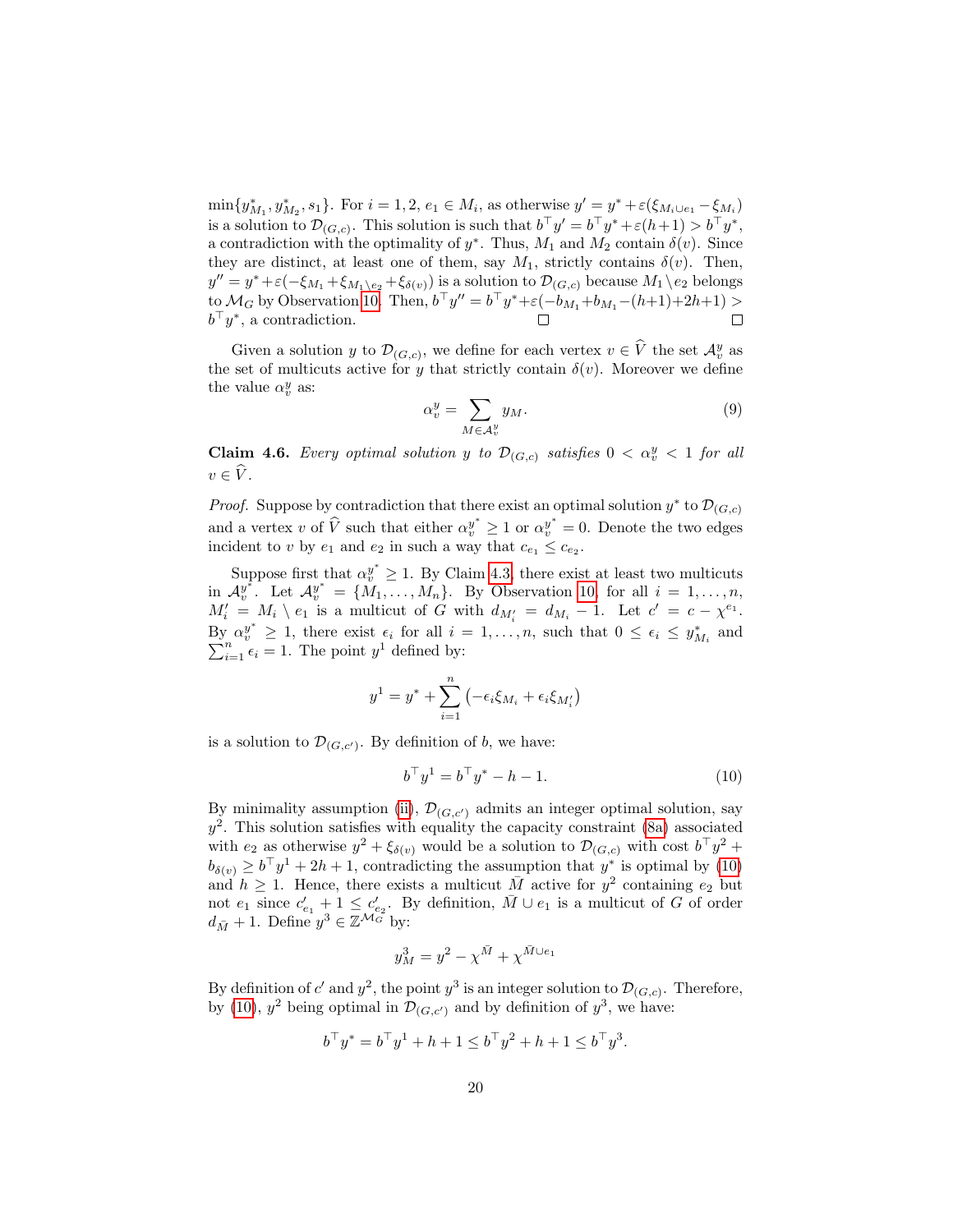Thus,  $y^3$  is an integer optimal solution to  $\mathcal{D}_{(G,c)}$ , a contradiction.

Suppose now that  $\alpha_v^{y^*} = 0$ . First, note that  $\delta(v)$  is not an active multicut for y ∗ . Otherwise by Claims [4.2,](#page-17-2) [4.3](#page-18-1) and [4.5,](#page-18-2) there would be a multicut containing  $e_1$  and not  $e_2$ , say  $N_1$ , and a multicut containing  $e_2$  and not  $e_1$ , say  $N_2$ , which are both active for  $y^*$ . This contradicts Claim [4.4.](#page-18-0) Hence, by definition of  $\alpha_y^{y^*}$ , no active multicut contains  $\delta(v)$ .

By Observation [2,](#page-4-4) if a multicut M contains  $e_2$  but not  $e_1$ , then  $M\Delta\delta(v)$  is a multicut with the same order and  $b_M = b_{M\Delta\delta(v)}$ . Hence, we can define the point  $y^4 \in \mathbb{Q}^{\mathcal{M}_G}$ :

$$
y_M^4 = \begin{cases} 0 & \text{if } e_1 \in M, \\ y_M^* + y_{M \Delta \delta(v)}^* & \text{if } e_1 \notin M \text{ and } e_2 \in M, \\ y_M^* & \text{otherwise,} \end{cases} \quad \text{for all } M \in \mathcal{M}_G,
$$

which is a solution to  $\mathcal{D}_{(G,\hat{c})}$ , where  $\hat{c}$  is defined by:

$$
\hat{c}_e = \begin{cases}\n c_{e_1} + c_{e_2} & \text{if } e = e_2, \\
0 & \text{if } e = e_1, \\
c_e & \text{otherwise,} \n\end{cases}
$$
\nfor all  $e \in E$ .

By construction, we have:

<span id="page-20-1"></span>
$$
b^{\top}y^4 = b^{\top}y^*.\tag{11}
$$

Using the argument given in the proof of Claim [4.2,](#page-17-2) we deduce that  $\mathcal{D}_{(G,\hat{c})}$ admits an integer optimal solution, say  $y^5$ . Let S be the family of active multicuts for  $y^5$  containing  $e_2$ , where each multicut M appears  $y_M^5$  times in S. We have  $|S| > c_{e_2}$  as otherwise  $y^5$  would be an integer optimal solution to  $\mathcal{D}_{(G,c)}$ , a contradiction.

We now construct from  $y^5$  an integer solution  $y^6$  to  $\mathcal{D}_{(G,c)}$  with the same cost by replacing  $e_2$  by  $e_1$  in some active multicuts for  $y^5$ . More formally, since  $|S| \geq c_{e_1}$ , there exists  $S' \subseteq S$  with  $|S'| = c_{e_1}$ . By Observation [2,](#page-4-4)  $M\Delta\delta(v)$  is a multicut of G for all  $M \in \mathcal{S}'$  and  $b_M = b_{M\Delta\delta(v)}$ . Let  $y^6 \in \mathbb{Z}^{\mathcal{M}_G}$  be the point defined by:

$$
y^6 = y^5 + \sum_{M \in \mathcal{S}'} (\xi_{M\Delta\delta(v)} - \xi_M)
$$
 (12)

By construction, we have:

<span id="page-20-0"></span>
$$
b^{\top}y^6 = b^{\top}y^5. \tag{13}
$$

Remark that for each  $M \in \mathcal{S}'$ , adding  $\xi_{M\Delta\delta(v)} - \xi_M$  to a point of  $\mathbb{R}^{\mathcal{M}_G}$  increases (resp. decreases) by 1 the left-hand side of the inequality [\(8a\)](#page-16-1) associated with  $e_1$ (resp.  $e_2$ ) while not changing the left-hand side of the inequalities [\(8a\)](#page-16-1) associated with the edges of  $E \setminus \{e_1, e_2\}$ . Therefore, by definition of  $\hat{c}$ ,  $y^6$  is a solution to  $\mathcal{D}_{(G,c)}$ . By [\(13\)](#page-20-0),  $y^5$  being optimal and [\(11\)](#page-20-1), we have:

$$
b^{\top}y^{6} = b^{\top}y^{5} \ge b^{\top}y^{4} = b^{\top}y^{*}.
$$

Therefore  $y^6$  is an integer optimal solution to  $\mathcal{D}_{(G,c)}$ , a contradiction.  $\Box$  $\Box$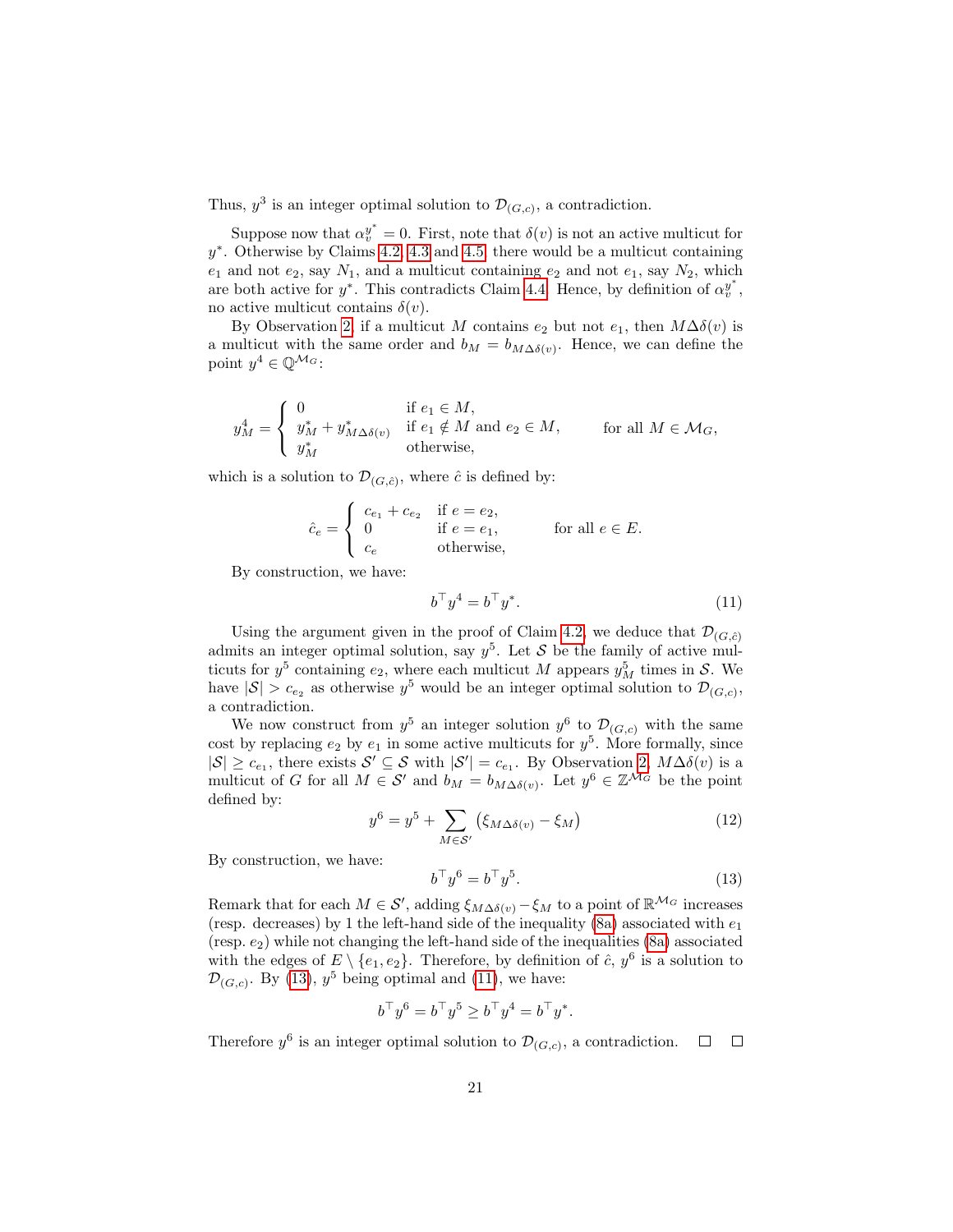Claim [4.6](#page-19-1) implies that for each optimal solution y and for each  $v \in \hat{V}$  there exists at least one multicut strictly containing  $\delta(v)$  that is active for y. For the following claims we need to define a subset of optimal solutions to  $\mathcal{D}_{(G,c)}$ : let  $\mathfrak{D}_v$  be the set of optimal solutions to  $\mathcal{D}_{(G,c)}$  for which  $\delta(v)$  is not active. Note that if  $\mathfrak{D}_v$  is not empty, then there exists a solution y in  $\mathfrak{D}_v$  maximizing  $\alpha_v^z$  over all  $z \in \mathfrak{D}_v$ .

The following claim presents the structure of a specific optimal solution to  $\mathcal{D}_{(G,c)}$  for which  $\delta(v)$  is not active.

<span id="page-21-0"></span>**Claim 4.7.** Let  $v \in \hat{V}$  with  $\delta(v) = \{e_1, e_2\}$  and let  $y^* \in \mathfrak{D}_v$  maximize  $\alpha_v^z$  over all  $z \in \mathfrak{D}_v$ . Then, there are exactly 3 multicuts active for  $y^*$  intersecting  $\delta(v)$ : two bonds  $F \cup e_1$  and  $F \cup e_2$  and a multicut  $F \cup \{e_1, e_2\}$  of order 3, for some  $F \subseteq E$ .

*Proof.* By Claim [4.6,](#page-19-1) there exists at least one multicut strictly containing  $\delta(v)$ which is active for  $y^*$ , say  $M_0$ . By definition of  $\mathfrak{D}_v$ ,  $\delta(v)$  is not active for  $y^*$ . Hence, by Claim [4.5,](#page-18-2) there exists at least one multicut active for  $y^*$  which contains  $e_i$  and not  $\delta(v) \setminus e_i$ , for  $i = 1, 2$ . Let  $M_i$  be such a multicut with maximum order.

First, we prove that  $d_{M_0} = 3$ . By definition,  $M_0 = \delta(v, V_2, V_3, \dots, V_{d_{M_0}})$ . Moreover, by Observation [10](#page-6-4) and complementary slackness, the two vertices adjacent to  $v$  belong to two different classes, say  $V_2$  and  $V_3$ . By contradiction, suppose that  $d_{M_0} \geq 4$ . Then,  $M'_0 = \delta(v \cup V_2 \cup V_3, \ldots, V_{d_{M_0}})$  is a multicut of order  $d_{M_0} - 2$ . For  $i = 1, 2, M'_i = M_i \cup \delta(v)$  is a multicut of order  $d_{M_i} + 1$ . Let  $0 < \varepsilon \le \min\{y_{M_0}^*, y_{M_1}^*, y_{M_2}^*\}.$  Then, let  $y' \in \mathbb{R}^{\mathcal{M}_G}$  be the point defined by:

$$
y' = y^* - \varepsilon \xi_{M_0} + \varepsilon \xi_{M'_0} + \varepsilon \sum_{i=1,2} \left( -\xi_{M_i} + \xi_{M'_i} \right).
$$

By construction, y' is a solution to  $\mathcal{D}_{(G,c)}$  with  $b^{\top}y^* = b^{\top}y'$ . Hence y' is an optimal solution, but we have  $\alpha_v^{y'} = \alpha_v^{y^*} + \varepsilon$  because  $\delta(v) \subsetneq M'_i$  for  $i = 1, 2$ . This contradicts the maximality of  $\alpha_v^{y^*}$ . Therefore  $d_{M_0} = 3$ .

Now, we show that  $M_1$  is a bond. The result for  $M_2$  holds by symmetry. By contradiction, suppose that  $M_1 = \delta(V_1, \ldots, V_{d_{M_1}})$  with  $d_{M_1} \geq 3$ . Without loss of generality, we suppose that  $e \in \delta(V_1) \cap \delta(V_2)$ . Then,  $M'_1 = \delta(V_1 \cup V_2, \ldots, V_{d_{M_1}})$ is a multicut of order  $d_{M_1} - 1$ . Moreover,  $M_2' = M_2 \cup \delta(v)$  is a multicut of order  $d_{M_2} + 1$ . Let  $0 < \varepsilon \le \min\{y_{M_1}^*, y_{M_2}^*\}\$ and  $y' \in \mathbb{R}^{\mathcal{M}_G}$  be the point defined by:

$$
y' = y^* - \varepsilon \xi_{M_1} + \varepsilon \xi_{M'_1} - \varepsilon \xi_{M_2} + \varepsilon \xi_{M'_2}.
$$

By construction, y' is a solution to  $\mathcal{D}_{(G,c)}$  with  $b^{\top}y^* = b^{\top}y'$ . Hence y' is an optimal solution, but we have  $\alpha_v^{y'} = \alpha_v^{y^*} + \varepsilon$  because  $\delta(v) \subsetneq M'_2$ . This contradicts the maximality of  $\alpha_v^{y^*}$ . Therefore,  $d_{M_1} = d_{M_2} = 2$ .

We now prove that there exists a set F such that  $M_0 = F \cup \delta(v)$ , and  $M_i = F \cup e_i$  for  $i = 1, 2$ . This implies that  $M_0, M_1$ , and  $M_2$  are the only multicuts active for  $y^*$  intersecting  $\delta(v)$ .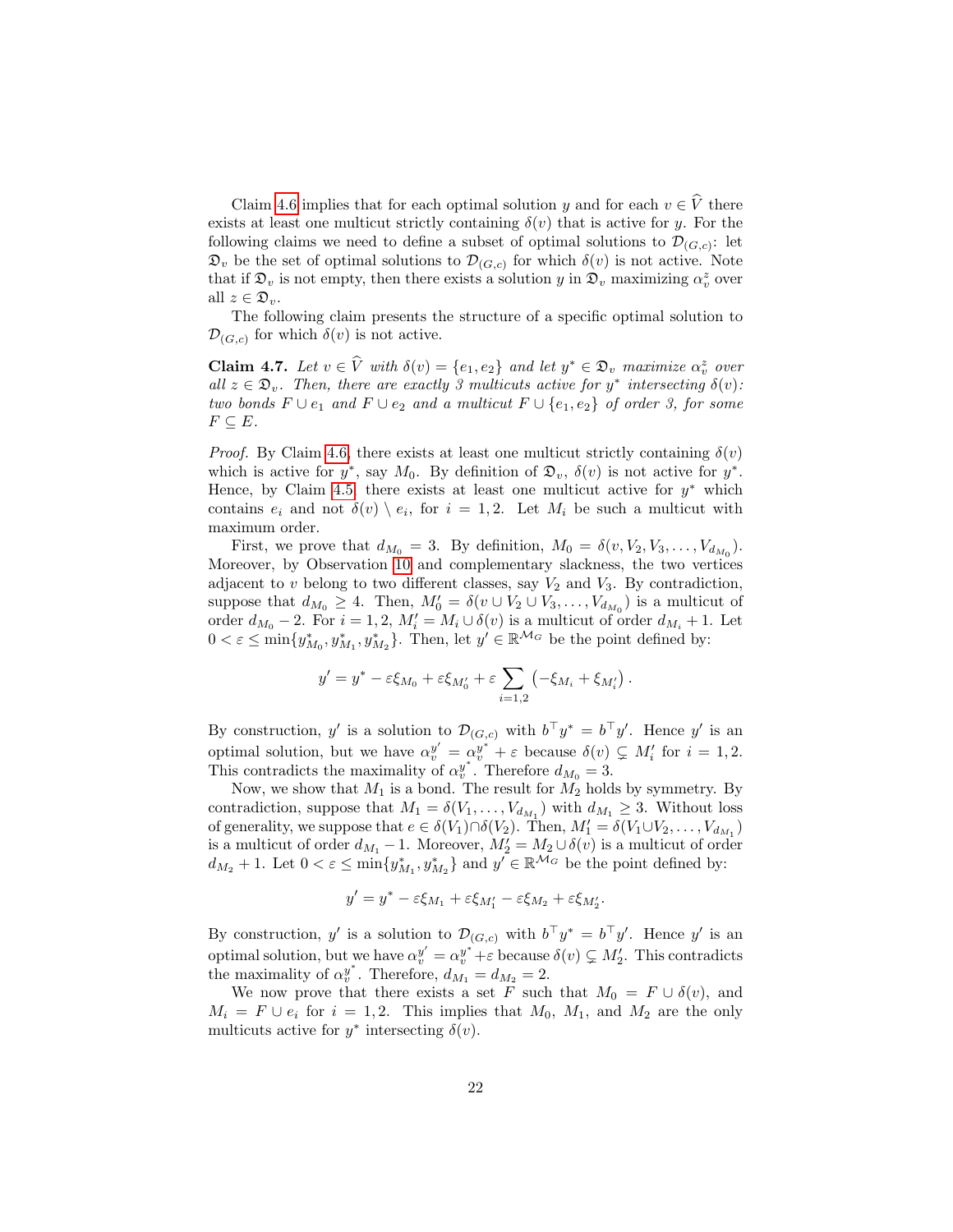Remark that  $M_1 \cup M_2$  is a multicut so  $y'' = y^* + \varepsilon(\xi_{M_1 \cup M_2} - \xi_{M_1} - \xi_{M_2})$ is a solution to  $\mathcal{D}_{(G,c)}$ . The optimality of  $y^*$  implies  $d_{M_1\cup M_2} \leq 3$ . Since  $M_1$ and  $M_2$  are distinct bonds, there exists  $F \subseteq E \setminus \delta(v)$  such that  $M_i = F \cup e_i$ , for  $i = 1, 2$ . Finally, let  $N_0 = M_0 \setminus e_2$  and  $N_1 = M_1 \cup e_2$ . Note that  $\tilde{y} =$  $y^* + \varepsilon (\xi_{N_0} - \xi_{M_0} + \xi_{N_1} - \xi_{M_1})$  is an optimal solution to  $\mathcal{D}_{(G,c)}$  for which  $\delta(v)$ is not active. Moreover,  $N_0$  and  $M_2$  are bonds active for  $\tilde{y}$  since  $d_{M_0} = 3$ . This implies that  $N_0 = F \cup e_1$ , and hence  $M_0 = F \cup \delta(v)$ .

<span id="page-22-0"></span>**Claim 4.8.** Let  $v \in V$  and y be an optimal solution to  $\mathcal{D}_{(G,c)}$ . Then,

- (i) if  $y_{\delta(v)} = 0$ , then  $c_e = 1$  for all  $e \in \delta(v)$ ,
- (ii) if  $y_{\delta(v)} > 0$ , then  $\alpha_v^y + y_{\delta(v)} = 1$ , and there exists  $e \in \delta(v)$  such that  $c_e = 1$ .

*Proof.* (*i*.) First suppose that  $y_{\delta(v)} = 0$ , then  $\mathfrak{D}_v \neq \emptyset$ . Let  $y' \in \mathfrak{D}_v$  maximize  $\alpha_v^z$ over all  $z \in \mathfrak{D}_v$ . Then, by Claim [4.7,](#page-21-0) there exist exactly two active multicuts for y' containing  $e_i$  for  $i = 1, 2$ . Combining Claims [4.3](#page-18-1) and [4.5,](#page-18-2) and the integrality of c, we obtain that  $c_{e_i} = 1$  for all  $i = 1, 2$ .

(ii.) Let now  $y_{\delta(v)} > 0$ . By Claim [4.4,](#page-18-0) there exists an edge  $e \in \delta(v)$  such that all multicuts containing e that are active for y contain  $\delta(v)$ . Hence, the constraint [\(8a\)](#page-16-1) associated with e is:

$$
c_e \ge \sum_{M: e \in M} y_M^* = y_{\delta(v)}^* + \sum_{M \in \mathcal{A}_v^{y^*}} y_M^* = y_{\delta(v)}^* + \alpha_v^{y^*}.
$$
 (14)

By Claim [4.5,](#page-18-2) the constraint [\(8a\)](#page-16-1) associated with e is tight. Thus,  $y_{\delta(v)}^* + \alpha_v^{y^*} =$  $c_e$ . By Claims [4.3](#page-18-1) and [4.6](#page-19-1) and  $c_e$  being integer, we have that  $c_e = 1$ .

The last three claims of the proof give some structural property of the graph G. In particular we focus our attention on the vertices of  $V$ .

<span id="page-22-1"></span>Claim 4.9. Vertices of degree 2 are pairwise nonadjacent.

*Proof.* Assume by contradiction that there exist two adjacent vertices  $v_1$  and  $v_2$  in V, and denote  $\delta(v_i) = \{e_0, e_i\}$  for  $i = 1, 2$ .

We prove that  $\delta(v_1)$  is active for all optimal solutions to  $\mathcal{D}_{(G,c)}$ , the result for  $\delta(v_2)$  is obtained by symmetry. By contradiction, suppose that  $\mathfrak{D}_{v_1} \neq \emptyset$ . Among all the solutions  $y \in \mathfrak{D}_{v_1}$ , let  $y^1$  be one having  $\alpha_{v_1}^y$  maximum. Then, by Claim [4.7,](#page-21-0) the three multicuts active for  $y^1$  intersecting  $\delta(v_1)$  are  $M_0 = F \cup \delta(v_1)$ ,  $B_0 = F \cup e_0$ , and  $B_1 = F \cup e_1$ , where  $B_i$  are bonds for  $i = 0, 1$ , and  $F \subseteq E \setminus \delta(v)$ contains no nonempty multicut. By Claim [4.6](#page-19-1) on  $v_2$ , there exists a multicut M active for  $y^1$  strictly containing  $\delta(v_2)$ . By  $\delta(v_1) \cap \delta(v_2) = e_0$ , M intersects  $\delta(v_1)$ . Since  $d_M \ge 3$ , Claim [4.7](#page-21-0) for  $v_1$  implies  $M = M_0$ ,  $F = \{e_2\}$ , and  $B_0 = \delta(v_2)$ .

As  $y_{\delta(v_1)}^1 = 0$ , by Statement (i) of Claim [4.8,](#page-22-0)  $c_{e_0} = c_{e_1} = 1$ . By Claim [4.5,](#page-18-2) the constraints associated with  $e_0$  and  $e_1$  are tight. Since  $\mathcal{A}_{v_1}^{y_1} = \{M_0\}$  by Claim [4.7,](#page-21-0) we have:

<span id="page-22-2"></span>
$$
c_{e_i} = y_{M_0}^1 + y_{B_i}^1 = 1 \quad \text{for } i = 0, 1.
$$
 (15)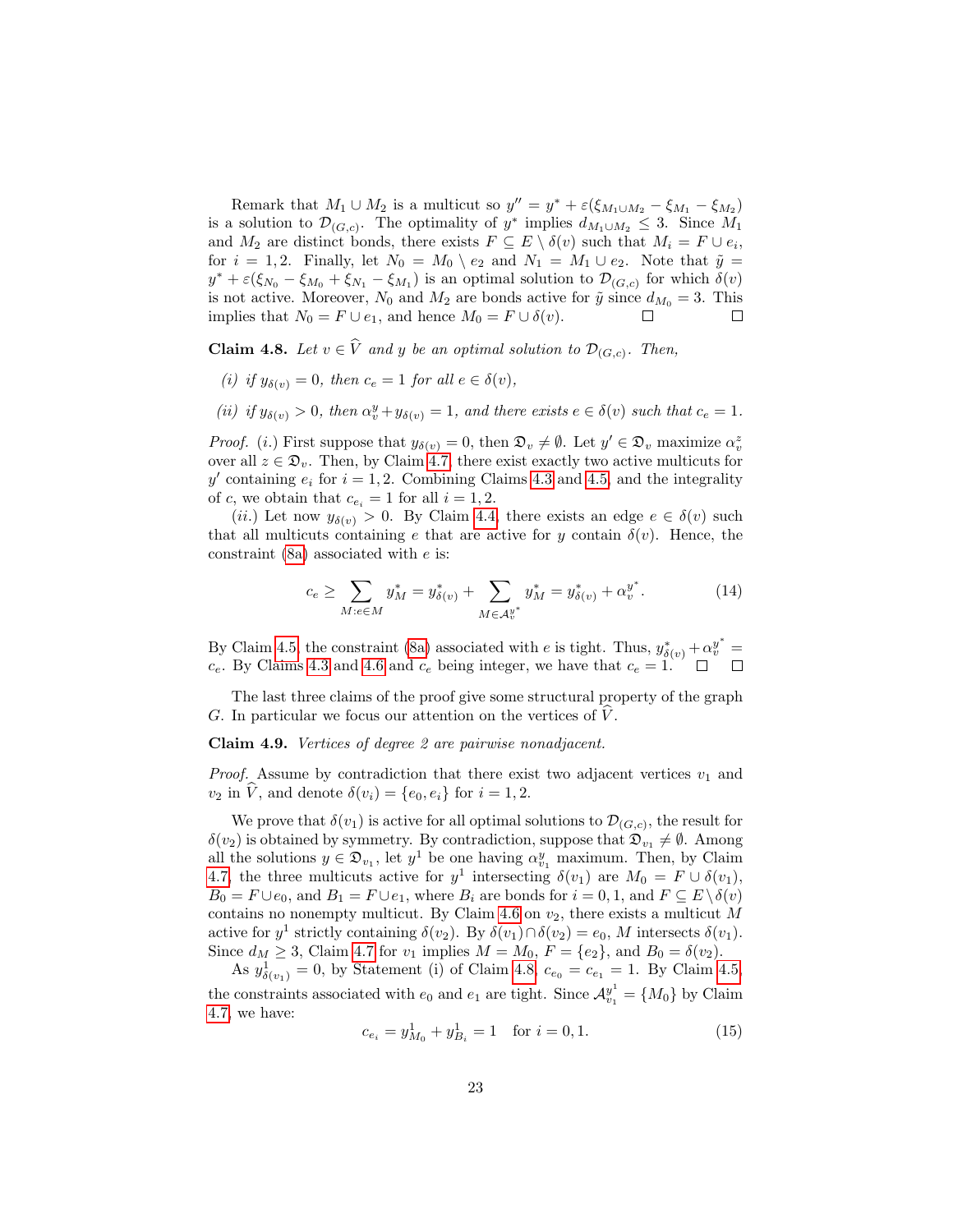Let  $\{M_1, \ldots, M_n\}$  be the set of active multicuts for  $y^1$  such that  $M_i \cap \{e_0, e_1, e_2\}$  $e_2$ , for  $i = 1, \ldots, n$ . By Claim [4.5,](#page-18-2) the constraint [\(8a\)](#page-16-1) associated with  $e_2$  is tight, hence, using [\(15\)](#page-22-2):

<span id="page-23-0"></span>
$$
c_{e_2} = y_{M_0}^1 + y_{B_0}^1 + y_{B_1}^1 + \sum_{i=1}^n y_{M_i}^1 = 1 + y_{B_0}^1 + \sum_{i=1}^n y_{M_i}^1.
$$
 (16)

By Claim [4.3,](#page-18-1)  $B_0$  active for  $y^1$ , and  $c_{e_2} \in \mathbb{Z}$ , we have  $\{M_1, \ldots, M_n\} \neq \emptyset$  and  $c_{e_2} \geq 2$ . Thus, combining [\(15\)](#page-22-2) and [\(16\)](#page-23-0), we have:

$$
\sum_{i=1}^{n} y_{M_i}^1 = c_{e_2} - 1 - y_{B_0}^1 \ge y_{M_0}^1. \tag{17}
$$

Then, there exist  $\epsilon_1, \ldots, \epsilon_n$  such that  $0 \leq \epsilon_i \leq y_{M_i}^1$  for  $i = 1, \ldots, n$ , and

$$
\sum_{i=1}^n \epsilon_i = y_{M_0}^1.
$$

We have that, for  $i = 1, ..., n$ ,  $M_i \cup e_0$  is a multicut with order  $d_{M_i} + 1$ , hence we can consider the following solution to  $\mathcal{D}_{(G,c)}$ :

$$
y^{2} = y^{1} - \left(y_{M_{0}}^{1}\xi_{M_{0}} + \sum_{i=1}^{n} \epsilon_{i}\xi_{M_{i}}\right) + \left(y_{M_{0}}^{1}\xi_{M_{0}\setminus e_{0}} + \sum_{i=1}^{n} \epsilon_{i}\xi_{M_{i}\cup e_{0}}\right).
$$
 (18)

We have that  $b^{\top}y^{1} = b^{\top}y^{2}$ , but  $\alpha_{v_{1}}^{y^{2}} = 0$ , a contradiction with Claim [4.6.](#page-19-1) Therefore  $\mathfrak{D}_v \neq \emptyset$ , and by symmetry we deduce that both  $\delta(v_1)$  and  $\delta(v_2)$  are active for all optimal solutions to  $\mathcal{D}_{(G,c)}$ .

By Claim [4.4,](#page-18-0) for every optimal solution y to  $\mathcal{D}_{(G,c)}$  and every multicut M of G, if M is active for y and contains  $e_i$  for some  $i \in \{1,2\}$ , then  $e_0 \in M$ .

Let  $y^*$  be the optimal solution to  $\mathcal{D}_{(G,c)}$  maximizing  $\alpha_{v_1}^y$  over all y solutions to  $\mathcal{D}_{(G,c)}$ . We have that  $\mathcal{A}_{v_2}^{y^*} \subseteq \mathcal{A}_{v_1}^{y^*}$  and all the multicuts in  $\mathcal{A}_{v_2}^{y^*}$  have order at most 3. Otherwise, let  $M \in \mathcal{A}_{v_2}^{y^*} \setminus \mathcal{A}_{v_1}^{y^*}$  (resp.  $M \in \mathcal{A}_{v_2}^{y^*}$  such that  $d_M \ge 4$ ), and  $0 < \varepsilon \le \min\{y_M^*, y_{\delta(v_1)}^*\}$ . The solution

$$
y^3 = y^* - \varepsilon(\xi_M + \xi_{\delta(v_1)}) + \varepsilon(\xi_{M \setminus e_2} + \xi_{\delta(v_1) \cup e_2})
$$

is optimal, but  $\alpha_{v_1}^{y^3} = \alpha_{v_1}^{y^4} + \varepsilon$  by the choice of M, a contradiction to the maximality of  $\alpha_{v_1}^{y^*}$ . Thus,  $\overline{M} = \{e_0, e_1, e_2\}$  is the only multicut in  $\mathcal{A}_{v_2}^{y^*}$ .

Let  $\{N_1, \ldots, N_m\}$  be the set of active multicuts for  $y^*$  such that  $N_i \cap$  ${e_0, e_1, e_2} = e_0$ . The constraint associated with  $e_0$  is tight by Claim [4.5,](#page-18-2) hence, by  $\mathcal{A}_{v_2}^{y^*} \subseteq \mathcal{A}_{v_1}^{y^*}$ , we have:

$$
c_{e_0} = \alpha_{v_1}^{y^*} + y_{\delta(v_1)}^* + y_{\delta(v_2)}^* + \sum_{i=1}^m y_{N_i}^*.
$$
 (19)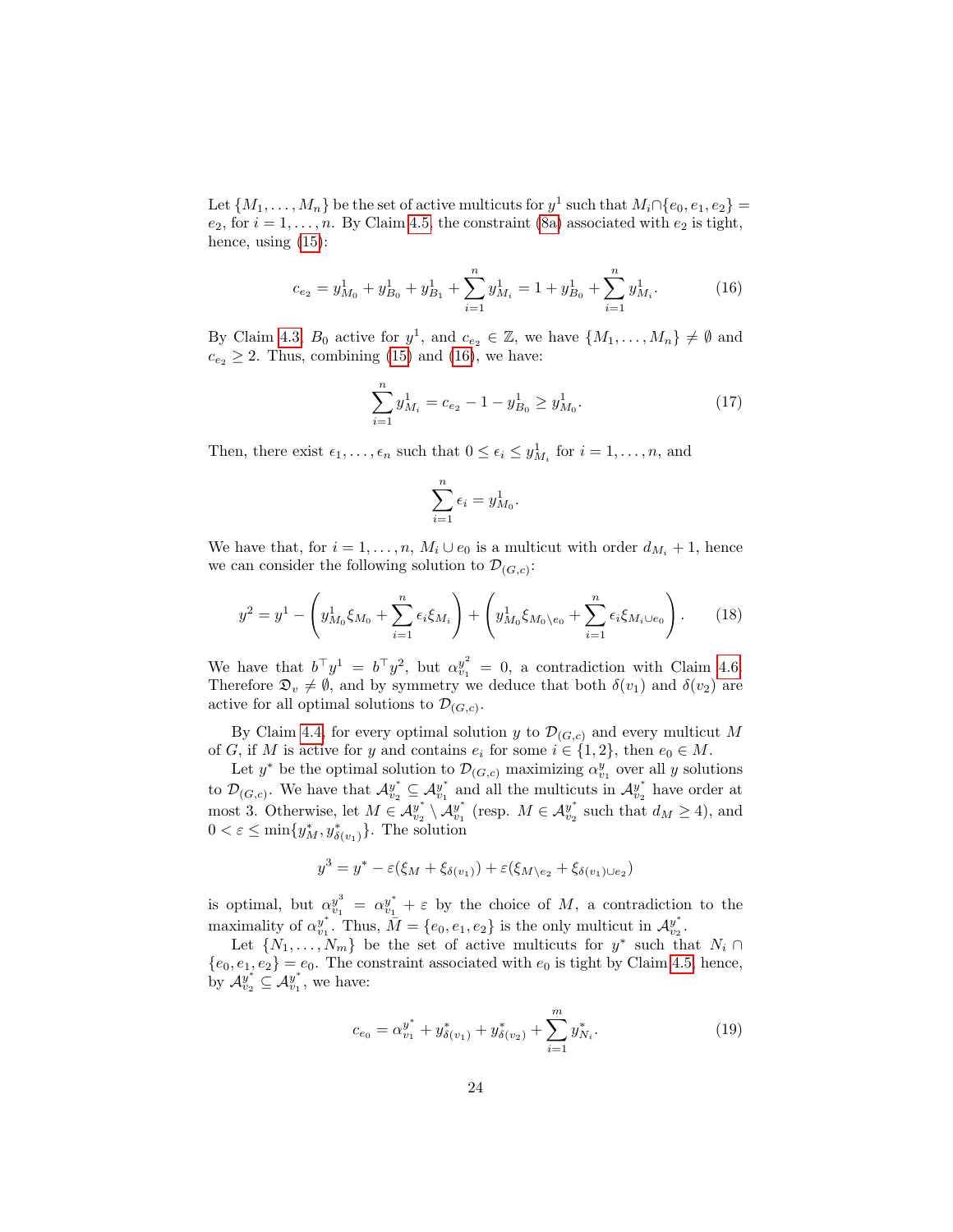By Statement (ii) of Claim [4.8](#page-22-0) applied to  $v_1$ , we have  $y_{\delta(v_1)}^* + \alpha_{v_1}^{y^*} = 1$ , and so:

$$
c_{e_0} = 1 + y_{\delta(v_2)}^* + \sum_{i=1}^m y_{N_i}^*.
$$
 (20)

By  $\mathcal{A}_{v_2}^{y^*} = \{\bar{M}\}\$  and Statement (ii) of Claim [4.8](#page-22-0) applied to  $v_2$ , we have  $y^*_{\delta(v_2)}$  +  $y_{\bar{M}}^* = 1$ , hence:

<span id="page-24-1"></span>
$$
c_{e_0} = 2 - y_{\bar{M}}^* + \sum_{i=1}^m y_{N_i}^*.
$$
 (21)

Since  $c_{e_0}$  is integer and since  $y_{\overline{M}}^* < 1$  by Claim [4.3,](#page-18-1) by [\(21\)](#page-24-1), we have:

$$
\sum_{i=1}^{m} y_{N_i}^* \ge y_{\bar{M}}^*.
$$
\n(22)

 $\Box$ 

Hence, let  $\lambda_1, \ldots, \lambda_m$  be such that  $0 \leq \lambda_i \leq y^*_{N_i}$  for  $i = 1, \ldots, m$ , and  $\sum_{i=1}^m \lambda_i = y^*_{\bar{M}}$ . Remark that  $\delta(v_2) = \bar{M} \setminus e_1$ . Then, the point

$$
y^{5} = y^{*} - \left(y_{\bar{M}}^{*} \xi_{\bar{M}} + \sum_{i=1}^{m} \lambda_{i} \xi_{N_{i}}\right) + \left(y_{\bar{M}}^{*} \xi_{\delta(v_{2})} + \sum_{i=1}^{m} \lambda_{i} \xi_{N_{i} \cup e_{1}}\right)
$$

is a solution to  $\mathcal{D}_{(G,c)}$ , and it is optimal by definition of b. Moreover,

$$
y_{\delta(v_2)}^5 = y_{\bar{M}}^* + y_{\delta(v_2)}^* = 1,
$$

a contradiction with Claim [4.3.](#page-18-1)

The following claim forbids a circuit of length 3 to contain a vertex of  $\hat{V}$ .

<span id="page-24-0"></span>Claim 4.10. Circuits of length 3 contain no vertex of degree 2.

*Proof.* Assume by contradiction that in G there exist a vertex  $v \in \hat{V}$  and a circuit  $\{e_1, e_2, e_3\}$  such that  $\delta(v) = \{e_1, e_2\}$ . By Lemma [1,](#page-4-5) a multicut contains  $e_3$  only if it intersects  $\delta(v)$ . On the other hand, by Observation [10](#page-6-4) and complementary slackness, each multicut strictly containing  $\delta(v)$  and active for an optimal solution contains  $e_3$ . Thus, for every optimal solution y to  $\mathcal{D}_{(G,c)}$ , we have:

<span id="page-24-2"></span>
$$
\sum_{M:e_3 \in M} y_M = \sum_{M:e_1 \in M, M \neq \delta(v)} y_M + \sum_{M:e_2 \in M, M \neq \delta(v)} y_M - \alpha_v^y. \tag{23}
$$

Let  $y^*$  be an optimal solution to  $\mathcal{D}_{(G,c)}$ . By the constraint [\(8a\)](#page-16-1) associated with  $e_3$ ,  $(23)$ , and Claim [4.5,](#page-18-2) we have:

<span id="page-24-3"></span>
$$
c_{e_3} \ge \sum_{M: e_3 \in M} y_M^* = c_{e_1} + c_{e_2} - 2y_{\delta(v)}^* - \alpha_v^{y^*}.
$$
 (24)

By Claim [4.6](#page-19-1) and Statement (ii) of Claim [4.8,](#page-22-0) we have that  $2y_{\delta(v)}^* + \alpha_v^{y^*} < 2$ . Thus, by [\(24\)](#page-24-3) and  $c_{e_3} \in \mathbb{Z}$ , we have that  $c_{e_3} \geq c_{e_1} + c_{e_2} - 1$ .

 $\Box$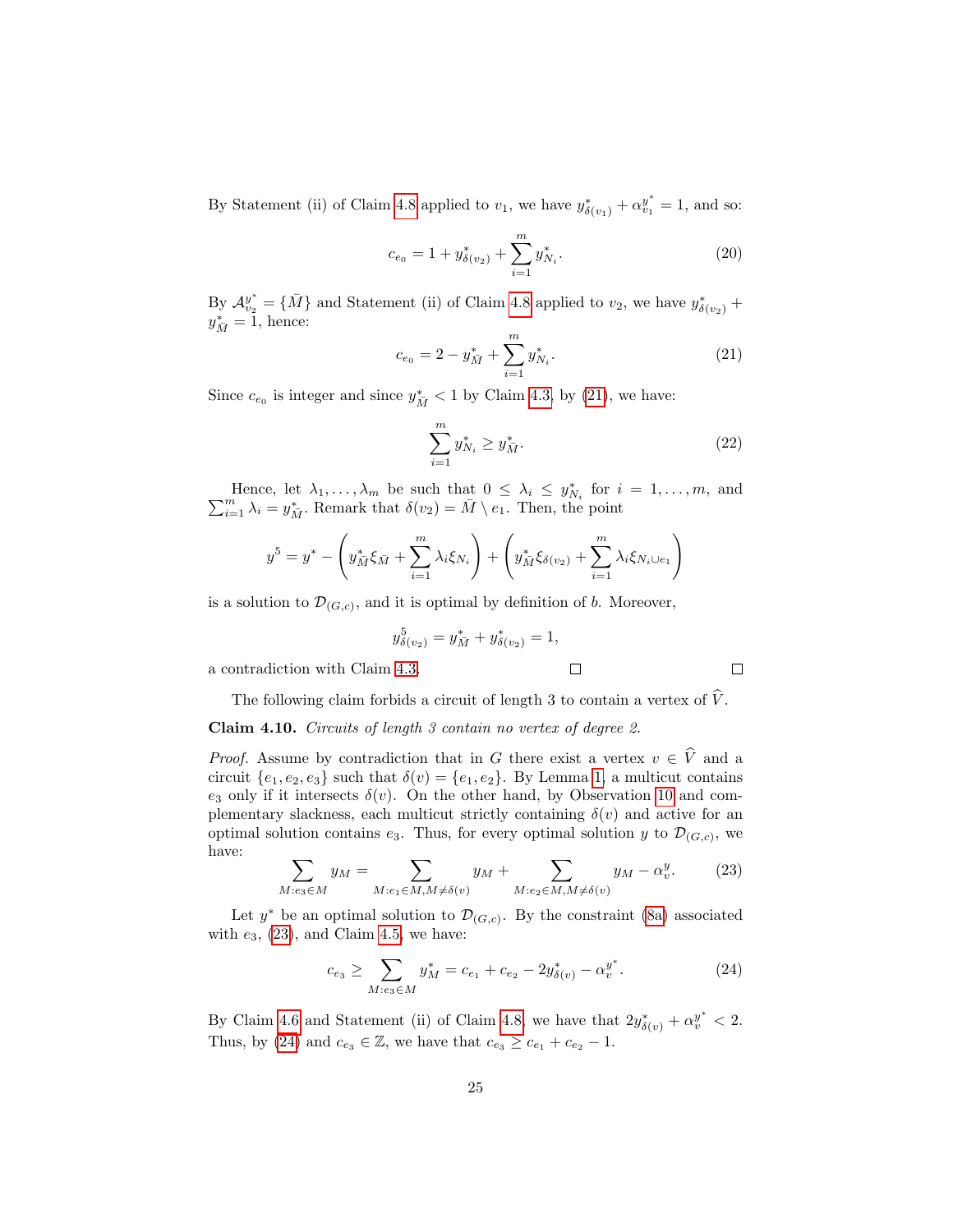Define  $G' = G \setminus e_3$  and  $c' = c_{|E \setminus e_3}$ . Note that for each multicut  $M \in \mathcal{M}_G$ ,  $M \setminus e_3$  is a multicut of G' with order at least  $d_M$ . Hence,  $y^*$  induces a solution to  $\mathcal{D}_{(G',c')}$  of cost at least  $b^{\top}y^*$ . By minimality assumption [\(i\)](#page-16-0), there exists an integer optimal solution y' to  $\mathcal{D}_{(G',c')}$ , and we have  $b^{\top}y' \geq b^{\top}y^*$ .

Let  $\mathcal{M}_1$  (resp.  $\mathcal{M}_2$ ) be the set of multicuts  $M = \delta(V_1, \ldots, V_{d_M})$  of G' active for  $y'$  such that the endpoints of  $e_3$  belong (resp. do not belong) to a same  $V_i$  for some  $i \in \{1, \ldots, d_M\}$ . For each  $M \in \mathcal{M}_1$  (resp.  $M \in \mathcal{M}_2$ ),  $M$  (resp.  $M \cup e_3$ ) is a multicut of G with the same order. Hence,

$$
y'' = \sum_{M \in \mathcal{M}_1} y'_M \xi_M + \sum_{M \in \mathcal{M}_2} y'_M \xi_{M \cup e_3}
$$

is a point of  $\mathbb{Z}_{+}^{\mathcal{M}_{G}}$  with  $b^{\top}y'' = b^{\top}y'$ . Thus,  $b^{\top}y'' \geq b^{\top}y^*$ , and  $y''$  is not a solution to  $\mathcal{D}_{(G,c)}$ . By definition, y'' respects every constraint of  $\mathcal{D}_{(G,c)}$  but the constraint [\(8a\)](#page-16-1) associated with  $e_3$ .

By definition of  $y''$ , we have:

<span id="page-25-0"></span>
$$
\sum_{M:e_3 \in M} y_M'' = \sum_{M:e_1 \in M, M \neq \delta(v)} y_M'' + \sum_{M:e_2 \in M, M \neq \delta(v)} y_M'' - \alpha_v^{y''}.
$$
 (25)

Therefore, by  $y''$  violating the constraint [\(8a\)](#page-16-1) associated with  $e_3$ , [\(25\)](#page-25-0), State-ment (ii) of Claim [4.8,](#page-22-0) and the inequalities [\(8a\)](#page-16-1) associated with  $e_1$  and  $e_2$ , we have:

<span id="page-25-1"></span>
$$
c_{e_3} < \sum_{M: e_3 \in M} y_M'' = \sum_{M: e_1 \in M} y_M'' + \sum_{M: e_2 \in M} y_M'' - \alpha_v^{y''} - 2y_{\delta(v)}'' \le c_{e_1} + c_{e_2} - \alpha_v^{y''} - 2y_{\delta(v)}''
$$
\n
$$
(26)
$$

Thus, by [\(24\)](#page-24-3), we have  $\alpha_v^{y''} + 2y_{\delta(v)}'' < \alpha_v^{y^*} + 2y_{\delta(v)}^* < 2$ . By  $c_{e_3} \ge c_{e_2} + c_{e_1} - 1$ , the integrality of y'', and [\(26\)](#page-25-1), we have that  $\alpha_v^{y''} = y_{\delta(v)}'' = 0$ , and so  $c_{e_3} =$  $c_{e_1} + c_{e_2} - 1$ . Hence, by the integrality of y'' and equation [\(25\)](#page-25-0):

<span id="page-25-3"></span>
$$
c_{e_3} + 1 = \sum_{M: e_3 \in M} y_M'' = \sum_{M: e_1 \in M} y_M'' + \sum_{M: e_2 \in M} y_M'' = c_{e_1} + c_{e_2}.
$$
 (27)

For  $i = 1, 2$ , since  $c_{e_i} \geq 1$ , there exists a multicut  $M_i$  active for  $y''$  such that  $M_i \cap \delta(v) = e_i.$ 

We claim that the constraint [\(8a\)](#page-16-1) associated with  $e_3$  is not tight for  $y^*$ . By  $c_{e_3} = c_{e_1} + c_{e_2} - 1$ , [\(24\)](#page-24-3), and Claim [4.6,](#page-19-1)  $\delta(v)$  is active for  $y^*$ . Hence, by Statement (ii) of Claim [4.8,](#page-22-0) we have:

<span id="page-25-2"></span>
$$
\alpha_v^{y^*} + y_{\delta(v)}^* = 1.
$$
\n(28)

.

Hence, by [\(23\)](#page-24-2) and Claim [4.5,](#page-18-2) [\(28\)](#page-25-2), [\(27\)](#page-25-3), and  $\delta(v)$  active for  $y^*$ , we have:

$$
\sum_{M: e_3 \in M} y_M^* = c_{e_1} + c_{e_2} - 1 - y_{\delta(v)}^* = c_{e_3} - y_{\delta(v)}^* < c_{e_3}.\tag{29}
$$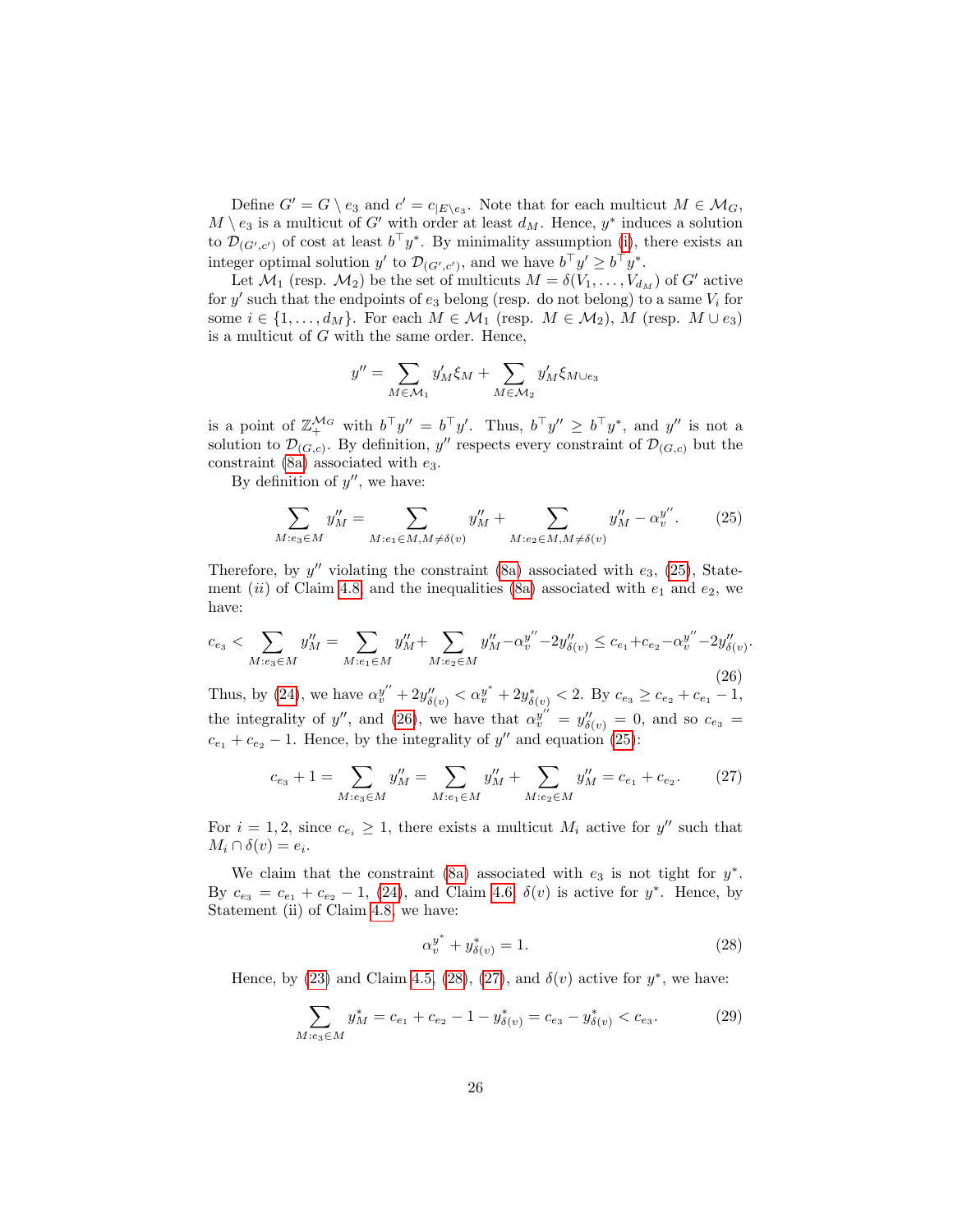The point  $y''$  respects all the constraints of  $\mathcal{D}_{(G,c)}$  except the one associated with  $e_3$ , and this constraint is not tight for  $y^*$ . Therefore, there exists  $0 < \lambda < 1$ such that

$$
\tilde{y} = \lambda y^* + (1 - \lambda) y''
$$

is a solution to  $\mathcal{D}_{(G,c)}$ . Moreover,  $\tilde{y}$  is optimal because  $b^{\top} y^* \leq b^{\top} y''$ .

All multicuts active for at least one between  $y^*$  and  $y''$  are active for  $\tilde{y}$ . Since  $\delta(v)$  is active for  $y^*$  and  $M_1, M_2$  are active for  $y''$ , the three multicuts  $M_1, M_2$ , and  $\delta(v)$  are active for  $\tilde{y}$ , a contradiction with Claim [4.4.](#page-18-0)  $\Box$ 

<span id="page-26-0"></span>Claim 4.11. Each circuit of length  $\lambda$  contains at most one vertex of degree 2.

*Proof.* Assume by contradiction that there exists a circuit  $C = \{e_1, \ldots, e_4\}$  in G covering two vertices of  $\hat{V}$ , say  $v_1$ ,  $v_2$ . By Claim [4.9,](#page-22-1)  $v_1$  and  $v_2$  are not adjacent, hence we assume that  $\delta(v_1) = \{e_1, e_2\}$  and  $\delta(v_2) = \{e_3, e_4\}$ . Let  $v_3$  and  $v_4$  be the remaining vertices of C.

We prove that  $\delta(v_1)$  is active for all optimal solutions to  $\mathcal{D}_{(G,c)}$ . Indeed, if  $\mathfrak{D}_{v_1} \neq \emptyset$ , then let  $y' \in \mathfrak{D}_{v_1}$  maximize  $\alpha_{v_1}^z$  over all  $z \in \mathfrak{D}_{v_1}$ . By Statement [\(ii\)](#page-6-7) of Theorem [9,](#page-6-3) for every multicut M in  $\mathcal{A}_{v_2}^{y'}$ , we have  $M = \delta\{v_2, V_2, \ldots, V_{d_M}\}\,$  with  $v_3$  and  $v_4$  belonging to different  $V_i$ 's, hence  $M \cap \delta(v_1) \neq \emptyset$ . However,  $M \setminus \delta(v_1)$ contains  $\delta(v_2)$ , a contradiction to Claim [4.7](#page-21-0) applied to  $v_1$ . Exchanging the role of  $v_1$  and  $v_2$ , we deduce that  $\delta(v_2)$  is active for all optimal solutions to  $\mathcal{D}_{(G,c)}$ .

Without loss of generality, there exists an optimal solution y such that  $\alpha_{v_1}^y \geq$  $\alpha_{v_2}^y$ . Then, we can build from y an optimal solution  $y^*$  to  $\mathcal{D}_{(G,c)}$  such that  $\mathcal{A}_{v_2}^{y^*} \subseteq \mathcal{A}_{v_1}^{y^*}$ . Indeed, suppose  $\mathcal{A}_{v_2}^y \setminus \mathcal{A}_{v_1}^y = \{M_1, \ldots, M_n\}$ . Then, since  $\alpha_{v_1}^y \geq \alpha_{v_2}^y$ , there exist  $N_1, \ldots, N_m \in \mathcal{A}_{v_1}^y \setminus \mathcal{A}_{v_2}^y$  such that:

$$
\sum_{i=1}^{n} y_{M_i} \le \sum_{j=1}^{m} y_{N_j}.
$$
\n(30)

Hence, there exist  $\epsilon_1, \ldots, \epsilon_m$  such that  $0 \leq \epsilon_j \leq y_{N_j}$ , for  $j = 1, \ldots, m$ , and

$$
\sum_{j=1}^{m} \epsilon_j = \sum_{i=1}^{n} y_{M_i}.
$$
\n(31)

By Statement [\(ii\)](#page-6-7) of Theorem [9](#page-6-3) and complementary slackness,  $v_3$  and  $v_4$  belong to different classes of  $N_j$  for each  $j = 1, \ldots, m$ , implying that  $N_j \cap \delta(v_2) \neq \emptyset$ . Moreover, since  $N_j \notin \mathcal{A}_{v_2}^y$ , we have  $|N_j \cap \delta(v_2)| = 1$ , for all  $j = 1, \ldots, m$ . Furthermore, by  $\delta(v_2)$  being active for y and Claim [4.4,](#page-18-0) there exists an edge in  $\delta(v_2)$ , say  $e_3$ , such that  $N_j \cap \delta(v_2) = e_3$  for all  $j = 1, \ldots, m$ . Therefore, the point

$$
y^* = y - \left(\sum_{i=1}^n y_{M_i} \xi_{M_i} - \sum_{i=1}^n y_{M_i} \xi_{M_i \setminus e_4}\right) + \left(\sum_{j=1}^m \epsilon_j \xi_{N_j \cup e_4} - \sum_{j=1}^m \epsilon_j \xi_{N_j}\right) (32)
$$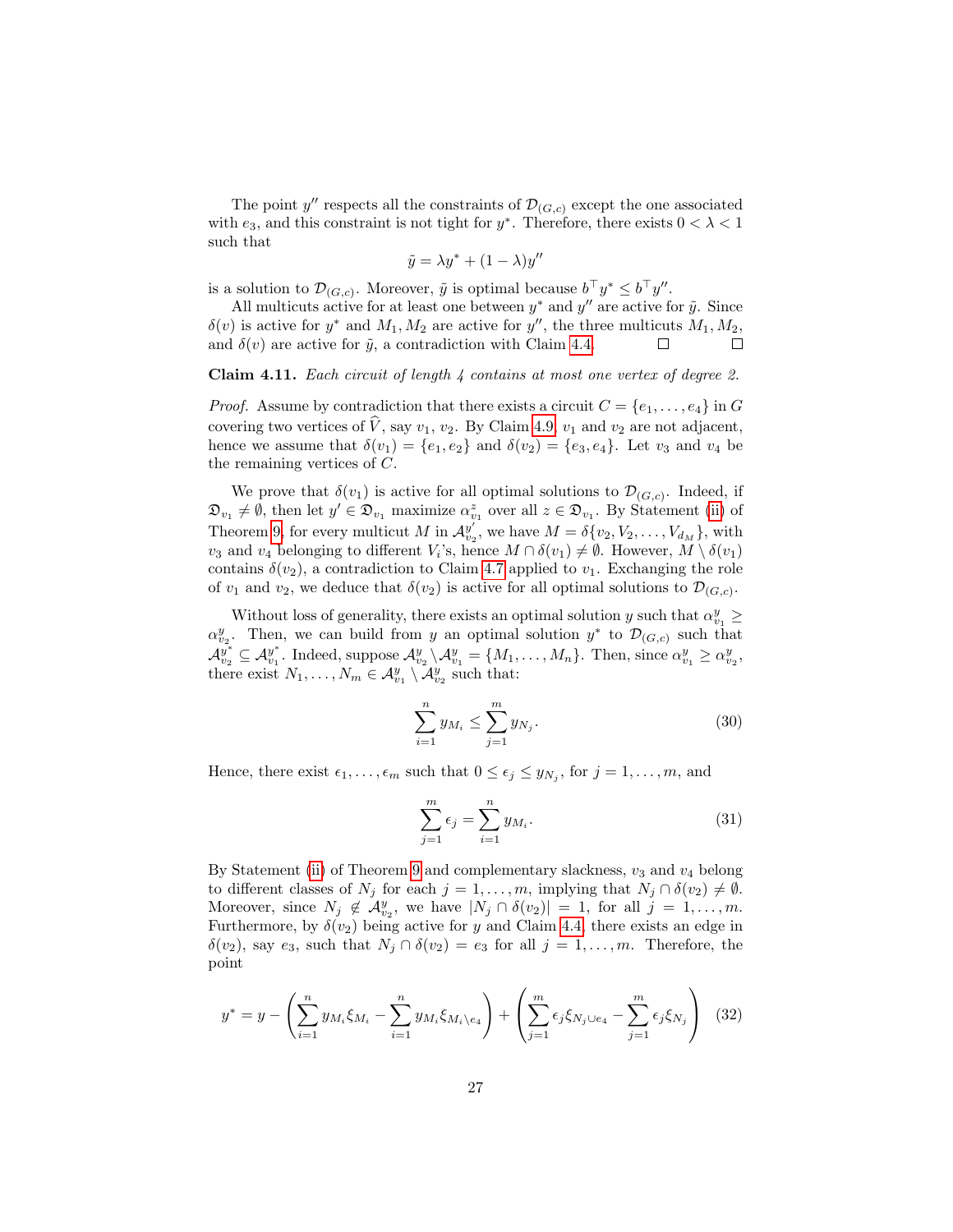is a solution to  $\mathcal{D}_{(G,c)}$  with  $b^{\top}y^* = b^{\top}y$  and  $\mathcal{A}_{v_2}^{y^*} \subseteq \mathcal{A}_{v_1}^{y^*}$ . Let  $\mathcal{A}_{v_2}^{y^*} = \{M'_1, \ldots, M'_p\}$ . For  $i = 1, ..., p$ , since  $M'_i \in \mathcal{A}_{v_1}^{y^*}$ , Statement [\(ii\)](#page-6-7) of Theorem [9](#page-6-3) implies  $M'_i =$  $\delta(v_1, v_2, V_3^i, V_4^i, \dots, V_{d_{M'_i}}^i)$ , where  $V_3^i$  and  $V_4^i$  contain respectively  $v_3$  and  $v_4$ . Then,  $M''_i = \delta(v_1, v_2 \cup V_3^i \cup V_4^i, \dots, V_{d_{M'_i}}^i)$  is a multicut of order  $d_{M'_i} - 2$  for  $i = 1, \ldots, p$ . Since  $\delta(v_2)$  is active for  $y^*$ , by Statement (ii) of Claim [4.8,](#page-22-0) we have  $\alpha_{v_2}^{y^*} + y^*_{\delta(v_2)} = 1$ . Then, the point  $y^1 \in \mathbb{Q}^{\mathcal{M}_G}$  defined by:

$$
y^{1} = y^{*} - \left(y^{*}_{\delta(v_{2})}\xi_{\delta(v_{2})} + \sum_{i=1}^{p} y^{*}_{M'_{i}}\xi_{M'_{i}}\right) + \left(\sum_{i=1}^{p} y^{*}_{M'_{i}}\xi_{M''_{i}}\right),
$$

is a solution to  $\mathcal{D}_{(G,c')}$ , where  $c' = c - \chi^{\delta(v_2)}$ .

By  $d_{M''_i} = d_{M'_i} - 2$  for all  $i = 1, ..., p$ , and  $\alpha_{v_2}^{y^*} + y^*_{\delta(v_2)} = 1$ , we have:

<span id="page-27-1"></span>
$$
b^{\top}y^{1} = b^{\top}y^{*} - \alpha_{v_{2}}^{y^{*}}(2h+2) - y_{\delta(v_{2})}^{*}(2h+1) = b^{\top}y^{*} - (2h+1) - \alpha_{v_{2}}^{y^{*}}.
$$
 (33)

By minimality assumption [\(ii\)](#page-17-0),  $\mathcal{D}_{(G,c')}$  admits an integer optimal solution, say  $y^2$ . The point  $y^3 \in \mathbb{Z}^{\bar{\mathcal{M}}_G}$  defined by  $y^3 = y^2 + \xi_{\delta(v_2)}$  is a solution to  $\mathcal{D}_{(G,c)}$  such that:

<span id="page-27-2"></span>
$$
b^{\top}y^3 = b^{\top}y^2 + 2h + 1.
$$
 (34)

Therefore, by  $(33)$ , the optimality of  $y^2$ , and  $(34)$ , we have:

<span id="page-27-3"></span>
$$
b^{\top}y^* = b^{\top}y^1 + 2h + 1 + \alpha_{v_2}^{y^*} \le b^{\top}y^2 + 2h + 1 + \alpha_{v_2}^{y^*} = b^{\top}y^3 + \alpha_{v_2}^{y^*}.
$$
 (35)

By integrality of  $P_{2h+1}(G)$  and duality, we have that  $b^{\top}y^* \in \mathbb{Z}$ . Furthermore,  $y^3$  is integer by construction, so  $b^{\top}y^3 \in \mathbb{Z}$ . Then, by [\(35\)](#page-27-3) and Claim [4.6,](#page-19-1) we have that  $b^{\top} y^* \leq b^{\top} y^3$ , and so  $y^3$  is an integer optimal solution to  $\mathcal{D}_{(G,c)}$ , a contradiction.  $\Box$  $\Box$ 

Claims [4.1,](#page-17-1) [4.9,](#page-22-1) [4.10,](#page-24-0) [4.11](#page-26-0) and Proposition [3](#page-4-0) imply that  $G$  is not seriesparallel, a contradiction.  $\Box$  $\Box$ 

The box-TDIness of  $P_k(G)$  and the TDIness of System [\(2\)](#page-6-6) give the following result.

#### **Corollary 3.** System  $(2)$  is box-TDI if and only if G is series-parallel.

*Proof.* By Theorem [18,](#page-16-2) when  $G$  is not series-parallel, System  $(2)$  is not TDI. Whenever G is series-parallel,  $P_k(G)$  is box-TDI by Theorem [14](#page-8-0) and System [\(2\)](#page-6-6) is TDI by Theorem [18.](#page-16-2)  $\Box$  $\Box$ 

### References

<span id="page-27-0"></span>[1] Baïou, M., Barahona, F., Mahjoub, A.R.: Separation of partition inequalities. Mathematics of Operations Research 25(2), 243–254 (2000)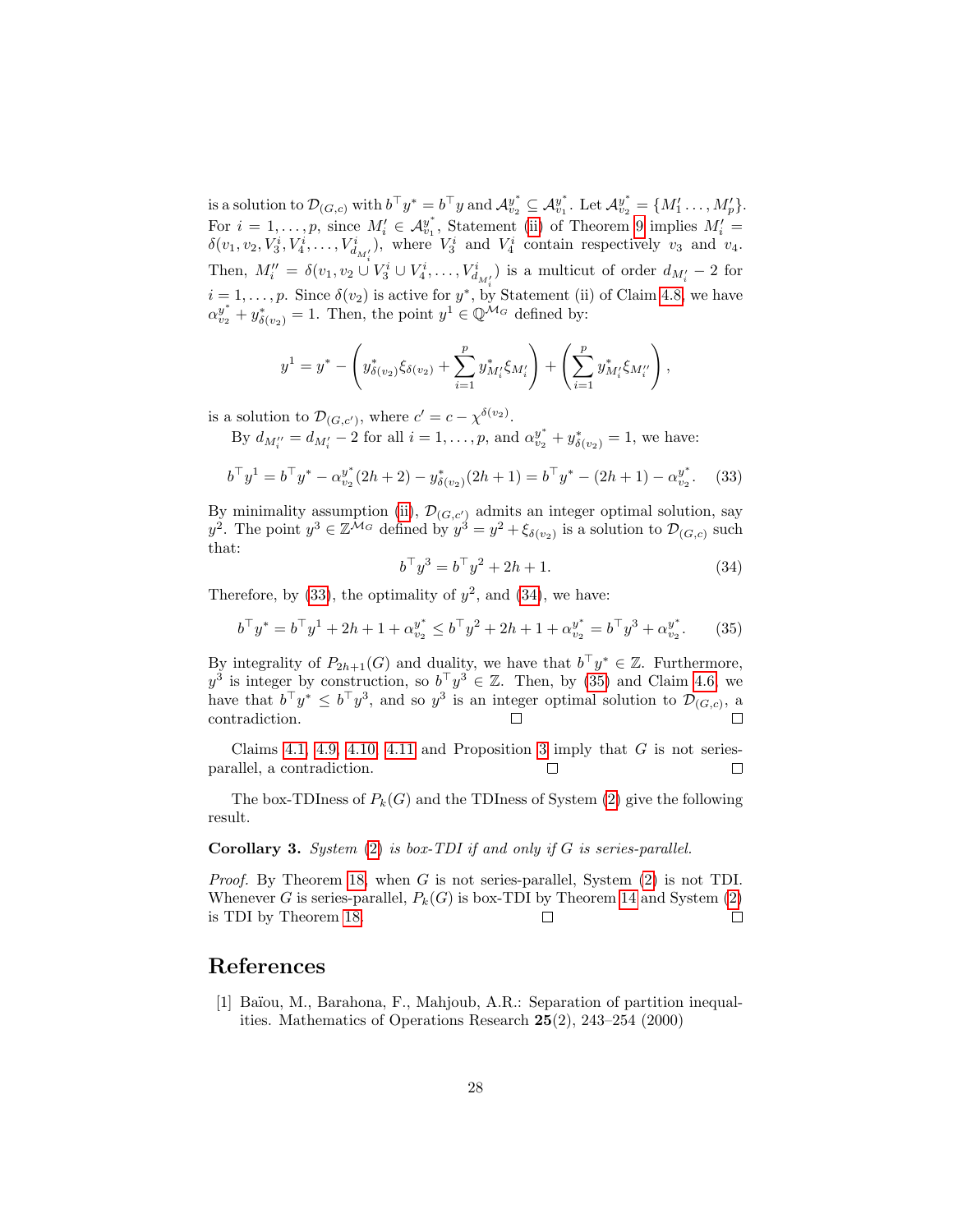- <span id="page-28-10"></span>[2] Barahona, F., Mahjoub, A.R.: On two-connected subgraph polytopes. Discrete Mathematics 147(1-3), 19–34 (1995)
- <span id="page-28-3"></span>[3] Barbato, M., Grappe, R., Lacroix, M., Lancini, E., Wolfler Calvo, R.: The Schrijver system of the flow cone in series-parallel graphs. To appear in Discrete Applied Mathematics (2020)
- <span id="page-28-5"></span>[4] Bendali, F., Diarrassouba, I., Mahjoub, A.R., Didi Biha, M., Mailfert, J.: A branch-and-cut algorithm for the k-edge connected subgraph problem. Networks 55(1), 13–32 (2010)
- <span id="page-28-11"></span>[5] Boyd, S.C., Hao, T.: An integer polytope related to the design of survivable communication networks. SIAM Journal on Discrete Mathematics  $6(4)$ , 612–630 (1993)
- <span id="page-28-1"></span>[6] Chen, X., Ding, G., Zang, W.: A characterization of box-mengerian matroid ports. Mathematics of Operations Research 33(2), 497–512 (2008)
- <span id="page-28-4"></span>[7] Chen, X., Ding, G., Zang, W.: The box-TDI system associated with 2-edge connected spanning subgraphs. Discrete Applied Mathematics 157(1), 118– 125 (2009)
- <span id="page-28-7"></span>[8] Cheriyan, J., Thurimella, R.: Approximating minimum-size k-connected spanning subgraphs via matching. SIAM Journal on Computing 30(2), 528–560 (2000)
- <span id="page-28-12"></span>[9] Chervet, P., Grappe, R., Robert, L.H.: Box-total dual integrality, boxintegrality, and equimodular matrices. To appear in Mathematical Programming (2020)
- <span id="page-28-9"></span>[10] Chopra, S.: The k-edge-connected spanning subgraph polyhedron. SIAM Journal on Discrete Mathematics 7(2), 245–259 (1994)
- <span id="page-28-8"></span>[11] Clarke, L.W., Anandalingam, G.: A bootstrap heuristic for designing minimum cost survivable networks. Computers  $\&$  operations research  $22(9)$ , 921–934 (1995)
- <span id="page-28-0"></span>[12] Cook, W.: On box totally dual integral polyhedra. Mathematical Programming 34(1), 48–61 (1986)
- <span id="page-28-13"></span>[13] Cornaz, D.: Max-multiflow/min-multicut for G+H series-parallel. Discrete Mathematics 311(17), 1957–1967 (2011). DOI https://doi.org/10. 1016/j.disc.2011.05.025. URL [http://www.sciencedirect.com/science/](http://www.sciencedirect.com/science/article/pii/S0012365X11002421) [article/pii/S0012365X11002421](http://www.sciencedirect.com/science/article/pii/S0012365X11002421)
- <span id="page-28-2"></span>[14] Cornaz, D., Grappe, R., Lacroix, M.: Trader multiflow and box-TDI systems in series–parallel graphs. Discrete Optimization 31, 103–114 (2019)
- <span id="page-28-6"></span>[15] Cornaz, D., Magnouche, Y., Mahjoub, A.R.: On minimal two-edgeconnected graphs. In: Control, Decision and Information Technologies (CoDIT), 2014 International Conference on, pp. 251–256. IEEE (2014)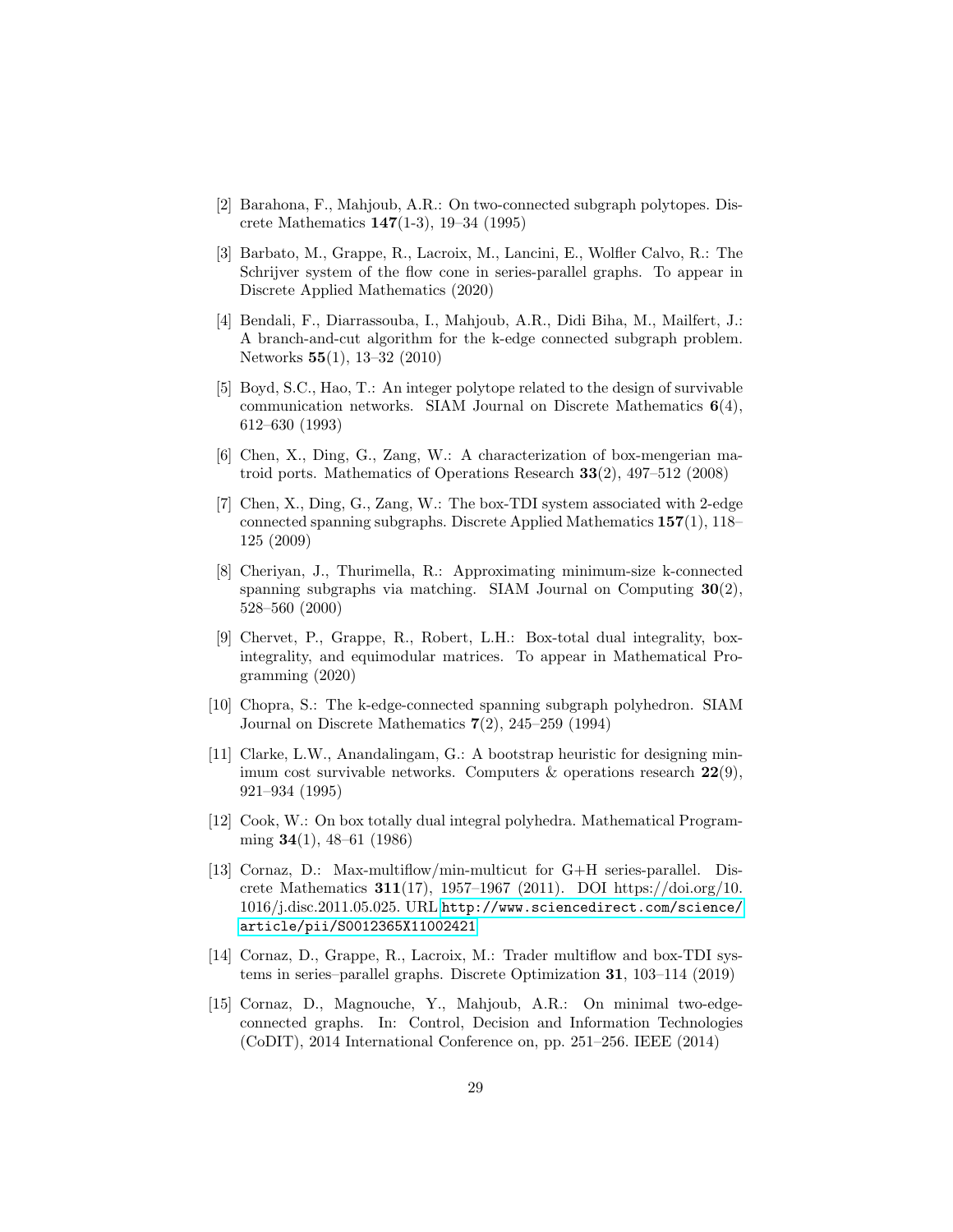- <span id="page-29-8"></span>[16] Cornuéjols, G., Fonlupt, J., Naddef, D.: The traveling salesman problem on a graph and some related integer polyhedra. Mathematical programming  $33(1), 1-27(1985)$
- <span id="page-29-3"></span>[17] Cunningham, W.H., Marsh, A.: A primal algorithm for optimum matching. In: Polyhedral Combinatorics, pp. 50–72. Springer (1978)
- <span id="page-29-9"></span>[18] Didi Biha, M., Mahjoub, A.R.: k-edge connected polyhedra on seriesparallel graphs. Operations research letters 19(2), 71–78 (1996)
- <span id="page-29-2"></span>[19] Ding, G., Tan, L., Zang, W.: When is the matching polytope box-totally dual integral? Mathematics of Operations Research 43(1), 64–99 (2017)
- <span id="page-29-4"></span>[20] Ding, G., Zang, W., Zhao, Q.: On box-perfect graphs. Journal of Combinatorial Theory, Series B 128, 17–46 (2018)
- <span id="page-29-12"></span>[21] Duffin, R.J.: Topology of series-parallel networks. Journal of Mathematical Analysis and Applications  $10(2)$ , 303-318 (1965)
- <span id="page-29-13"></span>[22] Edmonds, J., Giles, R.: A min-max relation for submodular functions on graphs. In: Annals of Discrete Mathematics, vol. 1, pp. 185–204. Elsevier (1977)
- <span id="page-29-1"></span>[23] Edmonds, J., Giles, R.: Total dual integrality of linear inequality systems. In: W.R. PULLEYBLANK (ed.) Progress in Combinatorial Optimization, pp. 117–129. Academic Press (1984). DOI https://doi.org/ 10.1016/B978-0-12-566780-7.50013-1. URL [http://www.sciencedirect.](http://www.sciencedirect.com/science/article/pii/B9780125667807500131) [com/science/article/pii/B9780125667807500131](http://www.sciencedirect.com/science/article/pii/B9780125667807500131)
- <span id="page-29-5"></span>[24] Erickson, R.E., Monma, C.L., Veinott Jr, A.F.: Send-and-split method for minimum-concave-cost network flows. Mathematics of Operations Research 12(4), 634–664 (1987)
- <span id="page-29-11"></span>[25] Fonlupt, J., Mahjoub, A.R.: Critical extreme points of the 2-edge connected spanning subgraph polytope. Mathematical programming 105(2-3), 289– 310 (2006)
- <span id="page-29-7"></span>[26] Gabow, H.N., Goemans, M.X., Tardos, É., Williamson, D.P.: Approximating the smallest k-edge connected spanning subgraph by lp-rounding. Networks: An International Journal 53(4), 345–357 (2009)
- <span id="page-29-6"></span>[27] Garey, M.R., Johnson, D.S.: Computers and Intractability: A Guide to the Theory of NP-Completeness. W. H. Freeman & Co., New York, NY, USA (1979)
- <span id="page-29-0"></span>[28] Giles, F.R., Pulleyblank, W.R.: Total dual integrality and integer polyhedra. Linear algebra and its applications 25, 191–196 (1979)
- <span id="page-29-10"></span>[29] Grötschel, M., Monma, C.L.: Integer polyhedra arising from certain network design problems with connectivity constraints. SIAM Journal on Discrete Mathematics 3(4), 502–523 (1990)